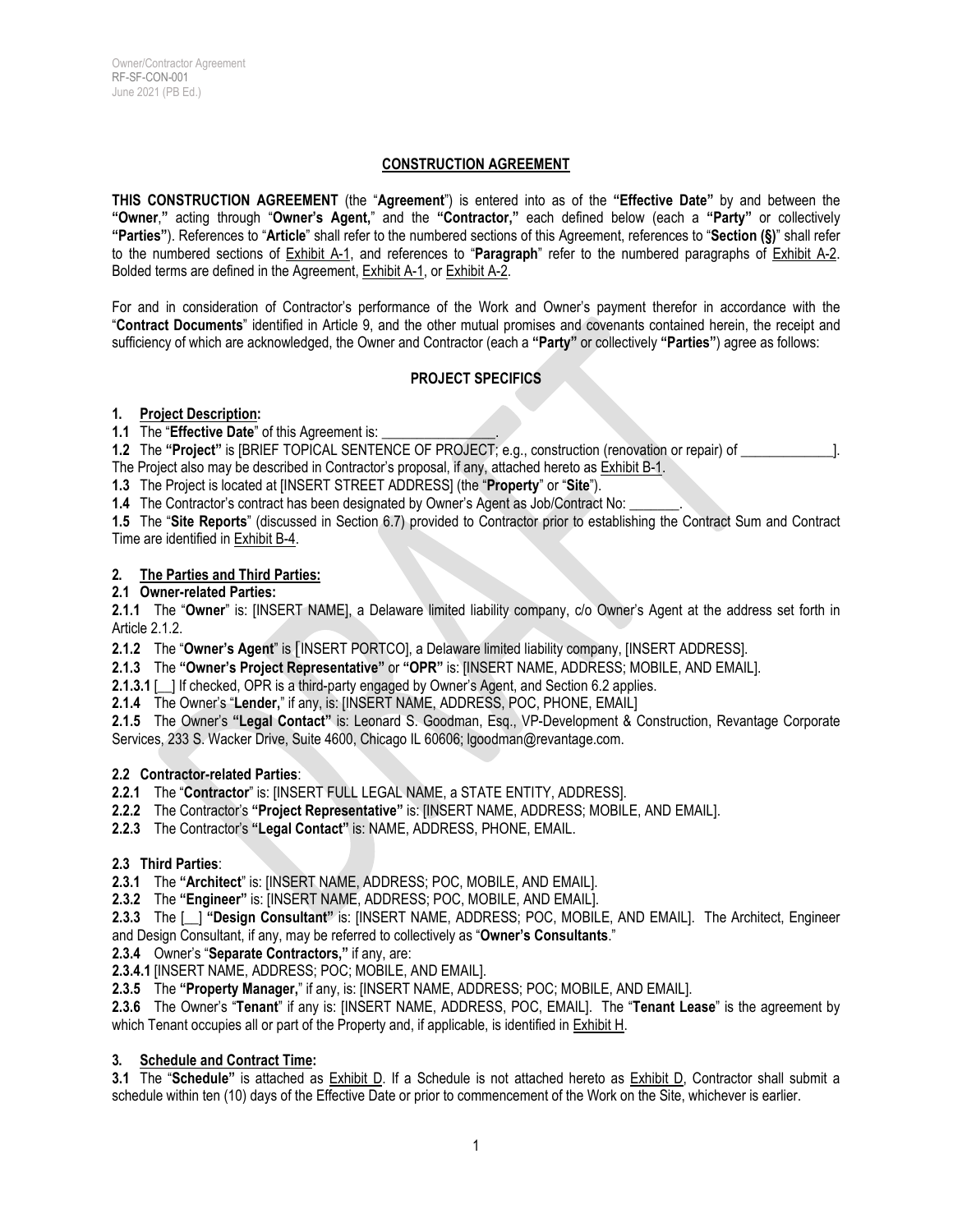**3.2** The "**Contract Time**" shall be measured from the Date of Commencement to (*check either*): [\_\_] Substantial Completion in accordance with Article 3.2.2.1; or [\_\_] Final Completion in accordance with Article 3.2.2.2.

**3.2.1** The "**Date of Commencement"** shall be (*check either*): [\_\_] [INSERT DATE]; or [\_\_] within [INSERT # OF DAYS] days of Owner's Notice to Proceed.

**3.2.2** In accordance with Section 3.2, the Contractor shall achieve:

**3.2.2.1 "Substantial Completion"** of the Work by  $\lceil$  [INSERT DATE]; or  $\lceil$  | within [INSERT # OF DAYS] days of the Date of Commencement and Final Completion within [INSERT # OF DAYS] days of Substantial Completion; or

**3.2.2.2** "Final Completion" of the Work by [ ] [INSERT DATE]; or [ ] within [INSERT # OF DAYS] days of the Date of Commencement.

#### **3.3 Liquidated Damages and Compensable Delay:**

**3.3.1** The Owner's "Liquidated Damages" per Section 3.4 shall be: \$\_\_\_\_ per day.

**3.3.2** The "General Conditions Per Diem" per Section 3.5.2 is: \$ \_\_\_\_ per day.

#### **4. Contract Sum and Payment:**

**4.1** Owner shall pay Contractor the "**Contract Sum"** (defined below) for Contractor's proper completion of the Work. The Contract Sum is subject to such additions and deductions by Change Order as provided in the Contract Documents and is subject to the exclusions, qualifications and assumptions (if any) included in Exhibit B-1 (the "**List of Qualifications**"). The terms "**Contract Sum**" and "**Guaranteed Maximum Price**" or "**GMP**" are used interchangeably.

**4.2** The Contract Sum shall be [SELECT ONE OF THE FOLLOWING]:

**4.2.1** [\_\_] A stipulated, lump-sum amount of \$

**4.2.2** [ ] Based upon the Cost of the Work (defined in Exhibit A-2) plus Contractor Fee (set forth in Article 4.4.2), subject to the Guaranteed Maximum Price set forth in Article 4.3.1.

**4.2.3** [ ] on a "time and materials" ("T&M") basis not to exceed \_\_\_\_\_\_\_\_\_\_\_\_\_\_\_ Dollars and \_\_\_\_\_ Cents (\$\_ (the "**TM-NTE**") without Owner's prior written consent. The reimbursable "time and materials" costs shall not be higher than the standard paid at the place of the Project and shall be based on any Unit Prices and/or Hourly Rates included in Exhibit B-1 (or Exhibit B-3). The reimbursable "time and materials" costs shall not include any costs attributable to the negligence, fault or breach of the Contract Documents by Contractor or its Subcontractors.

**4.2.3.1** The markup on the cost of materials shall not exceed %. This markup represents compensation for Contractor's Overhead and profit. There shall be no markup on Hourly Rates.

**4.3** The Contract Sum [\_\_] includes or [\_\_] does not include a stipulated amount of General Conditions costs in accordance with Section 4.4 (the **"Lump Sum General Conditions"** or **"LSGC"**).

**4.4** If the Contract Sum includes a GMP: If Article 4.2.2 is selected:

**4.4.1** The "**Guaranteed Maximum Price**" or "**GMP**" for the entirety of the Work is \$\_\_\_\_\_\_\_\_\_\_\_\_\_\_\_\_\_\_\_\_\_. Contractor guarantees the Contract Sum will not exceed the GMP, subject to additions and deductions as provided in the Contract Documents.

**4.4.1.1** | If checked, the GMP includes a "**Construction Contingency**" of \$ \_\_\_ subject to Paragraph 2 of Exhibit A-2.

**4.4.2** The "**Contractor's Fee**" (discussed in Paragraph 1) is: [SELECT ONE OF THE FOLLOWING BY CHECKING THE BOX]:

**4.4.2.1** [ ] A stipulated, lump-sum amount of \$

**4.4.2.2** [ ] % of the Cost of the Work allowed by Exhibit A-2.

**4.4.3** The Contractor's Fee [SELECT ALL THAT APPLY]:

**4.4.3.1** [\_\_] will or [\_\_] will not be applied to the LSGC.

**4.4.3.2** [\_\_] will or [\_\_] will not be applied to Contractor's insurance (and, if applicable, bond) premiums.

**4.4.3.3** [\_\_] will or [\_\_] will not be applied to Self-Performed Work.

**4.5** The Contract Sum includes each of the following [SELECT ALL THAT APPLY]:

**4.5.1** [\_\_] If checked, the Contract Sum includes the **"Allowances**" identified below or in Exhibit B-1 (or Exhibit B-3).

**4.5.1.1** [INCLUDE ALLOWANCE DESCRIPTION; AMOUNT; QUANTITY]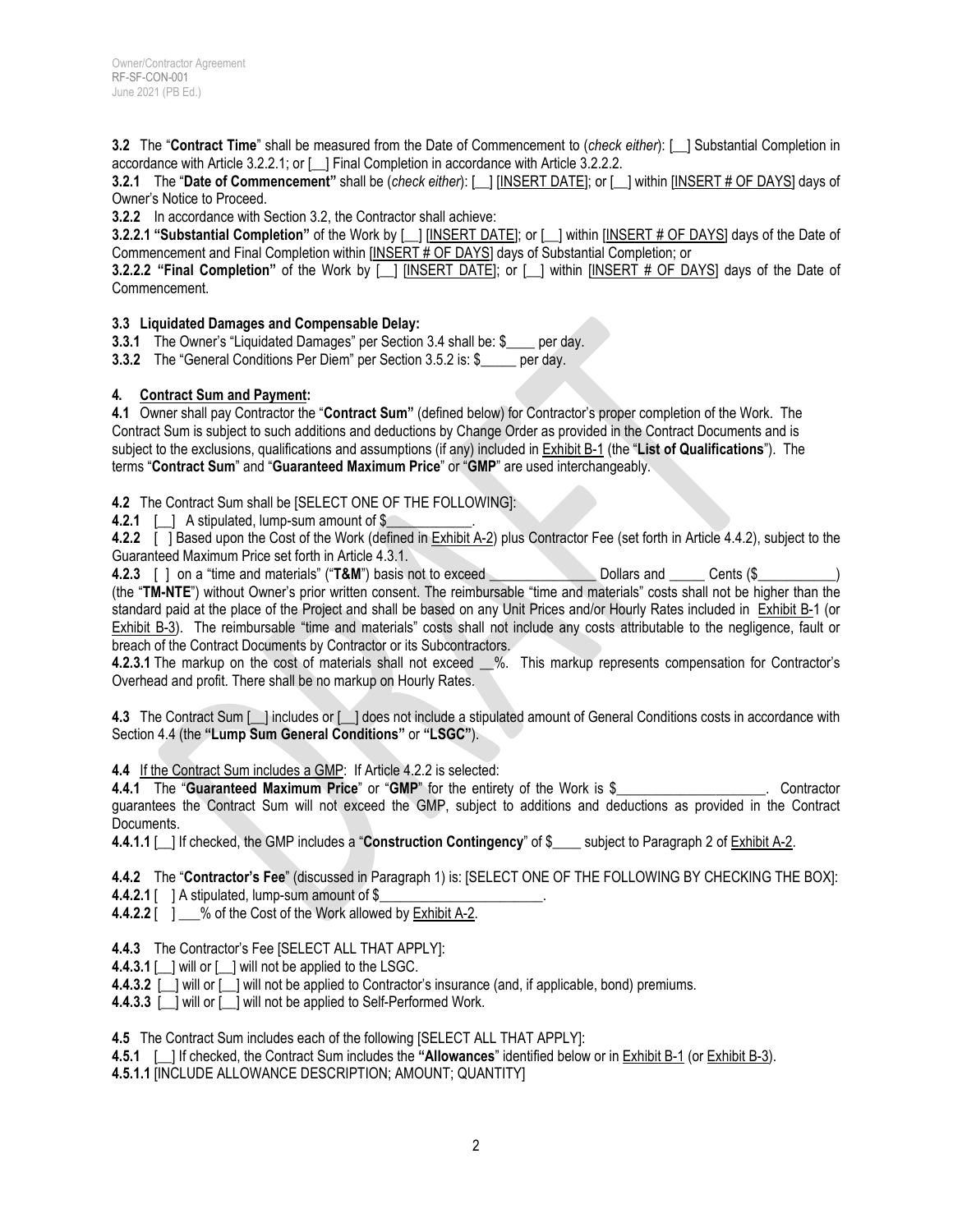**4.5.2** [\_\_] If checked, the Contract Sum includes the **"Alternates"** identified below (accepted and pending) or in Exhibit B-1 (or Exhibit B-3).

**4.5.2.1** [INCLUDE ALTERNATE DESCRIPTION; PRICE]

**4.5.3** [\_\_] If checked, Contractor's compensation includes "**Unit Price Work**" based upon the **"Unit Prices"** and/or **"Hourly Rates"** set forth in Exhibit B-1 (or Exhibit B-3). Unless a separate mark-up is specified in Article 4.4.3.1 below, there shall be no additional markup on Unit Prices or Hourly Rates in accordance with Section 4.3.

**4.5.3.1** Unit Prices established for Unit Price Work and Hourly Rates may be marked-up by \_\_%. This markup represents compensation for Contractor's Overhead and profit.

**4.6** Payment shall be made *(check one)*:

**4.6.1** [ \_] Upon achieving Final Completion of all Work in accordance with Section 4.5;

**4.6.2** [\_\_] On the basis of monthly pay applications in proportion to the amount of Work completed and based upon the approved "**Schedule of Values"** included in Exhibit B-1 (or Exhibit B-3) in accordance with Section 4.4.3 or, where payment is based on the Cost of the Work plus Contractor Fee, in accordance with Paragraph 3 of Exhibit A-2. Owner shall retain 10% from each progress payment (**"Retainage"**). Retainage shall be paid as part of Final Payment in accordance with Section 4.5; or

**4.6.3** [ ] where the basis of payment is T&M, on the basis of monthly pay applications of the value of Work performed during the application period; provided, however, Owner is not obligated to make payment to the extent the value of the Work performed exceeds the proportionate amount of Work actually completed in relation to the TM-NTE. Each invoice shall be accompanied by contemporaneous records of (i) the material and equipment used on the Project each day; and (ii) the nature of the Work performed, and the number of hours spent, each day by its employees (or agents) on the various components of the Work comprising the Project (the "**Daily Time & Material Records**"). Contractor shall supply Owner with the Daily Time & Material Records with each Application for Payment.

**4.7** [ ] If checked, Payment includes an initial down-payment of \$ towards purchase of materials and equipment in accordance with Exhibit B-1 (or Exhibit B-3).

**5. Change Orders/Markup:** In the event of a Change in the Work approved in advance by Owner in a written Change Order or Construction Change Directive ("**CCD**") in accordance with Section 5.1.3, the parties agree as follows:

**5.1** If the Contract Sum is a Lump Sum per Section 4.2.1:

**5.1.1** For Changes in the Work performed by Subcontractors: To the extent of a net increase in the Contract Sum directly attributable to the Change in the Work Overhead and profit shall equal (i) \_\_\_ percent (\_\_%) for Contractor (the "**Change Order Fee**"); and (ii) a maximum aggregate total of \_\_\_ percent (\_\_%) for all Subcontractors (the "**Subcontractor Markup Percentage**") which total shall be apportioned by Contractor among any and all such Subcontractors; and

**5.1.2** For Changes in the Work performed by Contractor's own forces: Contractor's Change Order Fee shall equal percent (\_\_%) of the costs directly attributable to the change in the Work.

**5.2** If the Contract Sum is a GMP per Section 4.2.2: To the extent of a net increase in the Contract Sum directly attributable to the Change in the Work:

**5.2.1** Contractor's Change Order Fee is %; and

**5.2.2** The Subcontractor Markup Percentage shall not exceed \_\_\_\_% in the aggregate.

The Change Order Fee and Subcontractor Markup Percentage shall be Contractor's and Subcontractors' sole compensation for Overhead, profit, insurance, and General Conditions except to the extent the Change in the Work causes the Contract Time to be delayed in accordance with Section 3.5.1 in which event the Contract Sum shall be adjusted by the Extended General Conditions in accordance with Section 3.5.2.

**5.3 The "Shared Savings" allocation (if any) per Section 3.8 of Exhibit A-2 is: \_\_80\_% to Owner and \_20\_\_% to Contractor.**

## **6. Insurance and Bonds:**

**6.1** Coverage Requirements:

**6.1.1** Unless modified in Section 6.2.1, below, Contractor shall procure and pay for insurance as required by this Agreement and Exhibit F-1.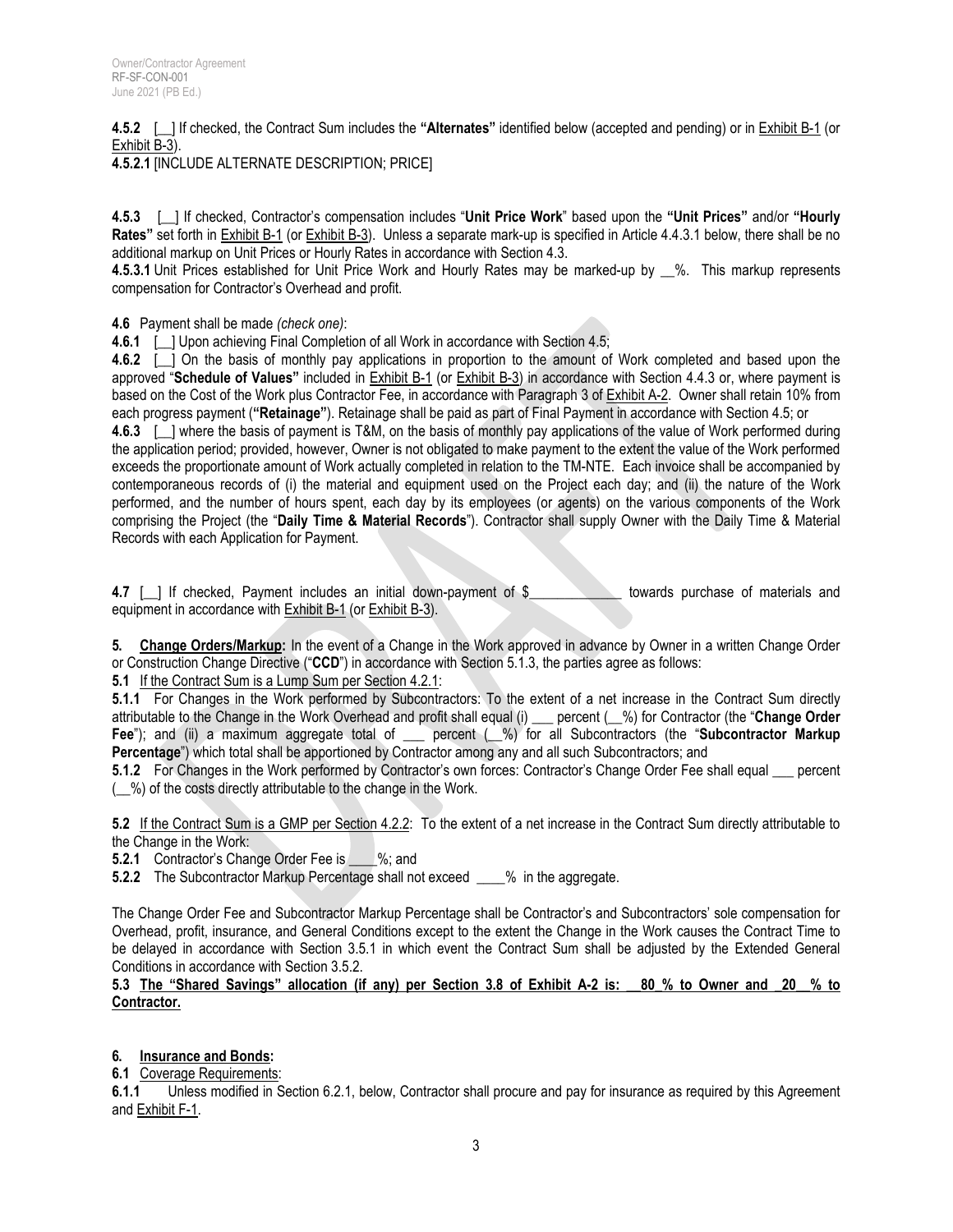**6.1.2** Unless modified in Section 6.2.1, based on the scope of Work, Contractor is required to procure and maintain either or both of the following policies of insurance as specified in **Exhibit F-1**: ☐ Professional ☐ Pollution [Check one or both boxes].

**6.1.3** Unless modified in Section 6.2.2, based on the scope of Work, the following trade contractor/subcontractor(s) is/are required to procure and maintain professional liability insurance as specified in **Exhibit F-1**:

**6.1.3.1** \_\_\_\_\_\_\_\_\_\_\_\_\_

**6.1.4** Unless modified in Section 6.2.2, based on the scope of Work, the following trade contractor/subcontractor(s) is/are required to procure and maintain pollution liability insurance as specified in **Exhibit F-1**: **6.1.4.1**

**6.2** Exceptions to Coverage Requirements: With the approval of Owner's risk managers, the limits of coverage and/or the requirement for environmental and/or professional liability insurance for the Contractor and/or the following Subcontractors are modified as set forth below notwithstanding the requirements set forth in **Exhibit F-1**:

**6.2.1** For the Contractor:

**6.2.1.1** \_\_\_\_\_\_\_\_\_\_\_\_\_\_ [Type of Insurance (CGL, Auto, WC, Umbrella, Pollution or Professional)];

**6.2.1.2** \$\_\_\_\_\_\_\_\_\_\_\_\_\_ [Adjusted limit of coverage]

**6.2.1.3** [ ] If checked, Contractor is not required to carry environmental (pollution) coverage.

**6.2.1.4** [ ] If checked, Contractor is not required to carry Professional Liability Insurance.

**6.2.2** For the following Trade or Subcontractor:

**6.2.2.1** \_\_\_\_\_\_\_\_\_\_\_\_\_\_\_\_\_\_\_\_\_ [Identify Subcontractor(s)]

**6.2.2.2** [Type of Insurance (CGL, Auto, WC, Umbrella, Pollution, or Professional)]

**6.2.2.3** \$\_\_\_\_\_\_\_\_\_\_\_\_\_ [Adjusted limit of coverage]

**6.2.2.4** [ ] If checked, Subcontractor is not required to carry environmental (pollution) coverage.

**6.2.2.5** [ ] If checked, Subcontractor is not required to carry Professional Liability Insurance.

**6.3** Additional Insureds: In addition to Owner, Owner's Agent, the Owner Indemnitees (identified in Section 11.1) and the Additional Insureds (identified in Exhibit F-1), Owner Indemnitees and Additional Insureds include the following (CHECK ALL THAT APPLY):

- **6.3.1** [ ] Owner's Lender or Mortgagee:
- **6.3.2** [ ] Owner's Property Manager or Operator:
- **6.3.3** [ \_ ] Owner's Project Representative:
- **6.3.4** [ <u></u>] Owner's Tenant:
- **6.3.5** Other:

**6.4** Payment and Performance Bonds: Contractor *(check one)* [\_] is required [\_] is not required to procure and pay for payment and performance bonds; if required, such bonds shall comply with the requirements of Exhibit F-3 and be in substantially the same form as set forth in Exhibit F-4.

#### **7. Miscellaneous:**

**7.1** Building Permit: The cost of the building permit *(check one)* [ ] is included [ ] is not included in the Contract Sum. The building permit shall be procured by [\_] Owner [\_] Contractor. Owner shall reimburse Contractor for the cost of the building permit if Contractor procures and cost is not part of the Contract Sum.

**7.2** Design-Build Items: [ ] If checked, the Work includes components to be designed and built by Contractor in accordance with Section 1.2 instead of being designed and detailed by the Architect or other design consultant retained by Owner (the "**Design-Build Items**"). The Design-Build Items are set forth below or in Exhibit B-1 (or Exhibit B-3): **7.2.1** \_\_\_\_\_\_\_\_\_\_

**7.3** Third-party Agreements: [ ] If checked, the Property, the Project or Work is subject to the **"Third-party Agreements"**  (defined in Section 1.3) identified in Exhibit H that may include Tenant or Lender requirements, obligations to state or local zoning, land-use or economic development agencies, construction easements with adjacent property owners, or requirements for federal, state or local tax credit or other incentive programs.

**7.4** Off-site Stored Materials: [ ] If checked, material and equipment will be stored by Contractor at an off-site warehouse. Section 7.6.2 applies to materials stored off the Property.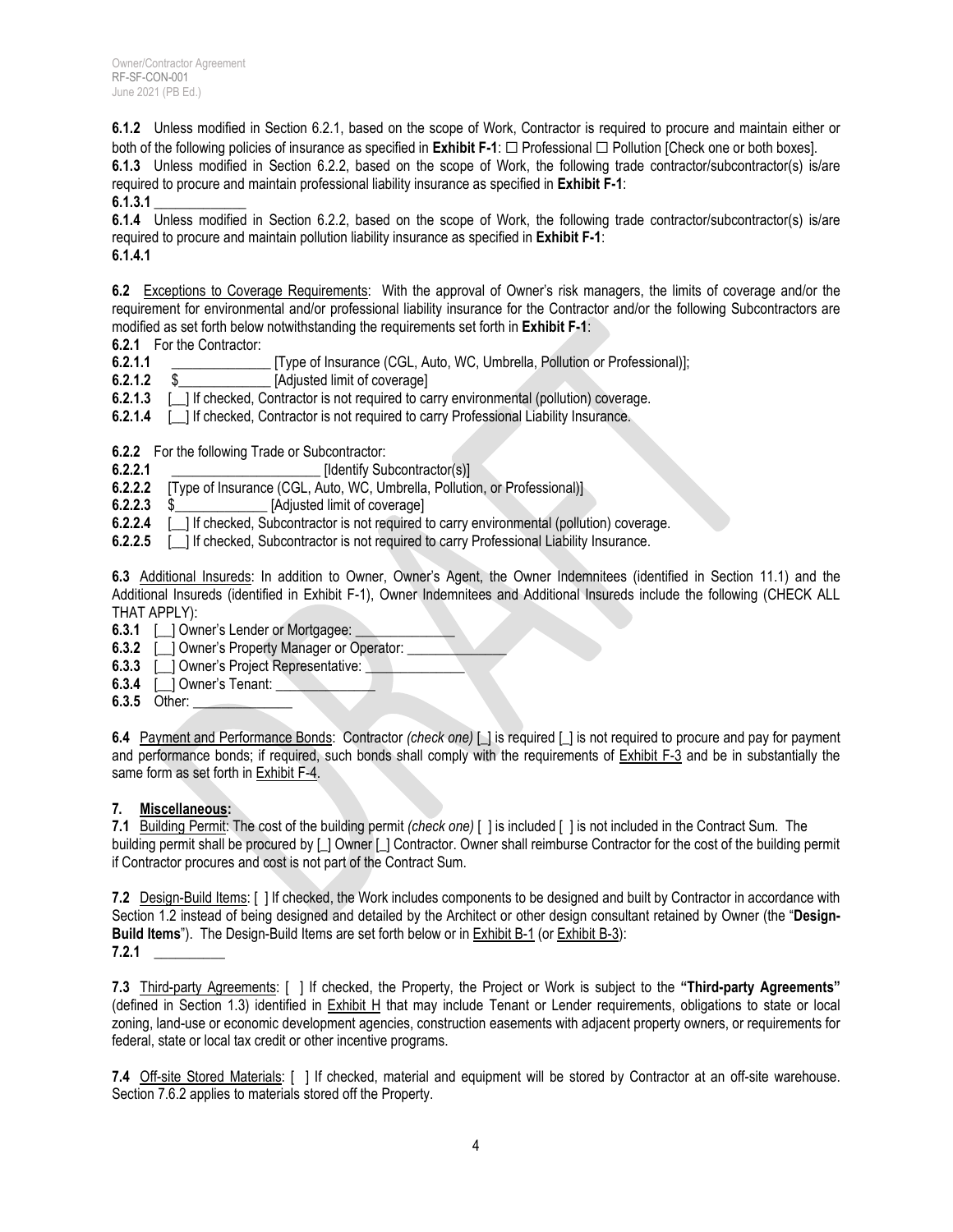#### **7.5** Labor Matters:

**7.5.1** The Project is an [\_\_] open shop [\_\_] closed shop. Contractor assumes all risks associated with this status.

**7.5.2** Owner represents that it [\_\_] has [\_\_] has not entered into an agreement with any municipality or other third party that will require the Contractor to take any action to solicit, hire, or contract with any minority business enterprise, women business enterprise, veteran-owned business enterprise, or any other business-enterprise class, or to implement affirmative action policies and procedures. Any agreement in effect will be identified in Exhibit H; provided, however, Contractor acknowledges its obligation to comply with all Federal and state anti-discrimination statutes regardless of whether or not Owner is a party to such an agreement.

**7.6** COVID-19: The Agreement is subject to the COVID-19 Rider attached as Exhibit G.

- **8. Exhibits:** The following exhibits, preceded by an [X], are attached and incorporated herein by this reference:
- A-1: [X] Additional Terms & Conditions

A-2: [X] Terms and Conditions where the Basis of Payment is the Cost of the Work plus Contractor's Fee with a Guaranteed Maximum Price

- A-3: [X] Allowable General Conditions Costs
- B-1: [ ] Contractor's Proposal/List of Qualifications/Design-Build Items
- B-2: [ ] List of Drawings and Specifications (if not included in Exhibit B-1)
- B-3: [\_] Schedule of Values/Allowances/Alternates/Unit Prices & Hourly Rates (if not included in Exhibit B-1)
- B-4: [ ] Site Reports
- C: [X] Additional Requirements for Conduct of Work at Owner's Property
- D: [] Schedule
- E-1: [X] Lien Waiver Forms
- E-2: [X] Contractor's Affidavit
- F-1: [X] Insurance Requirements
- F-2: [ ] Certificate of Insurance and Liability Policy Endorsements
- F-3: [X] Bond Requirements
- F-4: [X] Bond Forms
- G: [X] COVID-19 Rider
- H: [] Third-party Agreements
- I-1: [X] Stored Materials Affidavit
- I-2: [X] Landlord's Affidavit
- J: [X] Form of Subcontractor Warranty

**9. Contract Documents**: This Agreement, the Exhibits, and modifications to them signed by the Parties after execution of this Agreement, comprise the "**Contract Documents**" and constitute the Parties' agreement, and may be referred to collectively as the "**Agreement**" or synonymously the "**Contract**."

| <b>OWNER:</b>                                                | <b>CONTRACTOR:</b> The contract of the contract of the contract of the contract of the contract of the contract of the contract of the contract of the contract of the contract of the contract of the contract of the contract of                                |
|--------------------------------------------------------------|-------------------------------------------------------------------------------------------------------------------------------------------------------------------------------------------------------------------------------------------------------------------|
| a Delaware limited liability company                         |                                                                                                                                                                                                                                                                   |
| By: _________________, a Delaware limited liability company, |                                                                                                                                                                                                                                                                   |
| its Authorized Agent                                         |                                                                                                                                                                                                                                                                   |
|                                                              |                                                                                                                                                                                                                                                                   |
| By: $\qquad \qquad$                                          | <b>Print Name:</b> Print Name:                                                                                                                                                                                                                                    |
|                                                              | <b>Title:</b> The contract of the contract of the contract of the contract of the contract of the contract of the contract of the contract of the contract of the contract of the contract of the contract of the contract of the c<br>, its Authorized Signatory |
|                                                              |                                                                                                                                                                                                                                                                   |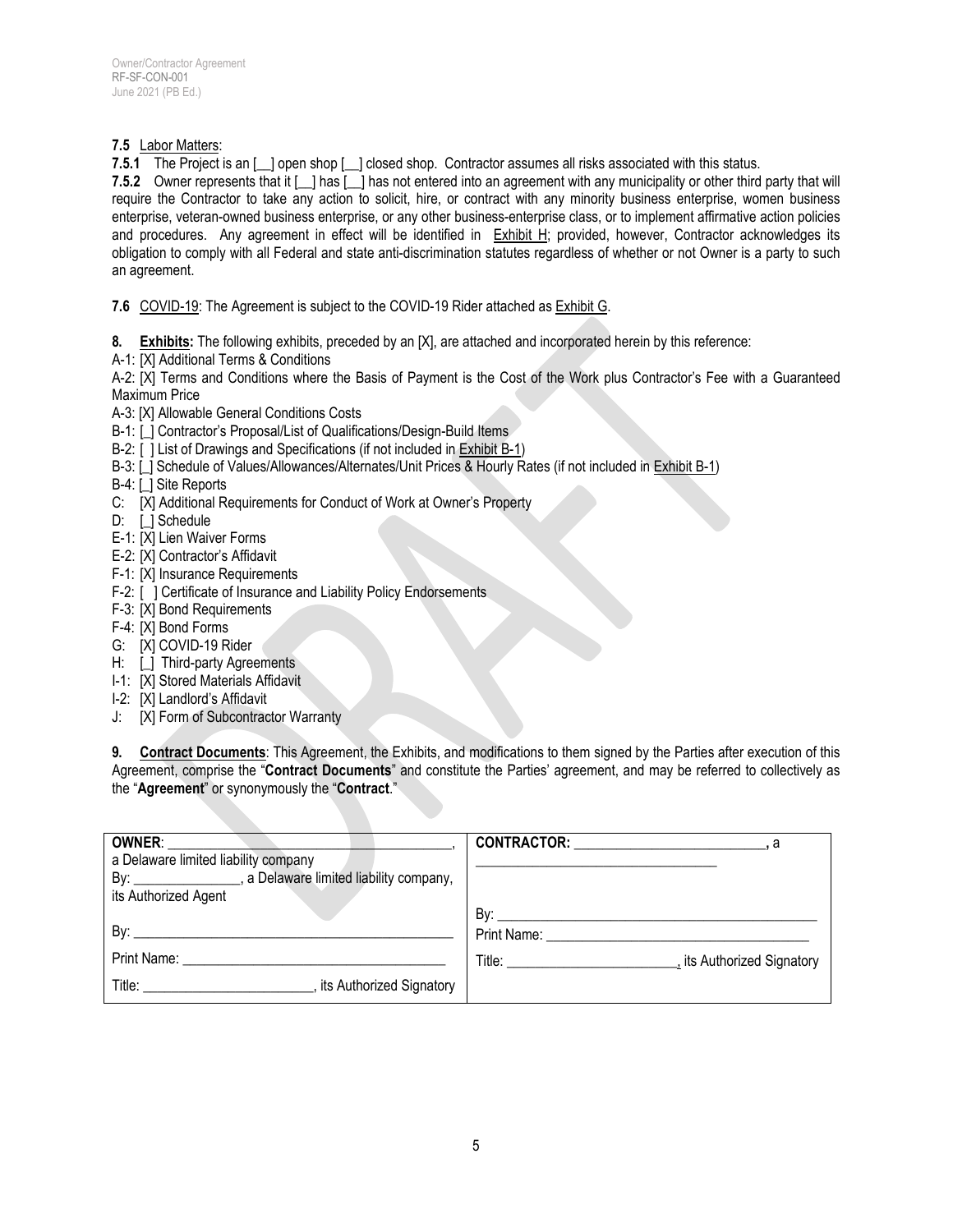## **EXHIBIT A-1: ADDITIONAL TERMS AND CONDITIONS**

#### **1. THE WORK:**

**1.1 "Work"** means the totality of the obligations imposed upon Contractor by the Contract Document and includes all labor, supervision, management, administration, materials, supplies, systems, equipment, services and other things required by or reasonably inferable from the Contract Documents as necessary for the complete and proper functioning of the Project. Contractor shall execute the Work described in the Contract Documents except as specifically indicated in the Contract Documents to be the responsibility of others. The Work shall be subject to any qualifications, assumptions, and/or exclusions set forth in the Contract Documents (the "**List of Qualifications**"). Any List of Qualifications applicable to the Work on a Project shall be in writing and included in an exhibit.

**1.2** The Project includes the Design-Build Items identified in Article 7.1 or Exhibit B-1 (or Exhibit B-3), if any. If the Work includes Design-Build Items, the Contract Sum includes all engineering and design services to (1) prepare any technical drawings, specifications, and other documents (collectively, "**Design-Build Plans**") that are necessary to fully indicate the requirements for completion of the Design-Build Items in accordance with Laws and Rules; and (2) obtain the permits from applicable AHJs required to complete the Design-Build Items, whether or not those services are individually expressed in the Contract Documents. Any professional services required to complete the Design-Build Items shall be performed by persons employed by or under direct contract with Contractor who are licensed to do so under Applicable Law and are covered by the professional liability insurance specified in Exhibit F-1**,** §1.7; provided, however, Design-Build Plans prepared by Contractor shall not cause any Change in the Work or the Contract Documents without Owner's express written consent. In the event of any inconsistency between Design-Build Plans and the Contract Documents, the Contract Documents shall take precedence. After consultation with and approval by Owner, Contractor (or its Subcontractor) shall respond to requirements or proposed modifications, if any, imposed or proposed by AHJs. Changes that are required to be made to the Design-Build Plans as a result of review by AHJs shall be incorporated by Contractor without an increase in the Contract Sum. Any modification, change, or substitution from the Design-Build Plans must be approved in advance by Owner in a Change Order. The Contract Sum and Contract Time shall not be adjusted on account of any impact that may result from Design-Build Plans. The Design-Build Items shall be completed in strict accordance with the approved Design-Build Plans and Laws and Rules.

**1.3** The Work shall comply with all **"Laws and Rules,"** which are comprised of: (i) applicable codes, laws, regulations, statutes, acts, rules, and ordinances of federal, state, or local governmental or regulatory authorities and utilities having jurisdiction over, or with respect to, the Project, the Work, the Property, or Contractor ("**AHJs**"), including the Americans with Disabilities Act and the Accessibility Guidelines relating thereto, and those pertaining to building codes, immigration, environmental, tax, social security, wage rates, unemployment compensation, worker's compensation, and safety laws (collectively, "**Applicable Law**"); (ii) any conditions, restrictions, or requirements imposed by AHJs or applicable by reason of permits, approvals, review processes, consents, contracts, waivers, agreements, and notices with respect to the Project, the Property, or the Work, including any applicable building permits; (iii) applicable industry standards; (iv) the specifications, requirements, and instructions, of manufacturers or suppliers whose products or systems are being installed by Contractor, including warranty requirements; (v) any covenants, conditions, restrictions, declarations, agreements, easements, rights-of-way, and servitudes filed or enrolled of record; and (vi) conditions, restrictions, or requirements applicable to the Property, the Project, or the Work contained in any agreements between Owner and third-parties, public or private (collectively, "**Third-party Agreements**") identified in Exhibit H, including (1) state or local zoning, land-use or economic development agencies or departments, Owner's Lender, Tenant, or other third parties including adjacent property owners; or (2) federal, state or local tax credit or other incentive programs pursued by Owner.

**1.4** Contractor shall perform the Work with the same care, skill, and diligence as is ordinarily exercised by contractors and, with respect to Design-Build Items by members of the applicable architectural or engineering professions, performing the Work in the same locale as the Project under similar circumstances and conditions on behalf of large institutional owners.

**1.5** Contractor may have commenced Work prior to executing this Agreement. The Contract Documents shall apply to any Work performed by Contractor for the Project, whether before or after execution of this Agreement.

**2. THE PROPERTY:** Contractor acknowledges that the Property may include operating businesses that will remain in operation and occupied throughout the course of the Work. Contractor shall (1) protect all employees, tenants, invitees and other persons on, in, or adjacent to the Property from injury arising from the Work; (2) use commercially reasonable efforts to protect the Property and adjacent property (real, personal, or mixed) from damage from the Work, and to minimize any interference with the occupancy or beneficial use of any areas and buildings adjacent to the portion of the Work then in progress; and (3) include in the Contract Sum, Contract Time, and Schedule the costs and time associated with planning, coordinating and scheduling the Work to comply with the above obligations in addition to the requirements of Exhibit C. Contractor shall not cause any interruption of existing services to the Property during performance of the Work. Contractor will utilize due diligence in locating existing utilities; shall not cut or suspend utility lines that are not shown on the Contract Documents, but shall immediately call the condition to Owner's attention and present Owner with recommendations on how to safely proceed with the Work; and use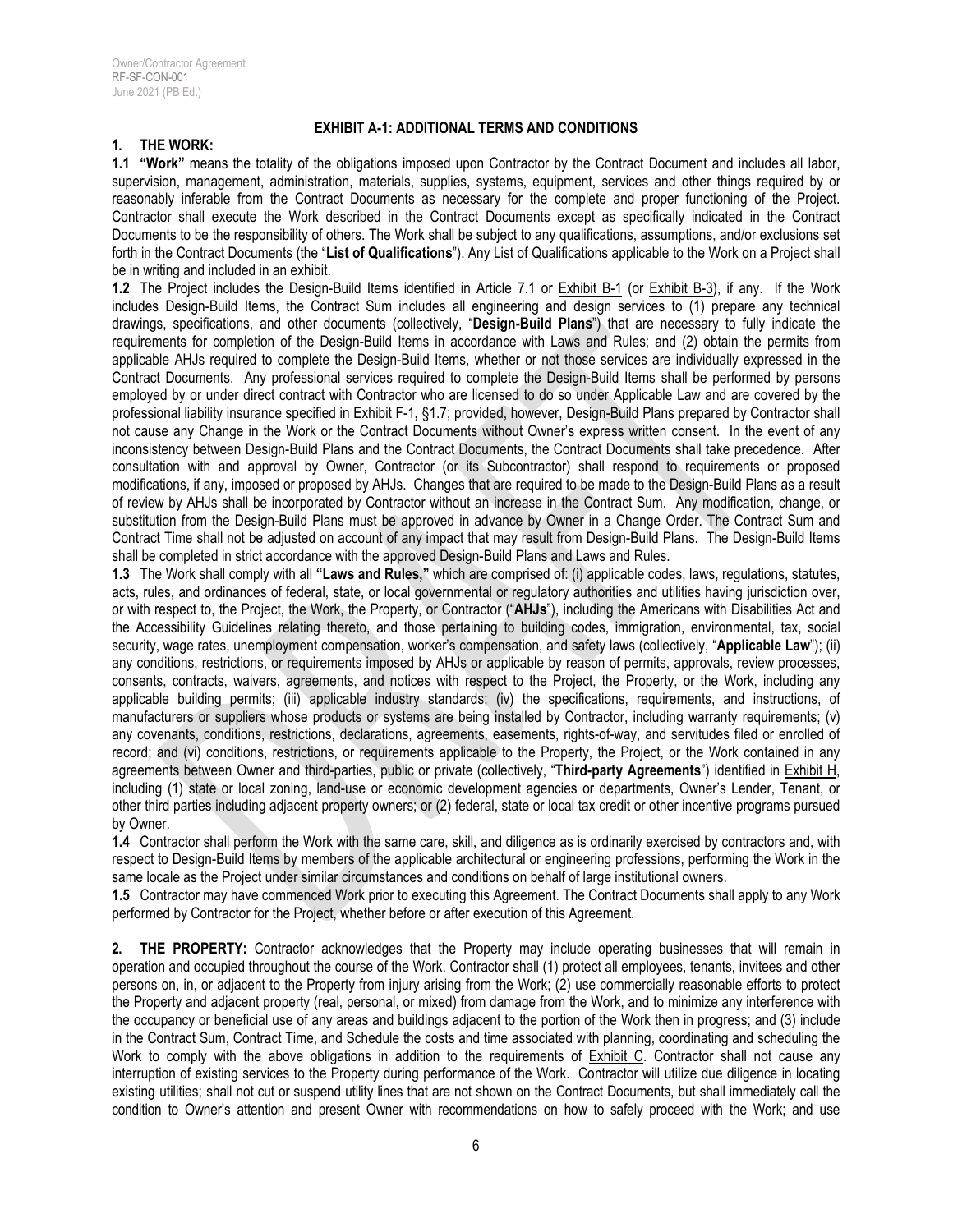commercially reasonable efforts to minimize potential service disruptions and to restore and maintain operations, including installation of any necessary temporary measures. Without prior approval of Owner, Contractor shall not permit any workers to use any existing facilities at the Site, including, without limitation, lavatories, toilets, entrances, and parking areas other than those designated by Owner.

#### **3. THE CONTRACT TIME; LIQUIDATED DAMAGES; REMEDIES FOR DELAY**

#### **3.1 Commencement and Completion:**

**3.1.1** The Work shall commence on the Date of Commencement.

**3.1.2** "**Final Completion**" shall occur when all the Work (including completion of any "punch list" items) has been completed and accepted by Owner. The requirements for achieving Substantial Completion (below) shall apply to achieving Final Completion where the Contract Time is based upon a date of Final Completion only.

**3.1.3** "**Substantial Completion**" shall occur when Owner can occupy or utilize the Work for its intended use; provided, however, the following shall be conditions precedent to Substantial Completion:

**3.1.3.1** Owner shall have received all certificates of occupancy, if applicable, and all other Permits, approvals, licenses, certifications, and other documents from AHJs necessary for Owner's beneficial occupancy of the Work;

**3.1.3.2** Any mechanical, electrical, and plumbing (including gas) systems and equipment that are part of or affected by the Work (including the Related Systems) shall have been started-up, tested, balanced, commissioned, and determined to be performing reliably and within their predetermined limits;

**3.1.3.3** Operations and Maintenance manuals, warranties, keys, control devices, and drawings required to operate and maintain the equipment or systems have been delivered to Owner;

**3.1.3.4** The Work has been reviewed and approved by any product manufacturer (or its authorized designee) whose warranty requires such review and approval, and the manufacturer's warranty has been issued without exception for the benefit of Owner;

**3.1.3.5** If applicable, the Work has been reviewed and approved by any Tenant, Lender, Property Manager, or any third party (or the entity's authorized designee) where Public Programs and/or Private Agreements apply; and

**3.1.3.6** All trailers, portable toilets, and other construction vehicles, equipment, material, and debris have been removed from the Site so that all areas are presentable.

#### **3.2 Compliance with Schedule; Acceleration:**

**3.2.1** Except as adjusted pursuant to Section 3.5.1, Contractor shall achieve Substantial Completion and/or Final Completion by times specified in Article 3.2.2. Time is of the essence with respect to the dates and times set forth in the Contract Documents for Contractor's performance and completion of the Work. Contractor shall undertake to make up or mitigate all delays for which it (or a Subcontractor) is responsible, at Contractor's expense and without increase in the Contract Sum, including, for overtime, double shift work, employing additional personnel, and expediting delivery of materials by air freight.

**3.3** Contractor shall perform the Work in accordance with the Schedule. Contractor confirms that the Contract Time and Schedule represent a reasonable period for completing the Work for the Contract Sum. If Contractor's rate of progress is such that the amount of Work completed within any time period specified in the applicable Schedule is less than the amount required to be completed within such time, or it reasonably appears that Contractor will be unable to achieve the Substantial Completion and/or Final Completion of the Work within the Contract Time, Owner may direct Contractor to accelerate the Work by issuing a notice to accelerate. Upon such notice, Contractor shall be obligated to employ such measures as necessary to bring the Work into conformity with the Contract Time and applicable Schedule, including providing Owner with a written recovery plan detailing the means and methods Contractor will use to achieve Substantial Completion (or Final Completion) within the Contract Time. Contractor shall not be entitled to an increase in the Contract Sum in connection with schedule recovery efforts to the extent made necessary by Contractor's or a Subcontractor's negligence or failure to comply with the requirements of the Contract Documents. Even if the performance of the Work is progressing in accordance with the Contract Time or applicable Schedule or is delayed solely for Excusable Delay, Owner may also direct Contractor to accelerate the Work by issuing a written notice to Contractor requesting such acceleration. Contractor expressly agrees that its sole and exclusive remedy for such acceleration shall be an adjustment of the Contract Sum by Change Order in the amount of the reasonable and verifiable costs actually incurred directly by Contractor and any affected Subcontractors over and above their normal rates as a result of any such acceleration.

**3.4 Liquidated Damages.** If Article 3.3.1 includes a sum for Liquidated Damages, the Parties agree that, if Contractor fails to achieve Substantial Completion within the Contract Time (or Final Completion if Article 3.2.2.2 applies), as such date may be modified for Excusable Delay, the Owner will suffer actual financial damage that will be difficult to fully ascertain and the assessment of Liquidated Damages is appropriate. Accordingly, Contractor agrees to pay Owner the amount of Liquidated Damages per day set forth in Article 3.3.1 for each day that Substantial Completion (or Final Completion) is delayed beyond the Substantial Completion Date (or Final Completion Date). The Parties agree that these Liquidated Damages are a good-faith and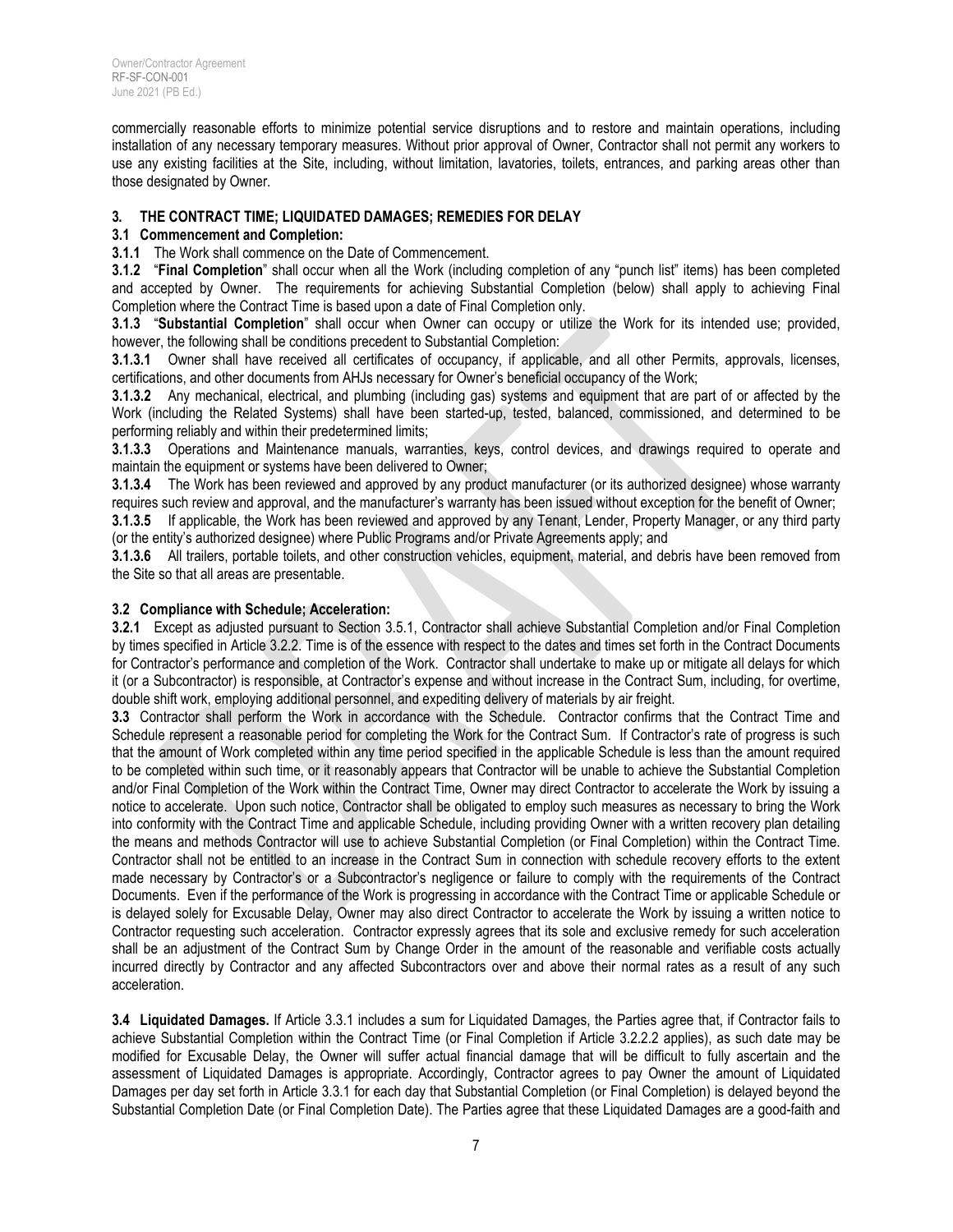reasonable pre-construction estimate of Owner's actual damages and are not considered to be a penalty. Owner shall be entitled to deduct and retain the Liquidated Damages from any unpaid amounts then or thereafter due Contractor under this Agreement. Any Liquidated Damages not so deducted and retained from unpaid amounts due Contractor shall be payable by Contractor to Owner upon demand, together with interest at the legal rate. The Liquidated Damages shall be Owner's exclusive damage remedy for delay unless the delay was willfully caused by Contractor, but such damages shall in no way limit Owner's other rights including "recovery measures," damages covered by insurance, or termination or limit Owner's entitlement to damages for any breach other than for delay for which Contractor may be responsible pursuant to the terms of the Contract Documents or Applicable Law. Contractor further acknowledges that it shall be liable for Liquidated Damages in the event Owner must engage a replacement contractor to complete the Work due to Contractor being terminated for cause. If Article 3.3.1 does not include a sum for Liquidated Damages, then Owner shall be entitled to recover its actual damages to the extent Contractor causes Substantial Completion (or Final Completion) to be delayed.

#### **3.5 Contractor's Remedy for Delay:**

**3.5.1** If Contractor (or any Subcontractor) is delayed at any time in the progress of the Work by (1) an act or omission of Owner in breach of a material provision of the Agreement, (2) Additional Work authorized in writing by Owner, (3) Owner's suspension of the Work for convenience, or (4) a Force Majeure (items (1)-(3) are "**Compensable Delay**," and items (1)-(4) are "**Excusable Delay**") then, provided Contractor submits an NPCO in accordance with Section 5, the Contract Time shall be extended by Change Order to the extent that such delay (i) is a critical-path delay that will prevent Contractor from achieving Substantial (or Final) Completion within the Contract Time; (ii) is not caused, or could not have been reasonably prevented, by the Contractor; and (iii) could not be limited or avoided by the Contractor's timely notice to the Owner of the delay or reasonable likelihood that a delay will occur.

**3.5.2** To the extent that an extension of the Contract Time is caused Compensable Delay, then (in addition to any increase in the Contract Sum permitted on account of an Authorized Change), the Contract Sum shall be increased to the extent of the additional General Conditions costs actually incurred by Contractor (and by any affected Subcontractor if payable by Vendor under the terms of the subcontract) during each day the Contract Time is extended (the "**Extended General Conditions**"), but not to exceed the General Conditions Per Diem. The "**General Conditions Per Diem**" is the maximum amount of allowable General Conditions costs recoverable per day of Compensable Delay by Contractor or any affected Subcontractor. The General Conditions Per Diem is either set forth in Article 3.3.2 or, if not, then calculated by dividing the General Conditions line item in the Schedule of Values by the number of days in the original Schedule allocated for the construction Work (or the affected Subcontractor's General Conditions value divided by its time to perform the construction Work; provided, however, that all Subcontractor General Conditions Per Diem in the aggregate shall not exceed fifty percent (50%) of the Contractor's General Conditions Per Diem). Except for the right of Contractor and each affected Subcontractor to recover Extended General Conditions as set forth in this Section, Contractor expressly agrees not to make, and hereby waives (and shall cause its Subcontractors to similarly agree not to make, and to waive), any claim for costs, losses, damages, or expenses on account of any delay, obstruction, impact, or hindrance for any cause whatsoever, including consequential damages, lost opportunity costs, actual or alleged loss of efficiency or productivity, unabsorbed home office overhead, extended overhead, impact damages, cumulative impact, ripple effect, or other similar remuneration.

**3.5.3 Definition of Force Majeure:** Events of "Force Majeure" shall consist of the following to the extent that they are beyond the reasonable control of Contractor and cause critical path delay to the Work: Acts of God, Acts of War, Terrorist Acts, civil unrest, riots, area-wide labor disputes (excluding disputes with laborers on the Project), abnormal adverse weather conditions in excess of the historical impact of adverse weather for the time and location of the Project, unavoidable material or labor shortages, fire or other unavoidable casualty loss, and governmental restrictions including, but not limited to, those resulting from the incidence of disease, virus or other illness that reaches epidemic and/or pandemic proportions, announced or enacted after the Effective Date.

#### **4. THE CONTRACT SUM AND PAYMENT**

#### **4.1 Contract Sum**:

**4.1.1** The Contract Sum is complete and includes the cost of all (a) materials, systems and equipment ("**MS&E**") including delivery, handling, and installation; (b) labor and supervision ("**Labor**"); (c) mandatory and customary contributions and benefits related thereto, such as employment taxes and other statutory employee benefits, social security and other governmental retirement contributions or benefits, insurance, sick leave, holidays, vacations, pension, and profit sharing ("**Labor Burden**"); (d) all trade permits, taxes, insurance ("**PTI**"); (e) general conditions and general requirements ("**General Conditions**"); (f) capital and general and administrative expenses that support the overall operations of Contractor's and each Subcontractor's business, including their respective home offices and other accounting, human resources management, and financial management services (collectively "**Overhead**"); and (g) Contractor's profit. Contractor shall not be entitled to any increase in either Contract Sum on account of any increase in the price of labor, material or equipment charged to the Contractor or its Subcontractors.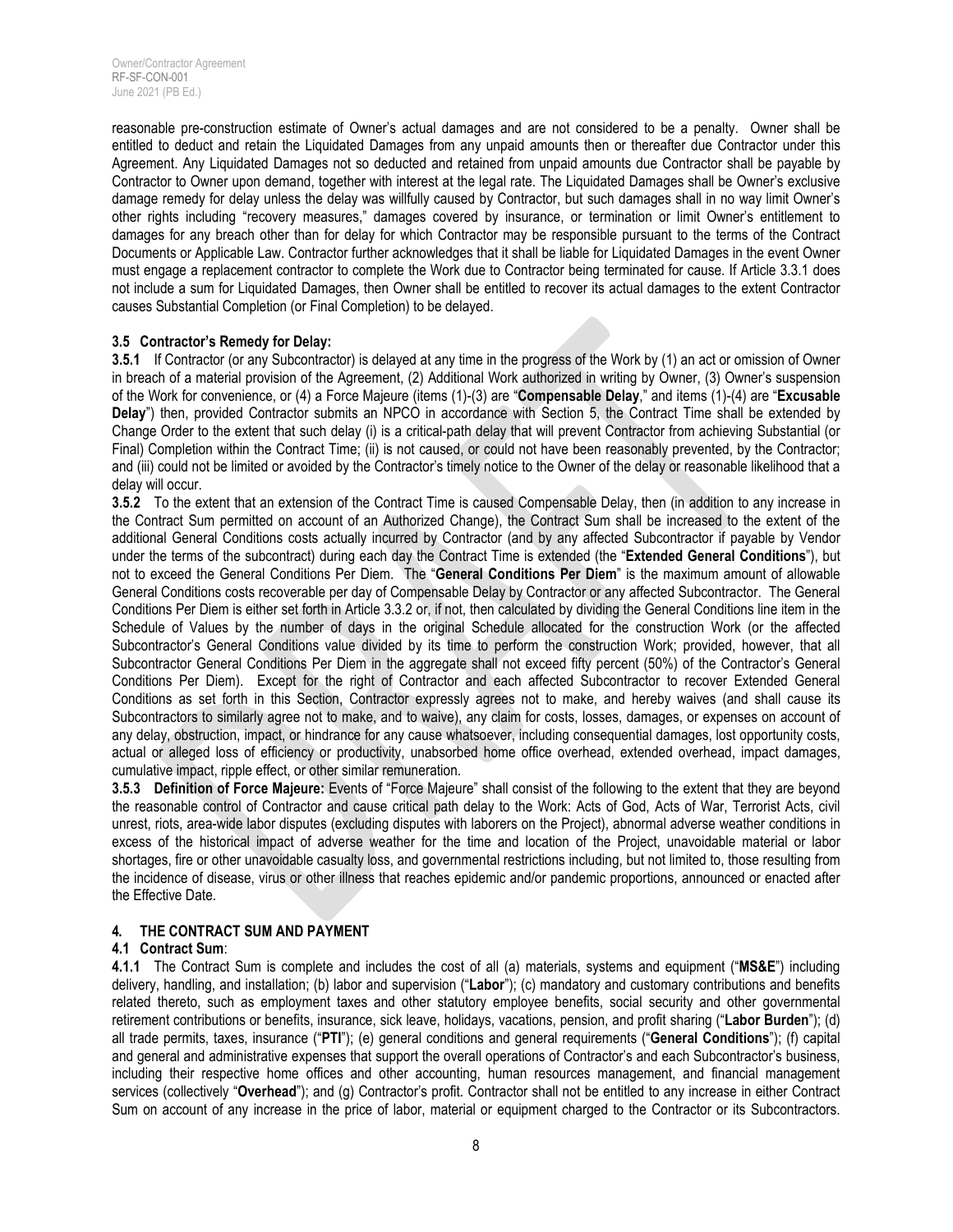Taxes include, without limitation, sales tax, use tax, ad valorem tax, business opportunity tax, personal property tax and/or real estate tax, whether imposed by any federal, state, county, local or foreign taxing entity, all fees, levies, and duties imposed by any country, commonwealth, state, port, or customs authority to export and/or import any MS&E associated with the Work.

**4.1.2** Owner's written consent shall be a condition precedent to any obligation on the part of Owner to make payments to Contractor in excess of the Contract Sum. To the extent any costs or expenses incurred by Contractor in performing the Work exceed the Contract Sum, Contractor shall bear such costs without reimbursement or additional compensation from Owner subject to such additions and deductions by Change Order as provided in the Contract Documents. Neither the Schedule nor the Schedule of Values, including any specific element of the Schedule of Values for which a separate budgeted amount is included, shall be modified without Owner's written consent.

**4.2 Allowances**: The Allowances identified in Article 4.4.1 are the only allowance items related to the Work. For avoidance of doubt, any quantities included in any exhibit or in Contractor's proposal or bid document, are Contractor's quantity takeoffs and not allowances. It will be no basis for modification to the Contract Sum or the Contract Time if actual quantities differ from Contractor's takeoffs. Allowances shall cover the cost to Contractor of all MS&E, Labor, General Conditions, Labor Burden, and PTI necessary to perform the portions of the Work contemplated by the Allowances. Contractor's Overhead and profit for the stated Allowance amounts is included in the Contract Sum but not in the Allowances. Whenever costs are more than or less than Allowances, the Contract Sum shall be adjusted accordingly by Change Order. The amount of the Change Order shall reflect the difference between the actual costs of the Allowance-related Work and the Allowances. Contractor shall notify Owner if an Allowance amount will or may be exceeded within the time set forth in Section 5.2 for Additional Work.

## **4.3 Hourly Rates and Unit Prices:**

**4.3.1** Agreed unit prices and hourly rates as of the Effective Date, if any, are included in Exhibit B-3 (or Exhibit B-1). Unit prices and hourly rates that may be used for pricing (1) the Contract Sum, if Article 4.2.2 is selected; or (2) Additional Work, whether by way of Change Order or Construction Change Directive.

**4.3.2** "**Unit Prices**," if included in Exhibit B-3 (or Exhibit B-1) or proposed after execution of the Agreement, are (and shall be considered) complete and include, as applicable, all M/E, Labor, Labor Burden, and any other costs or expenses in connection with, or incidental to, the performance of that portion of the Work to which such unit prices apply, including General Conditions (provided, however, for Change Orders increasing the Contract Time, Section 10.2 shall apply).

**4.3.3** "**Hourly Rates**," if included in Exhibit B-3 (or Exhibit B-1) or proposed after execution of the Agreement, are inclusive of (1) Labor Burden; (2) Contractor's (or other Contractor Party's) Overhead; and (3) Contractor's (or other Contractor Party's) profit.<br>4.3.4

Unit Prices and Hourly Rates shall remain in effect through the completion of the Project. .

**4.4 Lump-Sum General Conditions**: If Article 4.2 includes a lump-sum amount, Contractor's total compensation for its allowable General Conditions costs (identified in Exhibit A-3) shall be the lump-sum amount stated in Article 4.2 and called the "Lump-Sum General Conditions" or "LSGCs". The costs constituting the Lump-Sum General Conditions are all-inclusive and include all Labor, Labor Burden, and M/E. Any adjustment to the Lump-Sum General Conditions shall be subject to Sections 3.5, 5 and 10.2. The Lump-Sum General Conditions will be paid on a monthly basis in proportion to the percentage of Work completed and shall be calculated for purposes of Paragraph 3.2 by (1) multiplying the Lump-Sum General Conditions by the same percentage of completion used in Paragraph 3.3, as applicable; and (2) reducing this product by the Lump-Sum General Conditions payments already made to Contractor. The Lump-Sum General Conditions are included within the Contract Sum and/or Guaranteed Maximum Price.

## **4.5 Payment:**

**4.5.1** Contractor's compensation for the Work (whether payable in the form of monthly progress payments or only after Final Completion is achieved) shall be due and payable in U.S. dollars within forty-five (45) days of Owner's receipt of Contractor's invoice subject to Owner's rights under Section 4.8 and provided that Contractor complies with the provisions of the Contract Documents. All undisputed amounts shall be paid within forty-five (45) from receipt of Contractor's invoice. Amounts not "disputed in good faith" and remaining unpaid after the date on which such payment is due shall bear interest at the WSJ Prime Rate commencing ten (10) days after such payment was due. ("Disputed in good faith" means written notice from Owner to Contractor of the reason(s) for Owner's withholding under Section 4.8, where Contractor's mere disagreement with Owner's reasons shall not constitute an absence of "good faith").

**4.5.2** Invoices for progress payments shall be accompanied by each of the following and such other backup documentation as Owner reasonably requires: (a) a Contractor's Affidavit in the form attached as Exhibit E-2; (b) A current, duly executed and notarized waiver of mechanic's and materialmen's liens waiving all liens or claims of lien for all Work covered by the Invoice, executed by (i) Contractor; and (ii) each Subcontractor or materialmen to be paid, and providing that such lien waiver shall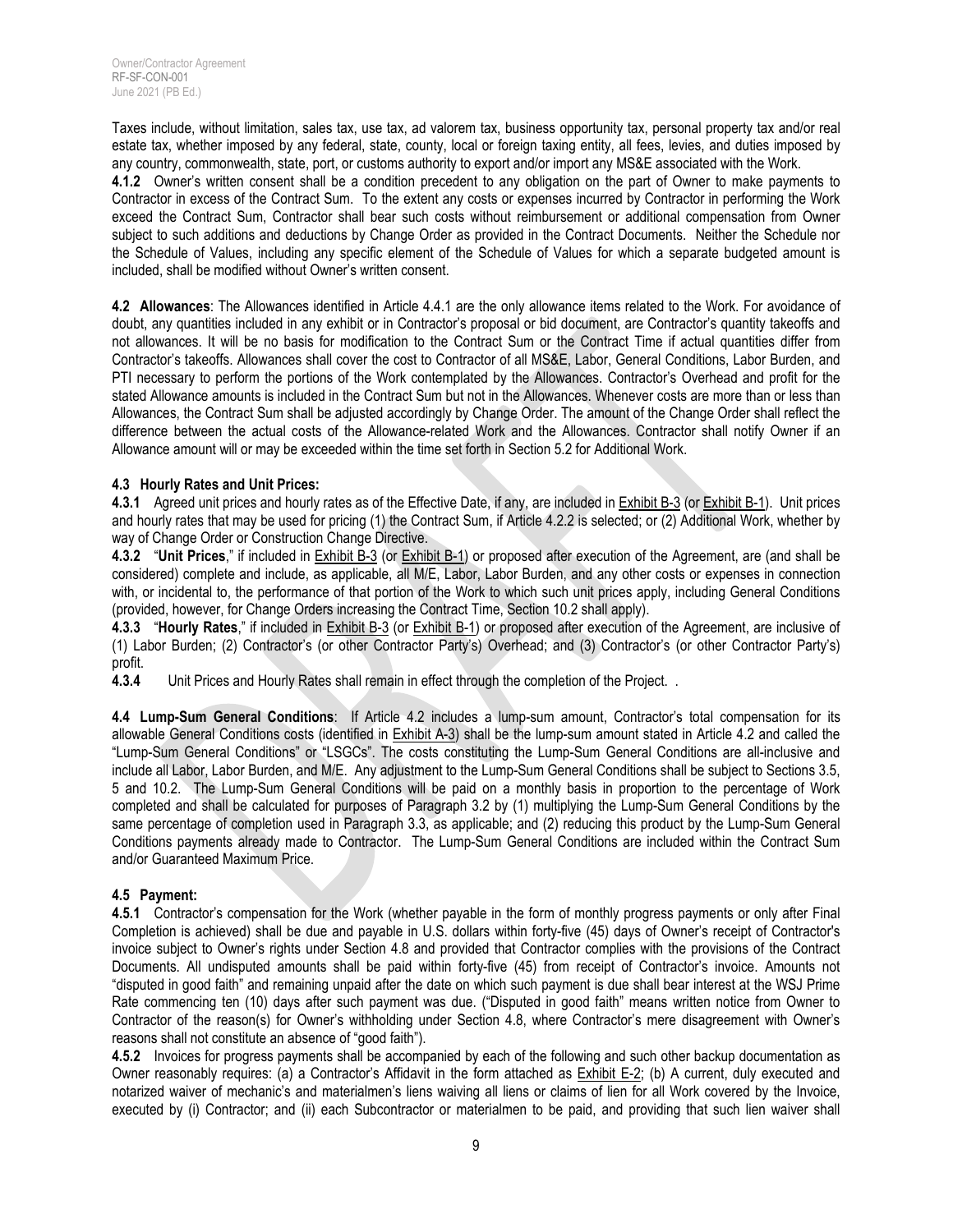become effective upon payment of the amount requested for payment to such party under the Invoice; and (c) commencing with the 2nd Invoice, a current, duly executed and notarized waiver of mechanic's and materialmen's liens unconditionally waiving all liens or claims of lien for all Work covered by the previous Invoices, executed by (i) Contractor; and (ii) each Subcontractor and material supplier establishing payment or satisfaction of all amounts requested by Contractor on behalf of such entities or persons in all previous Invoices. Contractor shall utilize the mechanic's lien waiver forms ("**Lien Waivers**") included in Exhibit E-1; provided, however, if the Applicable Law of the state where the Project is located (the "**Project State**") prescribes the forms of Lien Waivers, Contractor shall utilize the forms prescribed by statute.

**4.5.3** A Schedule of Values allocating the entire Contract Sum to the various portions of the Work and approved by Owner is a condition precedent to payment to Contractor where progress payments are being made. The Schedule of Values shall be prepared in such form and supported by such data to substantiate its accuracy as Owner requires. Once approved by Owner, the schedule of values shall be a Contract Document and cannot be modified without the consent of Owner. The Schedule of Values shall be updated monthly when Contractor submits its Application for Payment and shall be used as a basis for reviewing Contractor's Applications for Payment. From time to time, the Schedule of Values shall be recast by Contractor (subject to Owner's approval for concurrence with any applicable Change Order) to include in each applicable line item the changes thereto by any previously executed Change Order. Any Schedule of Values or trade breakdown that fails to include sufficient data, is unbalanced, or exhibits "front-loading" of the value of the Work shall be rejected. If found improper for any reason, sufficient funds shall be withheld from future Applications for Payment to ensure an adequate reserve (in addition to normal retainage) to complete the Work.

**4.6 Progress Payments:** Payment of the Contract Sum shall be made on the basis of monthly pay applications based upon the percentage of completion of the Work in accordance with the Schedule of Values as of the end of the period covered by the Application for Payment less ten percent (10%) and amounts, if any, for which Owner has withheld or nullified payment as provided in Section 4.5, which retainage shall be withheld from the amount of each progress payment and payable upon Contractor achieving Final Completion of the entire Work. The "percentage of completion" shall be the lesser of (1) the percentage of that portion of the Work which has actually been completed; or (2) the percentage obtained by dividing (i) the expense that has actually been incurred by the Contractor on account of that portion of the Work for which the Contractor has made, or intends to make, actual payment prior to the next Application for Payment, by (ii) the share of the Contract Sum allocated to that portion of the Work in the Schedule of Values.

**4.6.1** If the Contract Sum includes Lump Sum General Conditions under Article 4.3, the LSGCs will be payable per Section 4.9. If it does not, then Contractor may request payment for General Conditions based on the percentage of completion;

## **4.7 Final Payment**:

**4.7.1** Final Payment, constituting the entire unpaid balance of the Contract Sum, shall not become due until after Final Completion of the Work is achieved in strict accordance with the Contract Documents. When Contractor believes that the Work is finally complete, and is ready for a final inspection, Contractor shall so notify Owner by submitting its "Final Invoice." Owner (or an independent consultant hired by Owner) will then make final inspection of the Work and, if the Work is complete in accordance with the Contract Documents, and the Contract has been fully performed, including the requirements of Sections 3.1.2, 3.1.3 and 4.5.2, then Owner shall make Final Payment on Contractor's Final Invoice (less amounts Owner is permitted to withhold under the Contract Documents) in accordance with Section 4.6.

**4.7.2** In addition to the documents and information identified in Sections 3.1.2-3.1.3, Contractor shall supply Owner with each of the following as a condition precedent to making Final Payment:

**4.7.2.1** A current, duly executed and notarized general release executed by (i) Contractor; and (ii) each Subcontractor or materialmen unconditionally waiving, releasing, and relinquishing upon receipt of Final Payment, any and all rights to assert a lien or claim of lien against Owner's property, or to make any Claim for Work performed or materials supplied to the Project, except those Claims previously made in writing to Owner in accordance with the Contract Documents and identified in writing as unsettled at the time of Final Payment. Forms of Final Lien Waivers shall substantially conform to the forms included in Exhibit E-1 unless the form of lien waivers is prescribed by the Laws of the Project state in which event the statutory forms shall be used;

**4.7.2.2** Certificates of insurance confirming that required coverages will remain in effect consistent with the requirements of the Contract Documents; and

**4.7.2.3** A list of all Subcontractors and principal suppliers on the Project, including addresses and telephone numbers.

**4.8 Representations and Warranties:** By signing an Invoice, Contractor represents and warrants to Owner as follows:

**4.8.1** Contractor has no notice of any design professional's, subcontractor's, materialman's, mechanic's, supplier's, or other similar lien rights or rights to liens, chattel mortgages, or conditional sales contracts pertaining to the Work covered by the Invoice;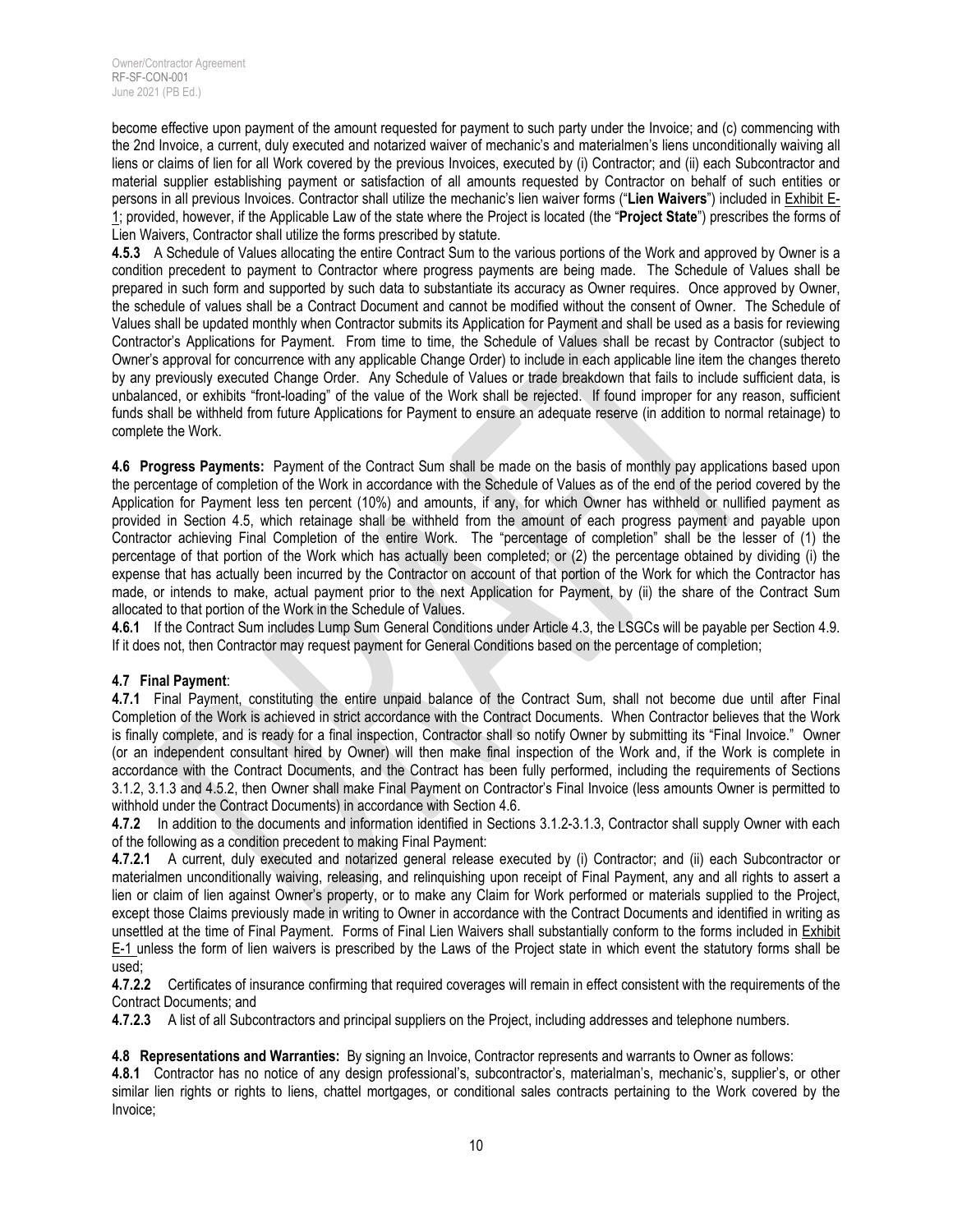**4.8.2** The Work covered by the invoice has been completed in strict accordance with this Agreement;

**4.8.3** The Work performed to date as shown on the Invoice represents the actual value of the Work completed under the Agreement (and all approved Change Orders);

**4.8.4** All amounts have been paid by Contractor for Work for which previous payments have been received from Owner;

**4.8.5** The current payment shown in the Invoice is now due;

**4.8.6** All previous amounts previously due have been received and, except as set forth in the current Invoice, no additional amounts are due;

**4.8.7** Contractor has complied with and paid all amounts due under federal, state, and local tax laws, including social security laws, unemployment compensation laws, worker's compensation laws, and fringe benefits insofar as applicable; and

**4.8.8** All claims against Owner for extensions of time or adjustments to the Contract Sum based on events or circumstances more than five (5) days prior to the subject Invoice are waived, except as specifically stated in the Invoice or as previously set forth in a separate written notice to Owner complying with the requirements of this Agreement.

**4.9 Withholding:** Payments may be withheld, in whole or in part, by Owner on account of (1) defective Work not remedied, (2) a claim filed by a third party or if a stop work notice has been served on Owner or Contractor that remains unsatisfied or unbonded, (3) failure of Contractor to make payments properly to Subcontractors for labor, materials, or equipment, (4) reasonable evidence that the Work cannot be completed for the unpaid balance of the Contract Sum, (5) damage to Owner or another contractor, (6) reasonable evidence that the Work will not be completed within the Contract Time, (7) failure to carry out the Work in accordance with the Agreement, (8) Contractor becoming insolvent, or the subject of bankruptcy proceedings, an assignment for the benefit of creditors, or other insolvency proceedings, or (9) for any other reason provided by the Agreement.

**4.10 Effect of Payment:** No payment made to Contractor, no inspection by Owner or on Owner's behalf or by a regulatory body, or partial or entire use or occupancy of the Work by Owner shall constitute Owner's acceptance of any Work or materials not in strict conformity with the requirements of the Contract Documents unless Owner acknowledges acceptance of such defective or non-conforming work in writing. Acceptance of a payment by Contractor, a Subcontractor, or a material supplier shall constitute a waiver of any and all payment claims that the payee has or may have against Owner or any Indemnitee (as hereinafter defined).

**4.11 Payments to Subcontractors:** If Owner learns that a Subcontractor or other person or entity has wrongfully not been paid for its work, labor, materials, equipment, and/or services provided on the Project from payments remitted by Owner, then Owner may, in its sole discretion, elect to pay such Subcontractor, person, or entity through joint check or directly for the labor, materials, equipment, and/or services supplied, and deduct any amounts so paid from any amounts otherwise due Contractor. However, neither this provision nor any payment made hereunder shall afford such Subcontractors, persons, or entities any rights under this Agreement or directly against Owner.

## **5. CHANGES AND ADDITIONAL WORK:**

## **5.1 Definitions:**

**5.1.1** Without invalidating this Agreement, Owner has the right to amend, modify, and adjust the scope of the Work to achieve its desired goals. "**Additional Work**" is Work, approved by Owner in writing in advance in a Change Order or Construction Change Directive,, that (1) exceeds the Work included in the Contract Documents; and (2) is a material change in the scope, quantity, quality, programmatic requirements, timing, scheduling, or other substantial deviation from or modification of the Work; provided in any case that such changes or extra work are not the result, in whole or in part, of an error or omission or failure to perform of any member of the Contractor Group. Under no circumstances shall Owner be obligated to compensate Contractor or others for fees or expenses for any Additional Work absent advance written authorization by Owner. Additional Work includes "changes" in the Work and "extra" Work.

**5.1.2** A "**Change Order**" is a written instrument prepared by Owner (or Contractor if directed by Owner) and signed by Owner and Contractor, stating their agreement upon all of the following: (i) the Change in the Work; (ii) the amount of the adjustment, if any, in the Contract Sum; and (iii) the extent of the adjustment, if any, in the Contract Time.

**5.1.3** A "**Construction Change Directive**" (or "**CCD**") is a written order prepared by Contractor or Owner and signed by Owner, directing a Change in the Work prior to (or in the absence of) total agreement on the terms of a Change Order, including the adjustment, if any, in the Contract Sum or Contract Time, or both. Owner may order Changes in the Work by Construction Change Directive without invalidating the Contract, and, where appropriate, the Contract Sum and Contract Time shall be adjusted accordingly as set forth below.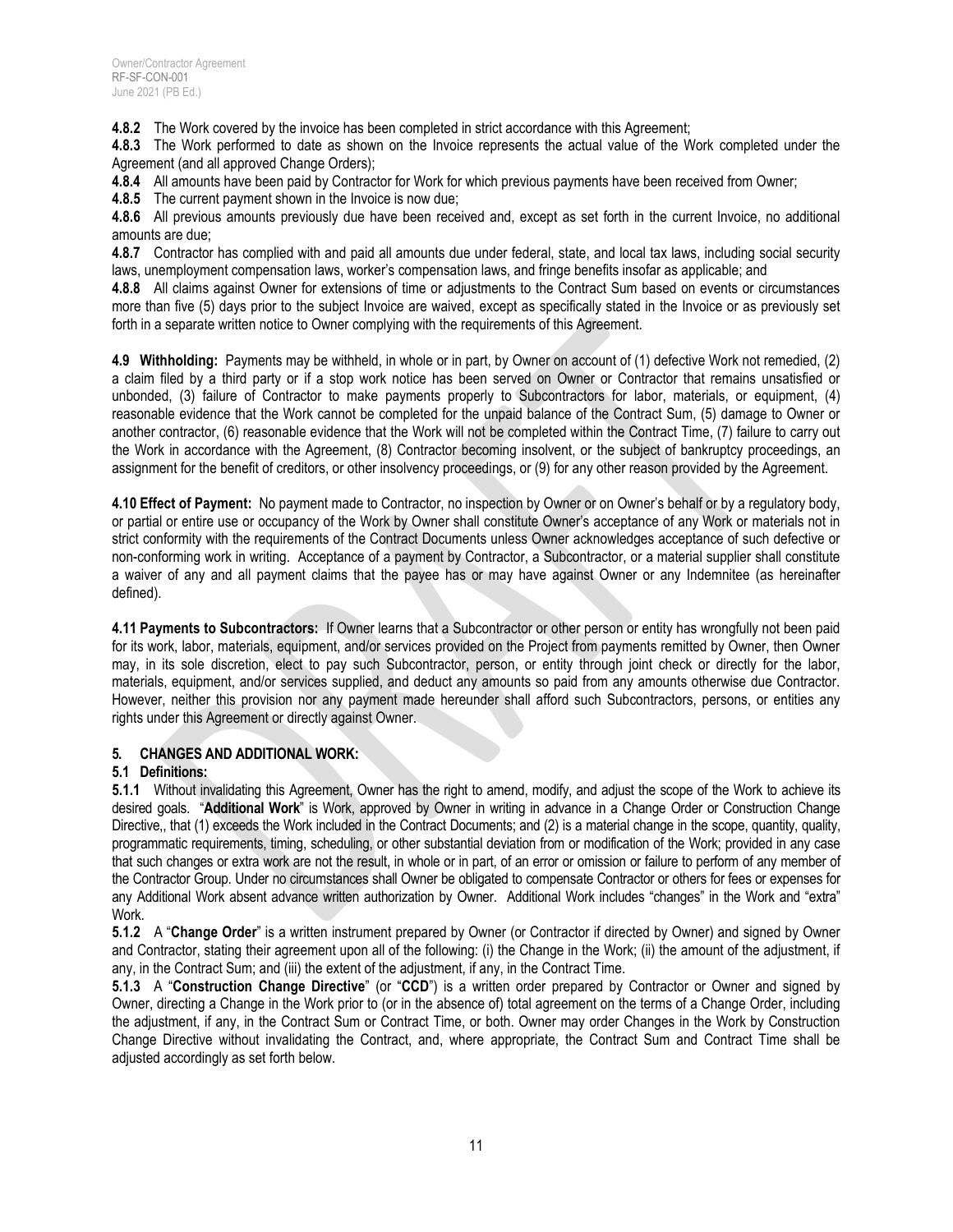**5.2 Change Event:** If Contractor believes that a directive, event, or other occurrence has or will result in a claim for additional compensation or additional time (a "**Change Event**"), Contractor will submit an NPCO and PCO in accordance with this Section 5.2:

**5.2.1** Contractor shall submit a Notice of Proposed Change Order ("**NPCO**") to Owner no more than five (5) days after the occurrence of a Change Event (1) describing the occurrence; (2) indicating whether Contractor expects to request a change in the Contract Sum, the Contract Time, or both; and (3) supplying Owner with the information described in Section 5.2.2 that Contractor may have at the time the NPCO is submitted; and

**5.2.2** No more than five (5) days after submission of an NPCO, Contractor shall submit a Proposed Change Order ("**PCO**") to Owner that shall include a written statement setting forth in detail (1) the costs attributable to the proposed Change Event, (2) any adjustment to the Substantial Completion Date, and (3) all other direct and indirect costs that Contractor claims are attributable to the proposed Change Event and recoverable under this Agreement.

**5.2.3** The Parties acknowledge that Owner will be prejudiced if Contractor fails to provide either the NPCO or PCO as required under this Section 5.2, and agree that both obligations are express conditions precedent to any right to any adjustment in the Contract Sum, Contract Time, or any other modification to any other obligation of Contractor under the Agreement.

**5.2.4** The markups for Change Orders set forth in Article 5 shall be applied only to net increases in the Contract Sum (or the Cost of the Work where applicable) (and to net decreases as set forth below) attributable to a Change as follows: Once the actual direct cost of Changes in the Work and/or alterations in the Contract Time have been determined, prior to using such actual cost to make any increase (or decrease) in the Contract Sum (or GMP), or extension in the Contract Time, such actual cost and/or extension, as the case may be, shall be reduced and offset by any and all reductions or Changes in the Work that result in reduced Costs of the Work and/or advancement of the Contract Time, as the case may be (i.e., the cost and time impact of Changes in the Work shall be netted out). The Contract Sum (or GMP) shall be increased only if the net Changes in the Work result in a net increase in the Contract Sum (or Costs of the Work), and the Contract Time shall be extended only if the Changes in the Work result in a net increase in the Contract Time. In the case of Changes in the Work that result in a net decrease in the Contract Sum (or Cost of the Work), the Contract Sum (or GMP) shall be reduced in a deductive Change Order by the sum of (i) the net decrease; plus (ii) the Change Order Fee applicable to the net decrease, i.e., to the same extent as set forth in Article 5 in the case of a net increase in the Contract Sum (or GMP).

**5.3 Disputes:** If Owner does not agree with Contractor's PCO, in whole or in part, Owner shall notify Contractor within ten (10) days as follows:

**5.3.1** If Owner's disagreement relates only to the proposed adjustment in the Contract Sum or the Contract Time, Owner may direct Contractor to proceed with the Work specified in the PCO as a Construction Change Directive; in such event, Contractor shall promptly proceed with the Additional Work and establish the Pending/Disputed CO Account described in Section 5.4.2;

**5.3.2** If, however, Owner claims that the work set forth in the PCO is not Additional Work and must be performed as part of the Work without adjustment of the Contract Sum or Contract Time, Contractor shall continue to perform the Work (including the Work that is subject of the disputed NPCO and PCO) without interruption and without waiving its right to assert a Dispute, subject to compliance with Section 5.4.

## **5.4 Pending Change Work:**

**5.4.1** Pending final agreement on the cost of Additional Work or adjustment to the Contract Time as a result of a Change Event, Contractor may request payment for Work completed under the Construction Change Directive in Applications for Payment. Subject to Contractor's compliance with Section 5.4.2, Owner shall determine the amounts to be paid Contractor for such Work in good faith and the Contract Sum shall be increased based on Owner's determination, without prejudice to Contractor's right to assert a Dispute; provided, however, under no circumstances is Owner required to make payment under the circumstances set forth in Section 5.3.2 until the issue is resolved by the Parties or as part of the dispute resolution process.

**5.4.2** When (1) Owner has issued a Construction Change Directive, but agreement on the adjustment to the Contract Sum or Contract Time has not been finalized; or (2) Contractor is performing Work while, at the same time, asserting entitlement to a change in the Contract Sum and/or Contract Time that Owner has rejected ("**Pending/Disputed Change Work**"), Contractor shall establish a separate "not-to-exceed" account in the Schedule of Values (the "**Pending/Disputed CO Account**") reflecting the aggregate total of reimbursable costs that Contractor expects to incur in performing the Pending/Disputed Change Work. Contractor shall not be entitled to pursue a Dispute for Pending/Disputed Change Work unless a Pending/Disputed CO Account is established, Contractor's Applications for Payment reflect the costs incurred each month for each item of Pending/Disputed Change Work separate from the Work that is not pending or disputed, and supplies OPR with cost records for the Pending/Disputed Change Work on a weekly basis.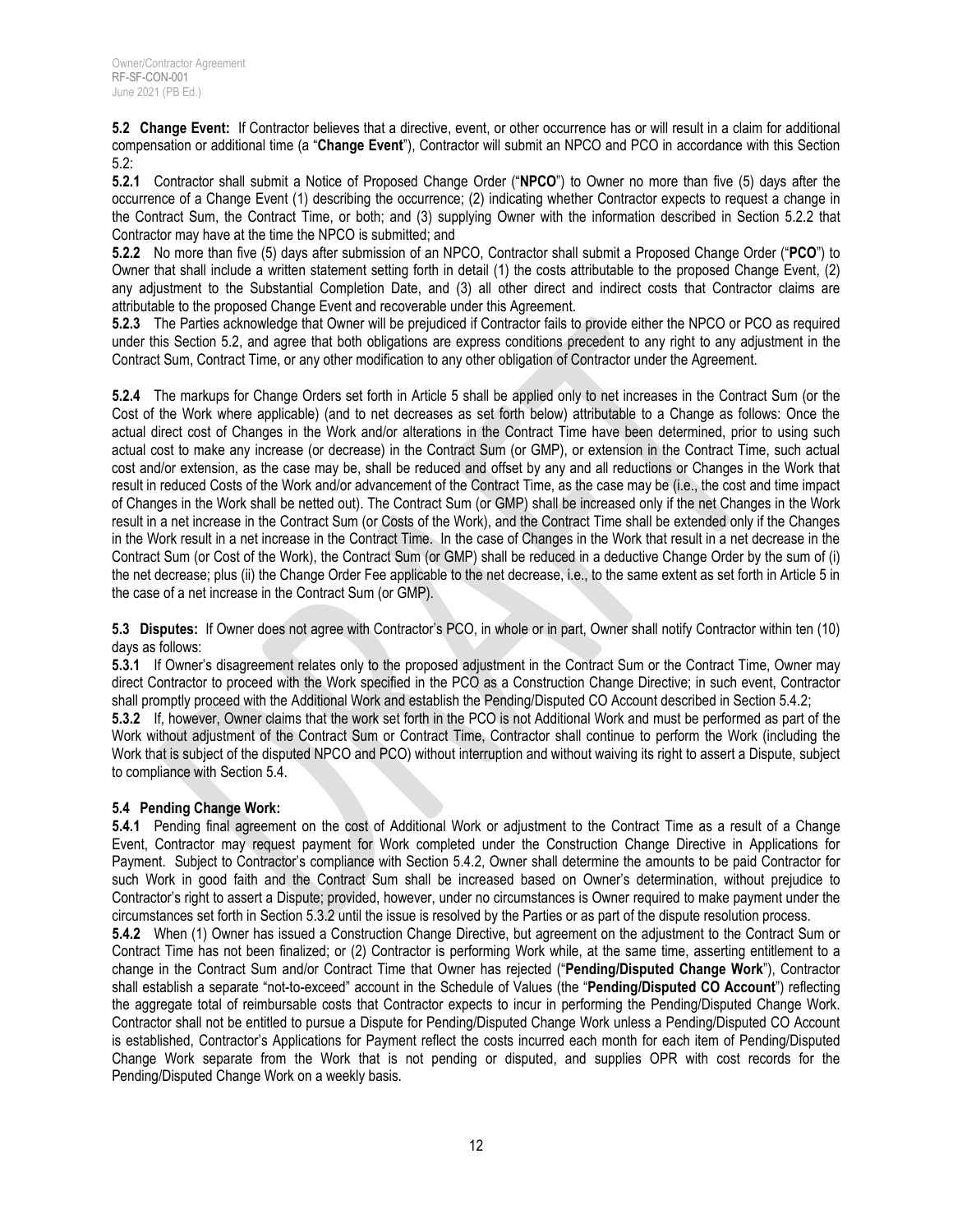**5.5 Final Settlement:** Except based on Owner's written authorization under Section 5.4.1, the Contract Sum and Contract Time shall only be changed by a fully executed Change Order. Accordingly, no course of conduct or dealings between the Parties, nor express or implied acceptance of changes or extra work or Additional Work, and no claim that Owner has been unjustly enriched, whether or not there is, in fact, any unjust enrichment, shall be the basis of any claim or Dispute. A fully executed Change Order shall constitute a final settlement of all matters relating to the change and/or Additional Work that is the subject of the Change Order, including the cumulative impact of the change or Additional Work, all direct and indirect costs (including cumulative costs) associated with such change or Additional Work, and any and all adjustments to the Contract Sum, Contract Time, and Schedule. By executing any Change Order, Contractor further expressly and irrevocably waives, renounces, and releases (and shall cause any affected Subcontractor to similarly waive, renounce, and release) any and all other claims of any kind or nature concerning, arising from, or relating to the change or delay that is the subject of the Change Order.

#### **6. THE OWNER**:

**6.1 Owner's Agent:** Owner's Agent is identified in Article 2.1.2. Owner's Agent is authorized to act on behalf of Owner in all matters in connection with this Agreement. Notwithstanding the foregoing, Contractor acknowledges that with respect to this Agreement Owner's Agent is acting in a representative capacity and as the disclosed authorized agent of Owner as identified in the Agreement; accordingly, Owner's Agent shall have no personal obligation or liability to Contractor under this Agreement by virtue of its status as Owner's Agent or by acting on Owner's behalf in connection with the Project or the Work, including enforcement of Contractor's obligations hereunder.

**6.2 OPR:** Owner's Agent will designate a representative in connection with the Project, called the OPR. The initial OPR is identified in Article 2.1.3. The OPR cannot be changed except in a writing signed by Owner's Agent. The OPR will serve as Contractor's single point of contact for the Work. Throughout the Project, Contractor shall work with, take direction and instruction from, and provide copies of all Work to OPR. Unless the OPR is a third party as set forth in Article 2.1.3, OPR is the only person authorized in writing to (1) modify this Agreement; and (2) increase, or cause an increase in, the Contract Sum or the Contract Time, (3) declare a default, or (4) suspend or terminate the Work in whole or in part (collectively "**Major Decisions**"). If OPR is a third-party, Major Decisions must be authorized in advance by Owner's Agent in writing and it shall be deemed unreasonable for Contractor to rely on any promise, authorization, course of conduct, or directive by the OPR in derogation of this Section, and no such promise, authorization, directive, or course of conduct shall be effective or enforceable against Owner.

**6.3 Owner:** Owner is identified in Article 2.1.1. Subject to Sections 6.1 and 6.2, references to "Owner" in this Agreement also refer to Owner's Agent and OPR.

**6.4 Rights and Responsibilities:** Owner shall furnish information reasonably requested of it as necessary for the orderly progress of the Work. Contractor shall be entitled to rely on the accuracy and completeness of any information provided by Owner pertaining to the Project except to the extent that Contractor knows or should know in the exercise of its professional responsibility that such information contains an error, omission, or inconsistency. In no event shall Owner have control over, charge of, or any responsibility for design or construction means, methods, techniques, sequences, or procedures; for safety precautions or programs in connection with the Work; or for coordinating or supervising any portion of the Work under this Agreement, notwithstanding any of the rights or authority granted to Owner in this Agreement. Contractor's duties shall not be diminished or otherwise affected at any time or in any way by reason of any approval, inspection, payment, or acceptance by Owner, nor shall Contractor be released from any liability by reason of such acceptance, inspection, payment, or approval by Owner. It is the express intention of the Parties that Contractor, in the performance of the Work, is an independent contractor and not an employee, agent, joint venturer, or partner of Owner. Nothing in this Agreement shall be interpreted as creating the relationship of employer and employee between Owner and Contractor; or between Owner and any employee, agent, or Subcontractor of Contractor. Contractor does not have any authority to execute any contracts or agreements for or on behalf of Owner, Owner's Agent or OPR; and is not granted any right or authority to assume or create any obligation or liability or make any representation, covenant, agreement, or warranty, express or implied, on behalf of Owner, Owner's Agent or OPR or to bind Owner, Owner's Agent or OPR in any manner whatsoever. Contractor acknowledges that Owner may be affiliated with other entities that have an interest in the Property or the Project and that the Agreement is intended to benefit Owner and such other entities. Owner reserves the right to perform construction or operations related to the Project with Owner's own forces, and to award separate contracts in connection with other portions of the Project.

**6.5 Separate Contractors**: Owner reserves the right to perform design, construction, or operations related to the Project with Owner's own forces, and to award separate contracts in connection with other portions of the Project or other construction or operations on the Property. Owner's separate contractors shall be properly licensed and permitted as required by Applicable Law.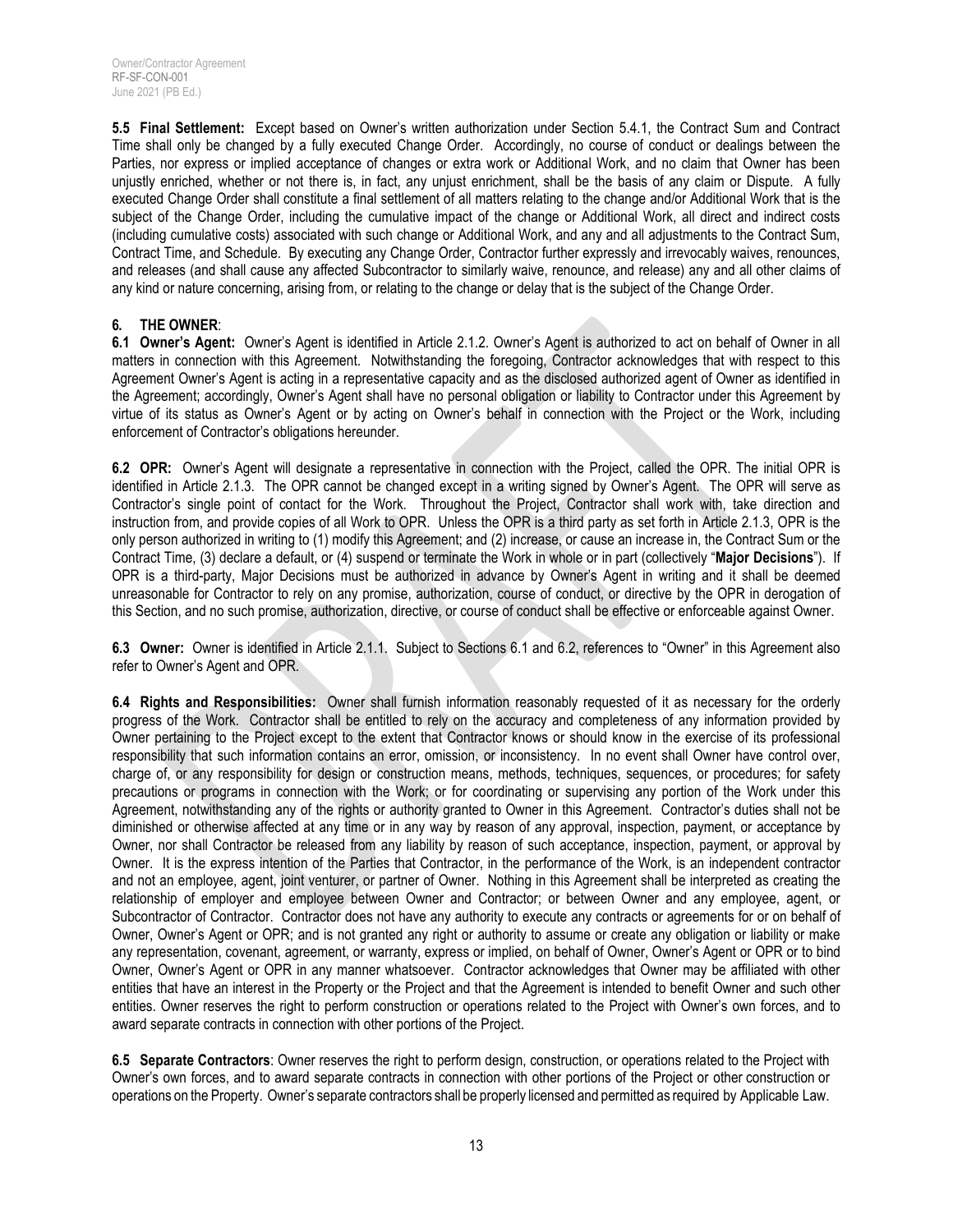Contractor shall co-ordinate and schedule the Work with the activity and work of Owner's Consultants and Separate Contractors (if any), and the Owner's own personnel at the Site. If any part of the Work depends upon the proper performance of a separate contractor's work, Contractor shall, prior to proceeding with the Work, promptly report to Owner any apparent discrepancies or defects in such other work that render it unsuitable or prevent Contractor from proceeding expeditiously with the Work. By failing to report, Contractor acknowledges that Owner's or the separate contractor's completed or partially completed work is fit and proper to receive Contractor's Work, except as to defects not then reasonably discoverable.

**6.6 Title to Work:** Title to all MS&E and related construction will pass to and vest in Owner either by incorporation in the Work or upon the receipt of payment by Contractor therefor, whichever occurs first; provided, however, the risk of loss to MS&E shall not pass to Owner until after Final Completion. Nothing contained herein shall be construed as a limitation on the furnishing of lien waivers as may be required by Owner.

**6.7 Site Reports**: If applicable to the Work, Owner shall furnish to Contractor any and all written and tangible material knowingly in its possession concerning physical conditions at the Site or below ground, including surveys, studies, or reports describing the Site's physical characteristics and geotechnical and environmental reports (collectively "**Site Reports**") and such Site Reports shall be identified in Exhibit B-4. Site Reports are furnished to Contractor only in order to make complete disclosure of such material and for no other purpose. By furnishing Site Reports, Owner does not represent, warrant, or guarantee their accuracy or completeness, either in whole or in part, and shall have no liability therefor. Contractor will notify Owner of any inconsistencies between the Site Reports and Drawings or Specifications. Contractor shall use the Site Reports in determining the appropriate construction means and methods for completing the Work, including excavation, underground plumbing, and foundations (if any), and in preparing Submittals, if any. Subject to the List of Clarifications, the Contract Sum is assumed to include the cost and time (and contingency) associated with conditions identified in the Site Reports.

## **7. THE CONTRACTOR**:

**7.1 Responsibilities:** Contractor shall be solely responsible for and have control over:

**7.1.1** All health and safety precautions and programs in connection with the Work;

**7.1.2** Coordination of all portions of its Work, and coordination of all portions of its Work with the work of other contractors, designers and consultants involved in the Project;

**7.1.3** Protecting the Work against the elements at the end of each working day; and

**7.1.4** Ensuring that no occupied portion of the Work is left without essential services, heat, light, and water at the end of each working day as the result of Work.

#### **7.2 Familiarity with Site and Contract Documents:** By executing this Agreement, Contractor represents and warrants that Contractor:

**7.2.1** Has visited (or had the opportunity to visit) the Project site;

**7.2.2** Has evaluated, familiarized itself, and satisfied itself as to the conditions and limitations under which the Work is to be performed, including, without limitation, (1) the local conditions under which the Work is to be performed; (2) the location, condition, layout, and nature of the Project site and surrounding areas; (3) generally prevailing climatic conditions; (4) anticipated labor supply and costs; (5) availability and cost of materials, tools, and equipment; and (6) other similar issues;

**7.2.3** Has performed (or had the opportunity to perform) such other inspections and reviews as are reasonably necessary to determine the conditions under which the Work will be performed;

**7.2.4** Has carefully analyzed, and correlated the observations and information described in subsections 7.2.1 to 7.2.3 with the requirements of the Contract Documents;

**7.2.5** The inspections, analyses, and reviews under Sections 7.2.1 to 7.2.4 have sufficiently described the scope, construction requirements, and design intent of the Work in detail sufficient to enable Contractor to firmly establish the Contract Price and the Contract Time as qualified by any List of Qualifications included among the Contract Documents. Except for Changes in the Work or concealed or unforeseen conditions encountered during the progress of the Work, Contractor shall not be entitled to an adjustment in the Contract Price or the Contract Time in connection with any failure by Contractor to have undertaken the inspections and analyses described in this Section 7.2 or for any inaccuracy in Contractor's representations

**7.3 Requests for Information**: Contractor acknowledges that the Contract Documents may not include all drawings, details, or specifications (collectively "**Details**") required or necessary to complete all elements of the Work. Contractor shall be responsible for obtaining such Details necessary to carry out the intent of the Drawings and Specifications, or which are customarily performed. Where the Drawings show any detail and fully describe components, similar details not fully described shall incorporate the fully described details and components. Where only part of the Work is indicated, similar parts shall be considered repetitive. When more detailed information is required for performance of the Work or when an interpretation of the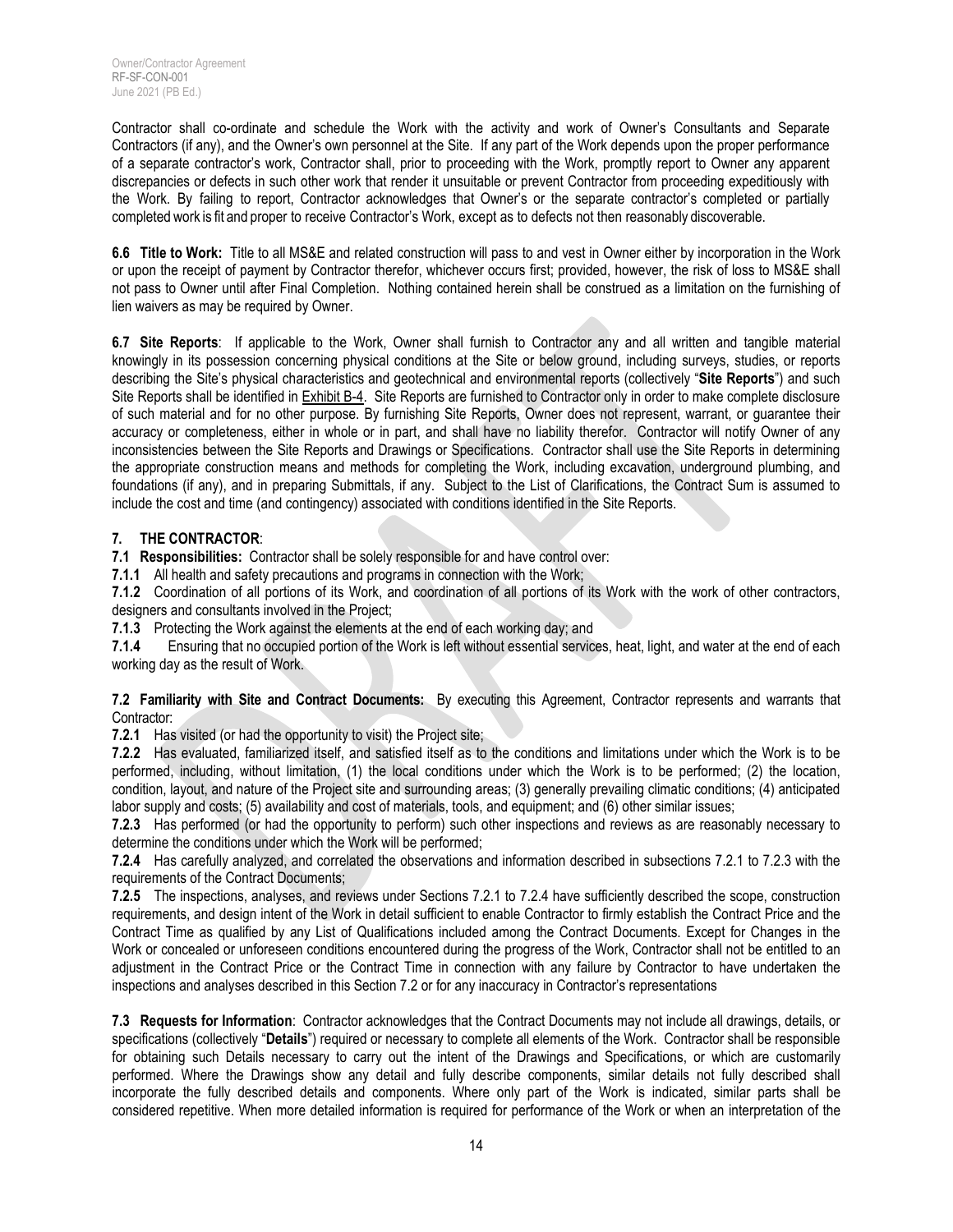Contract Documents is necessary, Contractor shall submit a written request for clarification to Owner and Owner's Consultant(s), and Owner or Owner's Consultant(s) shall furnish such information or interpretation in the form of a Supplemental Instruction or other written or drawn form. Contractor shall give Owner and Owner's Consultant(s) timely notice of any additional design drawings, specifications, or instructions required to define the Work in greater detail or to permit the proper progress of the Work. Contractor shall not proceed with any Work not clearly and consistently defined in detail in the Contract Documents but shall request additional drawings or instructions from Owner or Owner's Consultant(s). If Contractor proceeds with such Work without obtaining further drawings or instruction, Contractor shall correct Work incorrectly done at its own expense.

#### **7.4 Subcontractors:**

**7.4.1** All Work provided by Contractor shall be supervised by a principal, partner, or approved corporate officer of Contractor. All contracts between Contractor and Subcontractors shall be in writing and explicitly state that (1) Owner is an intended thirdparty beneficiary thereof, (2) Contractor may not assign the contract without Owner's consent, and (3) Owner may, by its own action, cause the contract to be assigned to itself or any third party that Owner so designates. Contractor shall include all applicable requirements of this Agreement in agreements with its Subcontractors to ensure completeness and timely progress in meeting all scheduled dates. Owner reserves the right to reasonably object to any Subcontractor retained by Contractor prior to or after its engagement. Contractor shall be responsible to Owner for the acts and omissions of Contractor's employees, Subcontractors and their agents and employees, other persons performing portions of the Work under a contract with Contractor, express or implied, and others for whom any of them may be liable relating to the Work or the Project ("**Contractor Group**"). "**Subcontractors**" (whether or not capitalized) as used throughout this Agreement means subcontractors of any tier and all others performing Work by, through, or under Contractor, whether directly or indirectly, and all employees, agents, successors, and assigns thereof.

**7.4.2** Contractor shall only employ or hire Subcontractors in connection with the Work capable of working harmoniously with all trades, crafts, or other individuals associated with the Project, and with Owner's own forces and separate contractors. Contractor shall use its best efforts to minimize the likelihood of any strike, work stoppage, or other labor disturbance. Contractor shall make all necessary arrangements to reconcile, without delay, damage, or cost to the Owner, and without recourse to the Owner, any conflict between the Contract Documents and any agreements or regulations of any kind at any time in force among members or councils that regulate or distinguish the activities that shall not be included in the work of any particular trade. In case the progress of the Work is affected by any undue delay in furnishing or installing any items or materials or equipment required under the Contract Documents because of such conflict involving any such labor agreement or regulation, the Owner may require that other material or equipment of equal kind and quality be provided pursuant to a Change Order or CCD.

## **7.5 Submittals:**

**7.5.1** Contractor shall review for compliance with the Contract Documents, approve, and submit to the Architect (or Engineer) shop drawings, product data, and samples, and similar submittals ("**Submittals**") required by the Contract Documents in accordance with the Submittal schedule approved by Owner's Consultant(s) or, in the absence of an approved Submittal schedule, with reasonable promptness and in such sequence as to cause no delay in the Work or in the activities of Owner or of separate contractors. Contractor agrees to use its independent professional judgment in its review to determine Submittals' compliance with the Contract Documents. Contractor shall perform no portion of the Work for which the Contract Documents require submittal and review of Submittals until Owner's Consultant(s) has approved the respective Submittal.

**7.5.2** By submitting Submittals, Contractor represents to Owner's Consultant(s) and Owner that Contractor has (1) reviewed and approved them; (2) determined and verified materials, field measurements, and field construction criteria related thereto, or will do so; and (3) checked and coordinated the information contained within such Submittals with the requirements of the Work and of the Contract Documents. Contractor shall be solely responsible for any quantities and dimensions that may be shown on the Submittals.

**7.5.3** The Work shall be performed in accordance with approved Submittals, except that Contractor shall not be relieved of responsibility for deviations from requirements of the Contract Documents by approval of Submittals by Architect (or Engineer or Owner) unless Contractor has specifically informed Owner's Consultant(s) (and Owner) in writing of such deviation at the time of submittal and (1) Owner's Consultant(s) (and Owner) has given written approval to the specific deviation as a Minor Change in the Work, or (2) a Change Order or Construction Change Directive has been issued authorizing the deviation. Contractor shall not be relieved of responsibility for errors or omissions in Submittals by Owner's Consultant's(s') approval thereof.

**7.5.4** Contractor shall direct specific attention, in writing or on resubmitted Submittals, to revisions other than those requested by Owner's Consultant(s) on previous Submittals. In the absence of such written notice, Owner's Consultant's(s') approval of a resubmission shall not apply to such revisions.

**7.5.5** Owner shall also, in its discretion, have the right to review Submittals, and if Owner so elects, Contractor shall not perform any portion of the Work as to which Owner has required Submittal review until after Owner reviews such Submittal. Review by Owner, however, shall not be evidence that Work installed pursuant to Owner's approval conforms to the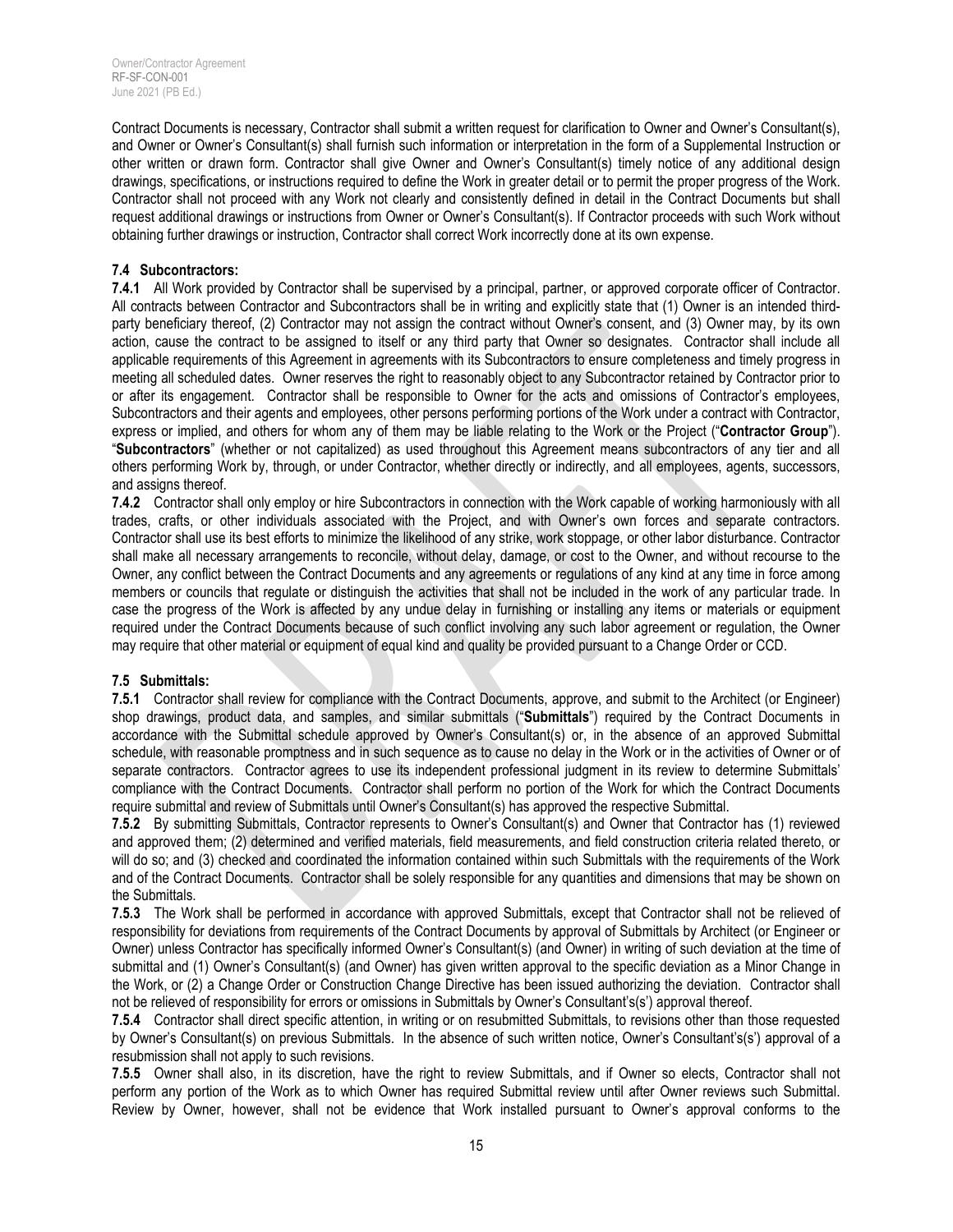requirements of the Contract Documents nor shall such approvals relieve Contractor of any of its responsibilities or warranties under the Contract Documents. If Owner elects to review Submittals, Contractor shall have the duty to carefully review, inspect, and examine any and all Submittals before submission of same to Owner. Submittals are not Contract Documents.

#### **7.6 Receipt and Handling of MS&E:**

**7.6.1** Inspection of MS&E: Contractor shall receive, inspect, insure, transport, unload, and store all MS&E within the scope of the Work. Contractor shall determine and strictly comply with the requirements of all freight carriers and/or shippers delivering MS&E, including with respect to time periods, methods, and manners for inspecting, documenting, and reporting damage to MS&E. Upon delivery, Contractor shall timely inspect all MS&E to identify any damage or other nonconformity and notify Owner of the same. In case of any nonconforming MS&E, Contractor shall, unless Owner otherwise directs, (1) reject the nonconforming MS&E within any required time period, (2) note on the bill of lading that the MS&E is nonconforming, (3) take photographs that identify the MS&E and evidence the nonconformity, and (4) complete and deliver to Owner with five (5) days a damage and loss report. Contractor acknowledges that Contractor's (and Owner's) rights with respect to MS&E could be impaired if Contractor fails to timely take such actions.

**7.6.2** Off-site Stored Materials: In connection with M&E stored by Contractor at an off-site warehouse ("**Stored Materials**"), and as a condition precedent of payment, Contractor shall, or shall cause its warehouse operator to:

**7.6.2.1** Segregate the Stored Materials at the storage facility and specifically mark them for use on the Project;

**7.6.2.2** Protect the Stored Materials against excessive cold, heat, moisture, humidity, or physical abuse as specified by the applicable supplier or manufacturer;

**7.6.2.3** Evidence Owner's title to Stored Materials with documentation satisfactory in form and substance to Owner, including, without limitation, recorded financing statements and UCC filings;

**7.6.2.4** Insure the Stored Materials against damage or loss in an amount not less than the total value thereof;

**7.6.2.5** Allow Owner to make inspections of the storage areas at any reasonable time; and

**7.6.2.6** As a condition precedent to payment for Stored Materials, Contractor shall supply a Stored Materials Affidavit in substantially the same form as **Exhibit I-1.** If the storage facility used by Contractor to store the Stored Materials is leased by Contractor or by Contractor's warehouse supplier, Contractor represents and guarantees that, for so long as M&E is stored in such warehouse, the rent payable to the warehouse's landlord (the "*Landlord*") shall remain current. Contractor shall obtain, and supply Owner with, a Landlord's waiver in favor of Owner prior to delivery of, or payment for, any Stored Materials in substantially the same form as is attached hereto as Exhibit I-2. Contractor shall notify Owner if it is unable to obtain the Landlord's waiver; in such event, Owner, in its sole discretion, may accept the following in lieu of the Landlord's Affidavit: Each month, Contractor will provide Owner with a receipt (or other written acknowledgement) from Landlord confirming its receipt of rent from Contractor (or Contractor's warehouse supplier) no more than five (5) days after such rent is due. In the event the confirmation of rental payment required is not supplied, Owner may, in its discretion, require Contractor to relocate and store the M&E at another location.

**7.7 Hot Works Program:** To protect against any loss resulting from Work that would include an open flame or producing heat and/or sparks, including when welding, cutting, brazing, grinding, soldering, or using a torch to thaw piping or heat material, Contractor shall be solely responsible for maintaining and implementing at the Site a hot works program at no additional cost or charge to Owner, which shall, at the very least, require precautionary and safeguard checklists and proper instruction on the implementation to monitor and safeguard the area where Work is being performed.

**7.8 Decorum:** Contractor shall enforce strict discipline and good order among members of the Contractor Group. Contractor shall not permit employment of unfit persons or persons not skilled in tasks assigned to them. Contractor shall control, among other things: noise, including music; the use of offensive language; smoking, vaping, and drinking of alcoholic beverages within the Site; physical violence; riding in the passenger elevators; thievery; and the transportation of hazardous articles or materials. If Owner determines, in its sole discretion, that any personnel needs to be removed due to his failure to comply with the terms of this provision, Contractor shall remove such personnel from the Property immediately.

**7.9 Clean Site; Cutting and Patching.** Contractor shall keep the premises and surrounding area free from accumulation of waste materials or rubbish caused by operations under the Agreement. At the end of each day and at completion of the Work, Contractor shall remove from and about the Project waste materials, rubbish, Contractor's tools, construction equipment, machinery, and surplus materials. At the completion of the Work, Contractor shall repair any damage to, and restore to its original condition, any landscaping, hardscape, or other property damaged by Contractor's operations or debris. If Contractor fails to clean up as provided in the Agreement, Owner may do so and the cost thereof shall be charged to Contractor. Contractor shall be responsible for cutting, fitting, or patching required to complete the Work or to make its parts fit together properly.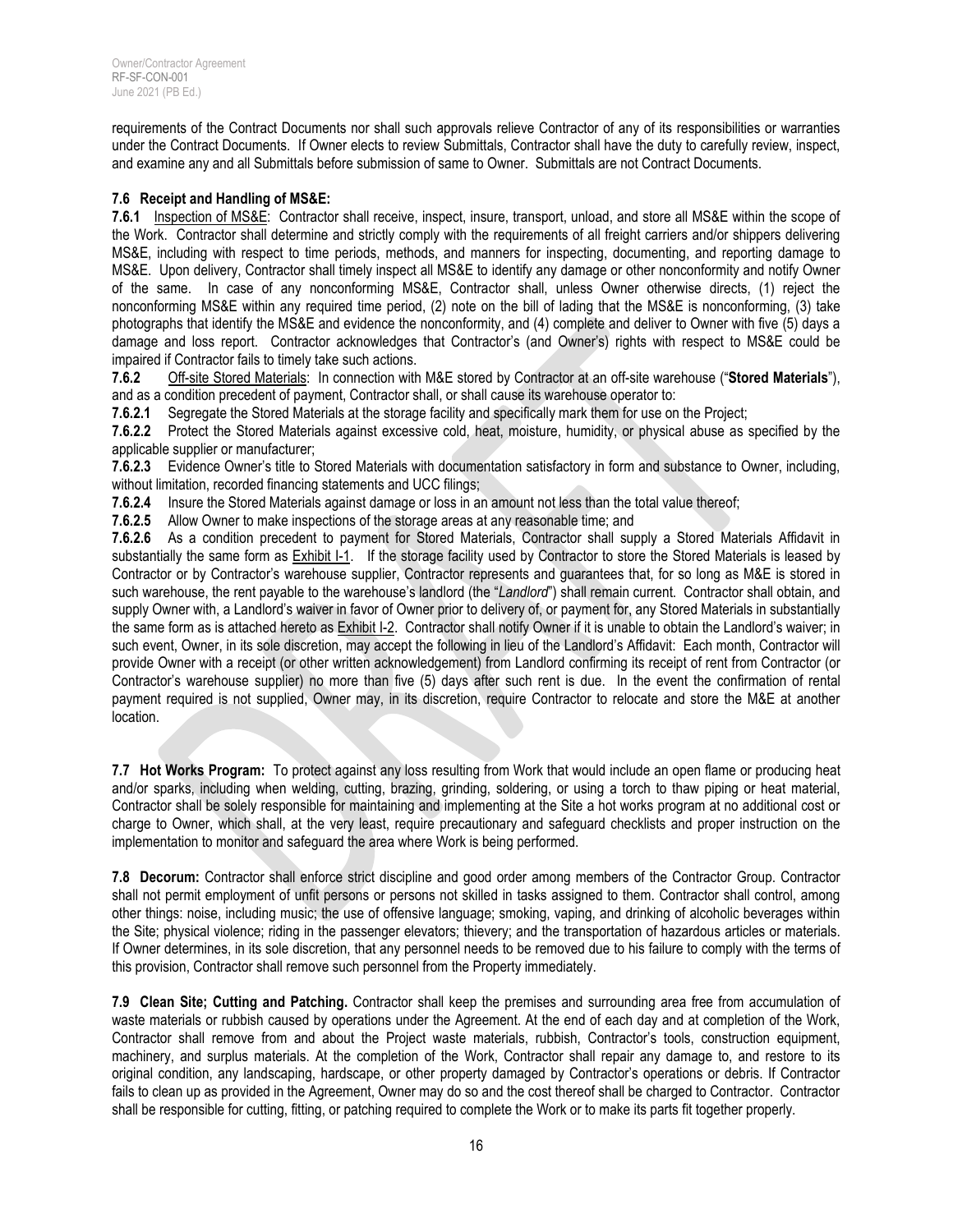**7.10 Protection of the Work:** At all times, Contractor shall protect excavations, trenches, building, and materials from rainwater, ground water, back-up or leakage of sewers, drains, or other piping, and from water of any other origin. Contractor shall promptly remove any accumulation of water and provide and operate all pumps, piping, and other equipment necessary to this end. During cold weather, Contractor shall protect all Work from damage. If low temperatures make it impossible to continue operations safely in spite of cold weather precautions, Contractor shall cease Work and notify Owner in writing. Contractor shall remove snow or ice that might result in damage or delay. Contractor shall take all reasonable precautions necessary to prevent loss or damage caused by vandalism, theft, burglary, pilferage, or unexplained disappearance of property of Owner, whether forming part of the Work or not, located within those areas of the Project to which Contractor has access.

**7.11 Liens**: Contractor shall save and keep Owner's property free from all mechanic's, materialman's, laborer's, service provider's, and all other liens whatsoever arising out of Contractor's Work. In the event a lien is asserted or filed by anyone in relation to the labor and/or material being furnished by Contractor, Contractor agrees to have the same discharged, unless Owner is in breach of its payment obligations under the Contract Documents, by posting a bond with the appropriate authorities or otherwise within fifteen (15) days of receipt of notice from Owner. If such liens are not so discharged, Owner shall have the right to bond-off said lien(s) and withhold or recover from Contractor all Losses and Liabilities incurred as a result thereof, including bond premiums and attorneys' fees. Owner's remedies under this Section 7.11 are in addition to, and not a limitation of, any rights Owner may have under the Contract Documents or other rights Owner may have under Applicable Law.

#### **7.12 Books and Records.**

**7.12.1** Contractor acknowledges Owner's expectation to be informed as the Project progresses of the actual costs incurred by Contractor for the various components of the Work in relation to the corresponding amount included in the Schedule of Values, including to monitor the ongoing progress and quality of the Work.

**7.12.2** Contractor shall keep full and detailed accounts and exercise such controls as may be necessary for proper financial management, using accounting and control systems in accordance with generally accepted accounting principles consistently applied. Owner shall have the right during the performance of the Work and for a period of three (3) years after final payment, from time to time, upon reasonable notice, to be given access to, and to copy, Contractor's records, books, correspondence, receipts, subcontracts, purchase orders, vouchers, memoranda, and other data relating to the Work.

**7.12.3** Contractor further agrees that a material variance between Contractor's actual construction costs and the corresponding scheduled value should be reviewed with Owner to confirm that the progress and quality of the Work is not, or will not be, adversely affected by the variance. For purposes of the Agreement, a material variance shall mean a variance between the actual cost and the scheduled value exceeding (1) ten percent (10%) from the original value; or (2) five percent (5%) of any scheduled value that had been revised with Owner's consent. Accordingly, contemporaneously with submission of its monthly Invoice, Contractor shall provide Owner with a variance report comparing the actual construction costs incurred by Contractor against the corresponding value set forth in the approved Schedule of Values. Change Orders shall be accounted for independently of this report; however, the monthly report will include a similar variance report for Change Orders once their values are established. Contractor shall respond with reasonable promptness to questions from Owner regarding any reported variances.

**7.13 Violations:** Contractor shall immediately notify Owner if Contractor receives notice of violation of any Laws and Rules in the performance of the Work, cause such violations to be immediately corrected, and bear all costs attributable to such correction.

**7.14 Hazardous Materials.** Contractor shall not direct, suffer, or permit any of the Contractor Group at any time to handle, use, manufacture, store, or dispose of any flammables, explosives, radioactive materials, hazardous wastes or materials, toxic wastes or materials, petroleum products or derivatives, other similar substances, or any substance subject to regulation (collectively, "**Hazardous Materials**") in, on, or about the Property; provided, however, subject to Owner's prior written consent and Laws and Rules, Contractor may handle, store, use, and dispose of Hazardous Materials (except asbestos) to the extent customary and necessary for the performance of the Work hereunder. If Owner consents to Contractor's handling, storage, or use of any Hazardous Materials at, in, or about the Site, such use shall comply with Laws and Rules and any manufacturer instructions. In no event shall Contractor discharge or release any Hazardous Materials in any public sewer or any drain and/or drainpipe leading or connected to a sewer or drain, or allow such Hazardous Materials to contaminate the environment. Contractor shall be solely responsible for providing adequate protection for persons and property during the Work involving any Hazardous Materials, and for giving all notices required in connection therewith. Contractor shall hold Indemnitees harmless from any discharge or release of Hazardous Materials from the Site, or in connection with the construction or operation thereof, including any costs of all necessary cleanup activities.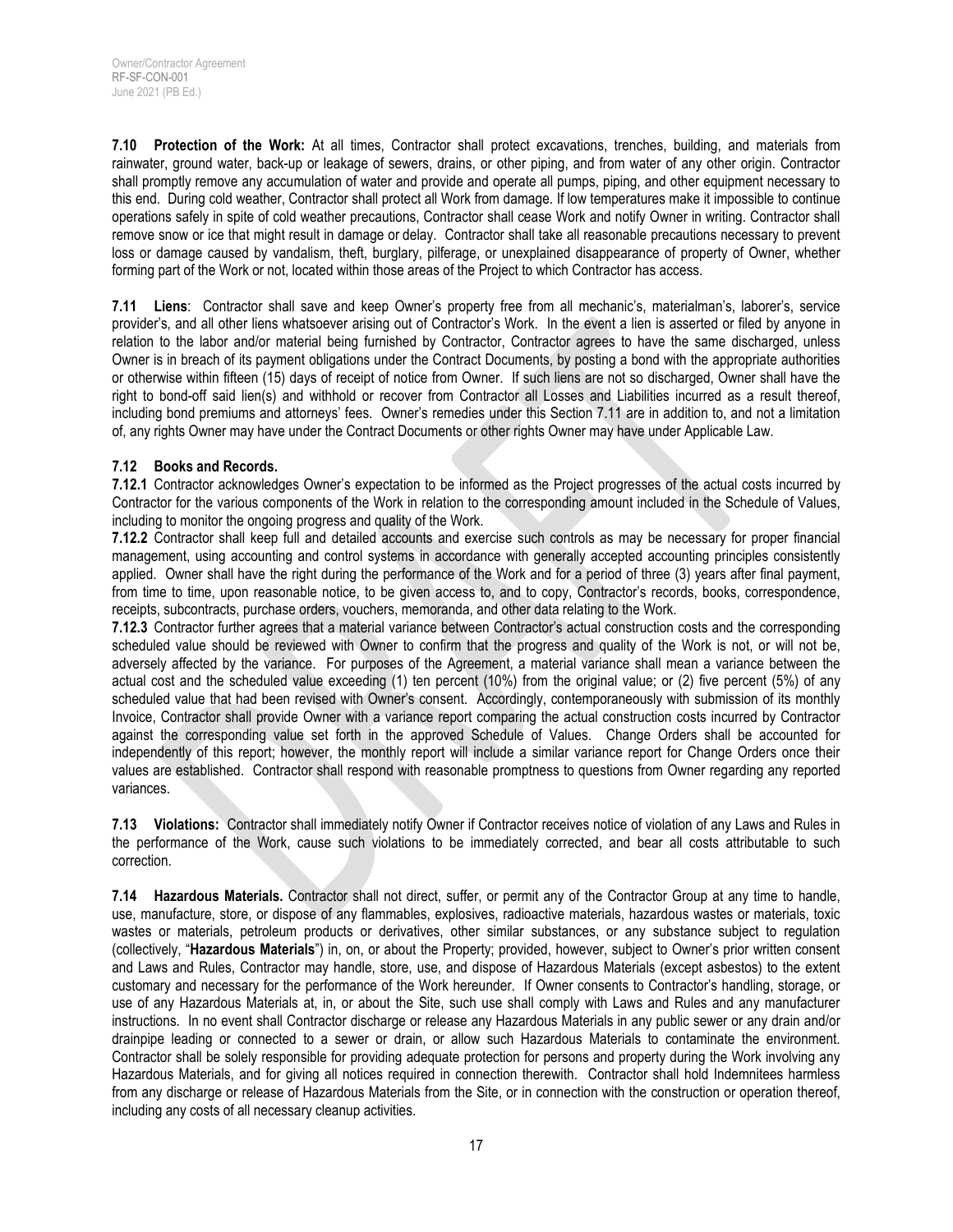**7.15 As-built Drawings**: Contractor shall maintain at the Property one complete set of Drawings of the Work that are marked "as-built." During the progress of the Work, Contractor shall mark these Drawings with colored pencils to reflect any changes, including changes in dimension, the location of all runs, conduits, traps, footing depths, or any other information not already shown on the Drawings or differing therefrom. All buried utilities inside the boundaries of the Property shall be located by a metes and bounds survey performed by a licensed surveyor, who shall certify as to its accuracy. These drawings shall be in sufficient detail to show the full extent of the Work that was performed by Contractor and to facilitate the operation and maintenance of the buildings and facilities. These marked-up drawings and surveys shall be made available to Owner at any time during the progress of the Work upon request. A complete set of all as-built drawings shall be a condition precedent to Final Payment

#### **8. WARRANTY/CORRECTION OF WORK:**

**8.1 Contractor.** In addition to any other warranties set forth in this Agreement or under Laws and Rules, Contractor warrants to Owner as follows: (1) any MS&E specified or recommended by Contractor (as a part of the Design-Build Item or otherwise) is suitable, appropriate, and fit for the particular purposes of the Owner, Site, and Property; and shall fit and function properly, operationally and mechanically, on the Property utilizing the existing facilities, except as such existing facilities may be modified and/or upgraded as part of the Work recommended by Contractor; (2) the Work will be free from defects in materials and workmanship, and will be merchantable and new unless otherwise required or permitted by this Agreement; and (3) the Work will conform to Laws and Rules. Work not conforming to these requirements and warranties, including substitutions not properly approved and authorized, shall be considered "**Defective Work**." Unless otherwise specified in this Agreement, Contractor shall obtain warranties from MS&E manufacturers and suppliers on commercial terms and conditions at least as favorable as those generally supplied in the industry with respect to such MS&E for projects equivalent to the Project. MS&E warranties shall be enforceable directly by Owner against such manufacturers and suppliers. Any MS&E warranties that do not name Owner as an express beneficiary shall be assignable to Owner and shall be assigned by Contractor to Owner as a condition precedent to final payment except if such assignment would void or otherwise limit the terms or conditions of any such warranty; in such event, Contractor shall retain the right to enforce directly any such manufacturer's warranties during the applicable warranty period and shall enforce such warranty at Owner's request in the event Owner reasonably determines a warranty is breached.

**8.1.1 Subcontractors**: All warranty and repair obligations owed by any Subcontractor to Contractor shall also be deemed to be owed to Owner. All warranties issued to Contractor by any Subcontractor shall be assigned to Owner upon Substantial Completion. Such an assignment of warranties to Owner shall be deemed to automatically occur and shall not require further action on behalf of Owner, Contractor, Subcontractor or supplier. Contractor and Owner shall both have the right to enforce any warranty required by the Contract Documents. As a condition precedent to Final Payment, Contractor also shall require each Subcontractor to execute and deliver to Owner a warranty in connection with the Work performed by such subcontractor, in substantially the same form as attached as an Exhibit L.

**8.2 Correction Period.** For one (1) year following Final Completion (the "**Correction Period**"), Contractor shall perform and supply any and all architectural services, engineering, design, work, services, material, and equipment as are required to correct or remedy Defective Work and any real or personal property damaged by such Defective Work, whether observed before or after Final Completion, without any additional cost or expense to Owner. If, within five (5) days of receiving written notice from Owner, Contractor fails to commence and continue correction of Defective Work and property with diligence and promptness and reasonable opportunity to cure, Owner may, without prejudice to other remedies Owner may have, correct such deficiencies and may deduct the cost thereof (including compensation for architectural, engineering, inspecting, or other services and expenses made necessary thereby) from the payment then or thereafter due Contractor; to the extent the cost to correct such deficiencies exceeds any retained amount, Contractor must pay Owner such excess amount. To the greatest extent permitted by Applicable Law, any period of limitations applicable to any claim by Owner shall not accrue until the subject defect or failure to conform to a requirement of this Agreement has been actually discovered by Owner. The one (1) year correction period applies only to Contractor's specific obligation to correct Defective Work. The one year period does not constitute a period of limitations for any rights or remedies Owner may have under the Contract Documents, at law, or in equity, and has no relationship to the time within which Owner may seek to enforce Contractor's obligation to comply with the Contract Documents or commence proceedings to establish Contractor's liability with respect to Contractor's obligation.

**9. OWNERSHIP OF DOCUMENTS**: Any documents, models, renderings, and other materials to be furnished to Owner or anyone in connection with this Agreement or Project by or on behalf of Contractor, or by any Subcontractors or others retained by Contractor; all modifications made by any member of the Contractor Group to any documents supplied by Owner to Contractor; all written information, reports, studies, object or sources codes, flow charts, diagrams, and other tangible material that has been created by a member of the Contractor Group in order to provide Work pursuant to this Agreement; and all digital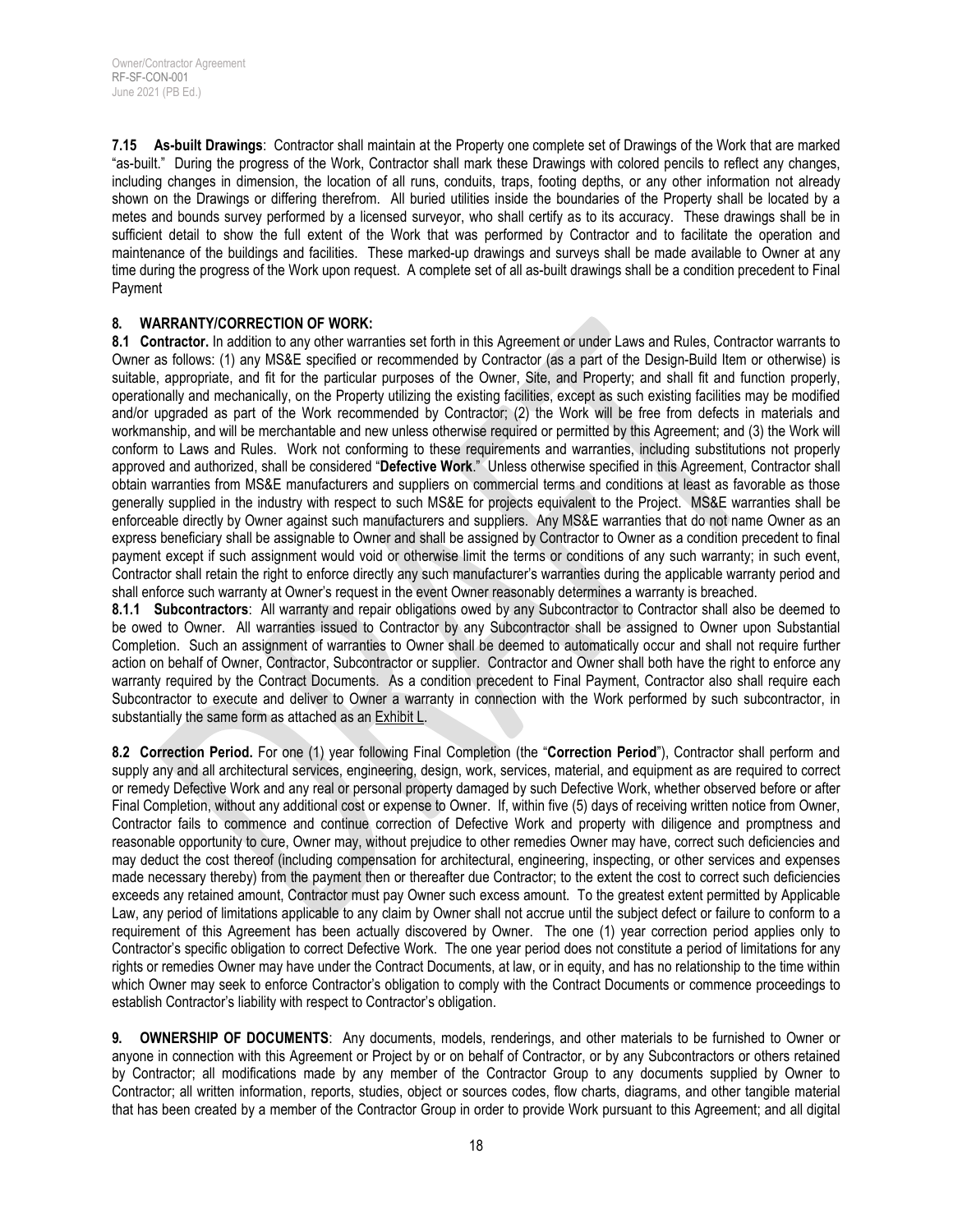forms thereof (collectively, the "**Work Product**") shall be considered "work made for hire" commissioned by Owner, and any and all legal rights to such Work Product, including all copyrights, shall be deemed permanently vested in Owner, regardless of whether or not the Project for which it is prepared is executed. Contractor hereby unconditionally and irrevocably transfers to Owner any and all rights, title and interest Contractor may be deemed to have in and to such Work Product including all intellectual property rights, and represents and warranty to Owner that it has secured the rights to make such transfer from the authors of the Work Product. The rights and ownership granted to Owner under this Section 9 shall not be affected by any suspension, termination, breach of contract by Owner, or dispute between Owner and Contractor except to the extent Owner fails to pay Owner any undisputed amount for Work Product in which event Owner's rights to the applicable Work Product shall be suspended until payment of such undisputed amount is made. Submission or distribution of Work Product to meet official regulatory requirements or for similar purposes in connection with the Project is not to be construed as publication in derogation of the any rights of Contractor, Subcontractors, or Owner.

#### **10. TERMINATION/SUSPENSION:**

**10.1 Suspension and Termination by Contractor for Cause:** If, through no act or fault of Contractor or any member of the Contractor Group, after five (5) days' written notice from Contractor, Owner fails to pay to Contractor any amount not disputed in good faith, Contractor may, upon five (5) additional days' written notice to Owner, suspend the Work until Owner remedies such failure to make payment. If the Work is so suspended and Owner fails to remedy the non-payment within thirty (30) days, then Contractor may terminate this Agreement and recover from Owner payment for all Work executed and for proven loss with respect to materials, equipment, tools, and construction equipment and machinery, including reasonable cancellation charges of Subcontractors (less any amounts Owner may withhold under any other provision of this Agreement). The foregoing shall constitute Contractor's sole remedy for Owner's failure to pay to Contractor any amount not disputed in good faith. In the case of a partial suspension of the Work, Contractor shall continue to perform such portion of the Work as is not suspended. Contractor shall not under any circumstances suspend performance of the Work except as set forth in this Section 10.1.

**10.2 Suspension and Termination by Owner for Cause:** If, within five (5) days after receipt of written notice from Owner, Contractor fails to cure, or to commence and continue to cure with diligence and promptness, any default or failure to carry out the Work in accordance with the Agreement, Owner may, without prejudice to other remedies Owner may have, (1) issue an order for Contractor to stop all or any portion of the Work; (2) use its own forces to remediate any deficiencies caused by Contractor and deduct all costs and expenses so incurred from any compensation then or thereafter due to Contractor; and/or (3) terminate this Agreement, take possession of the Site and of all materials, equipment, records, tools, and construction equipment and machinery thereon, and may finish the Work by whatever method Owner may deem expedient, and may accept assignment of subcontracts. The five (5)-day notice requirement shall not apply where the default jeopardizes the life, health, or safety of any person; where the default poses a risk of substantial harm to property; or where the default poses a significant risk of loss of revenue. If Owner terminates this Agreement in accordance with the foregoing, then Contractor shall not be entitled to receive further payment from Owner until Final Completion. Owner may deduct all costs and expenses incurred by Owner in finishing the Work and/or remedying the default, including obtaining labor and/or materials and a new contractor to complete the Work. After all such deductions are made, if there is a remaining balance on the Contract Sum, but not in excess of the Guaranteed Maximum Price, if applicable, Owner shall pay Contractor amounts due and owing for Work it performed. Contractor shall be liable to Owner and shall indemnify Owner for Owner's costs and expenses in excess of the remaining balance of the Contract Sum.

**10.3 Termination by Owner for Convenience:** In addition, Owner may, at any time, terminate all or any part of the Work without cause by giving written notice to Contractor specifying the Work to be terminated. Contractor shall stop all specified Work and incur no further obligations in connection therewith and, unless Owner specifies otherwise, terminate all outstanding orders and subcontracts. Owner will incur no liability to Contractor for a termination without cause except for payment for Work actually and properly executed in strict accordance with the Agreement prior to the effective date of such termination and for payment for costs incurred by Contractor in terminating affected subcontracts, provided said costs are authorized in writing by Owner (less any amounts Owner may withhold under any other provision of this Agreement). Notwithstanding anything herein to the contrary, Contractor shall not be entitled to recover special, indirect, or consequential damages of any form or type, including lost revenue, lost profits, or Overhead in the event of any suspension or termination by Owner.

**10.4 Assignment of Subcontracts:** In the event of termination, suspension, or abandonment of this Agreement or the Work, in whole or in part, upon Owner's request, Contractor shall promptly assign all specified subcontracts to Owner, which assignment shall be a condition precedent to Owner's obligation to make payments otherwise due, if any, to Contractor. Upon such assignment, Owner may further assign the subcontracts to a successor contractor or other entity.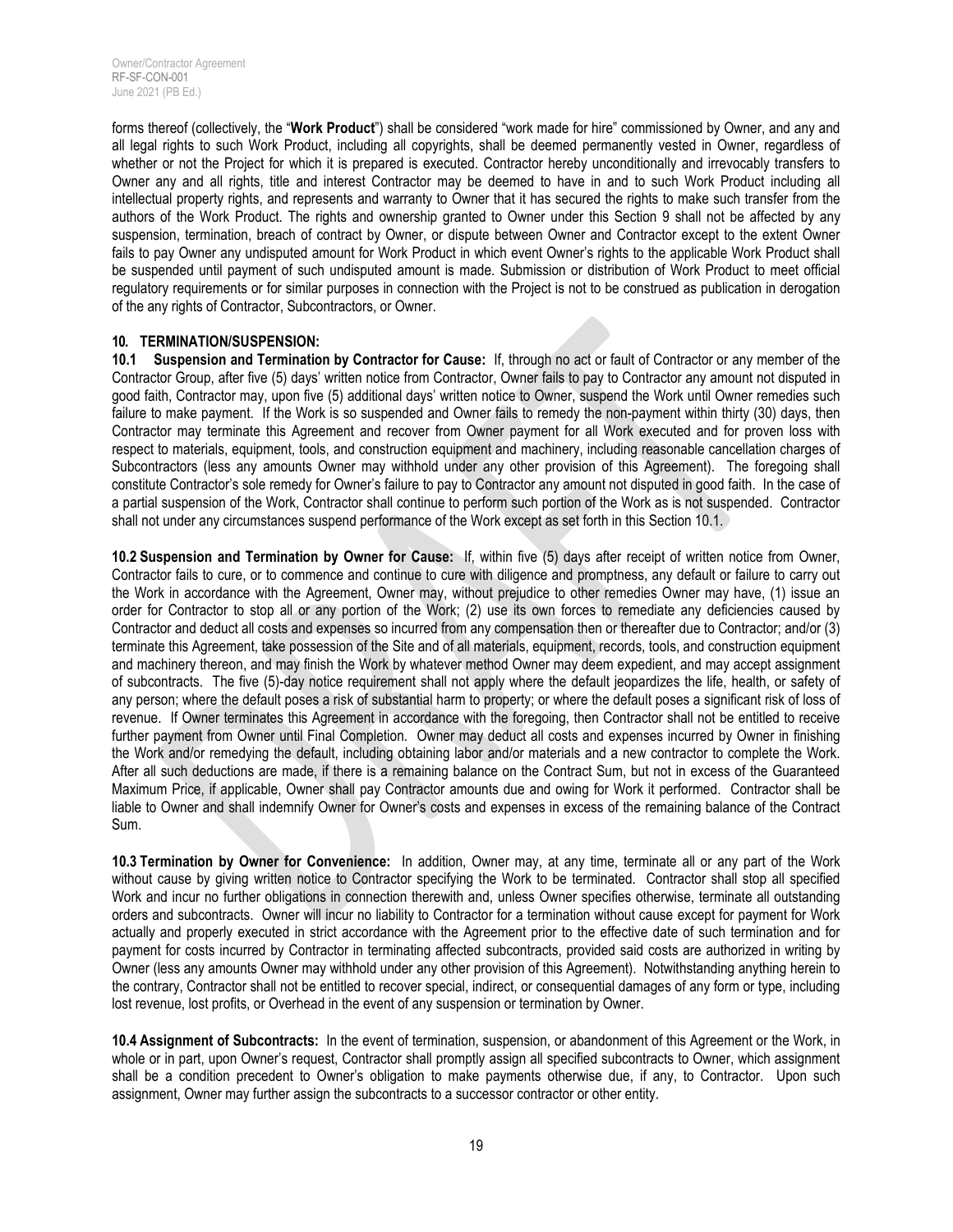#### **11. INDEMNIFICATION AND CONSEQUENTIAL DAMAGES:**

**11.1** To the fullest extent permitted by Applicable Law, Contractor agrees to indemnify, defend and hold harmless Owner, Owner's Agent, the OPR, Owner's lender and mortgagee, if any, the Property's third-party Property Manager, if any, the Owner's Tenant, if applicable, the parent and subsidiary companies of each of them, and each of their respective members, partners, officers, directors, employees, successors, and assigns of each of them, now existing or which may hereafter exist (collectively, the "**Indemnitees**") for, from, and against all claims, suits, actions, demands, legal proceedings, awards, damages, liabilities, losses, fines, penalties, judgments, costs, and expenses (including attorney's fees and costs and expenses of litigation and of investigation, regardless of whether suit is filed) ("**Losses and Liabilities**") to the extent caused by or resulting from the negligent acts, errors, omissions of, willful misconduct of, or breach of the Contract Documents by any member of the Contractor Group, even if an Indemnitee's negligence or fault is, or is alleged to be, a contributing cause of such Losses and Liabilities; for avoidance of doubt, under no circumstances is Contractor liable to indemnify an Indemnitee to the extent the Indemnitee caused or contributed to the Loss or Liability. Contractor's defense and indemnification obligations shall not be limited by the amount or type of damages, compensation, or benefits payable by or for Contractor under any policy of insurance, workers' compensation acts, disability benefit acts, or other employee benefit acts. In claims against any person or entity indemnified under this Section 11.1 by an employee of the Contractor Group, the indemnification obligation shall not be limited by a limitation on the amount or type of damages, compensation, or benefits payable by or for the Contractor Group member under workers' compensation acts, disability benefit acts, or other employee benefit acts. Without intending to limit the scope of Losses and Liabilities in any way, and to the extent permitted by Applicable Law, Contractor expressly waives its immunity under the applicable worker's compensation statute in connection with any Indemnitee's claim for defense and/or indemnification under this Section. The agreements in this Section shall survive Final Completion.

#### **11.2 Waiver of Consequential Damages**:

**11.2.1** Except as set forth in Sections 11.2.2 and 11.3, Contractor and Owner waive claims against each other for incidental, consequential, or punitive damages arising out of or relating to this Agreement and to all consequential damages due to any party's termination in accordance with Section 10. This mutual waiver includes:

**11.2.1.1** Damages incurred by Owner for losses of income, profit, business, and reputation; and

**11.2.1.2** Damages incurred by Contractor for principal office expenses, including the compensation of personnel stationed there, for losses of financing, business, and reputation, for home office overhead, for extended overhead, and for loss of profit, except for profit on properly completed Work.

**11.2.2** The foregoing waiver of consequential damages shall not (1) preclude an award of Liquidated Damages in accordance with the requirements of the Contract Documents; or (2) limit, or be construed to limit, or affect in any way amounts or proceeds payable to, or recoverable by, Indemnitees, including as Additional Insureds, under the insurance policies that Contractor or any member of Contractor Group is required to carry and maintain under the Contract Documents, regardless of the nature of the claim or type of damage (including consequential damages). Further, this Section 11.2 is not intended by the Parties to in any way benefit any insurer or to afford any insurer any basis to deny coverage to any insured or additional insured under any policy that Contractor and Subcontractors are required to carry and maintain under Exhibit F-1.

**11.2.3** Contractor shall require each of its Subcontractors to waive claims against Owner for incidental, consequential, or punitive damages to the same extent as set forth herein arising out of or relating to their work on the Project.

**11.3 Exceptions to Waiver of Consequential Damages**: The waiver of consequential damages in Section 11.2 does not include or apply to:

**11.3.1** Intentionally tortious acts, fraud, or willful or wanton misconduct;

**11.3.2** Either Party's right to obtain specific performance and other injunctive relief that may be available; and

**11.3.3** Contractor's obligation to defend, indemnify, and hold Indemnitees harmless against a third party's claim under Section 11.1.

**11.4 Survival**: The agreements in this Section 11 shall survive the expiration or earlier termination of this Agreement or the Work.

## **12. INSURANCE**

**12.1 Requirements:** Contractor shall procure, pay for, and maintain, and shall verify that Subcontractors procure, pay for, and maintain, the insurance coverages described in Sections 1 and 2 of Exhibit F-1.

**12.2 Representations:** Contractor represents and warrants that Exhibit F-2 includes (1) a true and correct copy of an original Certificate of Insurance (ACORD Form 25 (2014/01) or equivalent) signed by insurance brokers or agents licensed in the Project state; and (2) true and correct copies of (i) original Additional Insured endorsements for ongoing and completed operations, (ii) a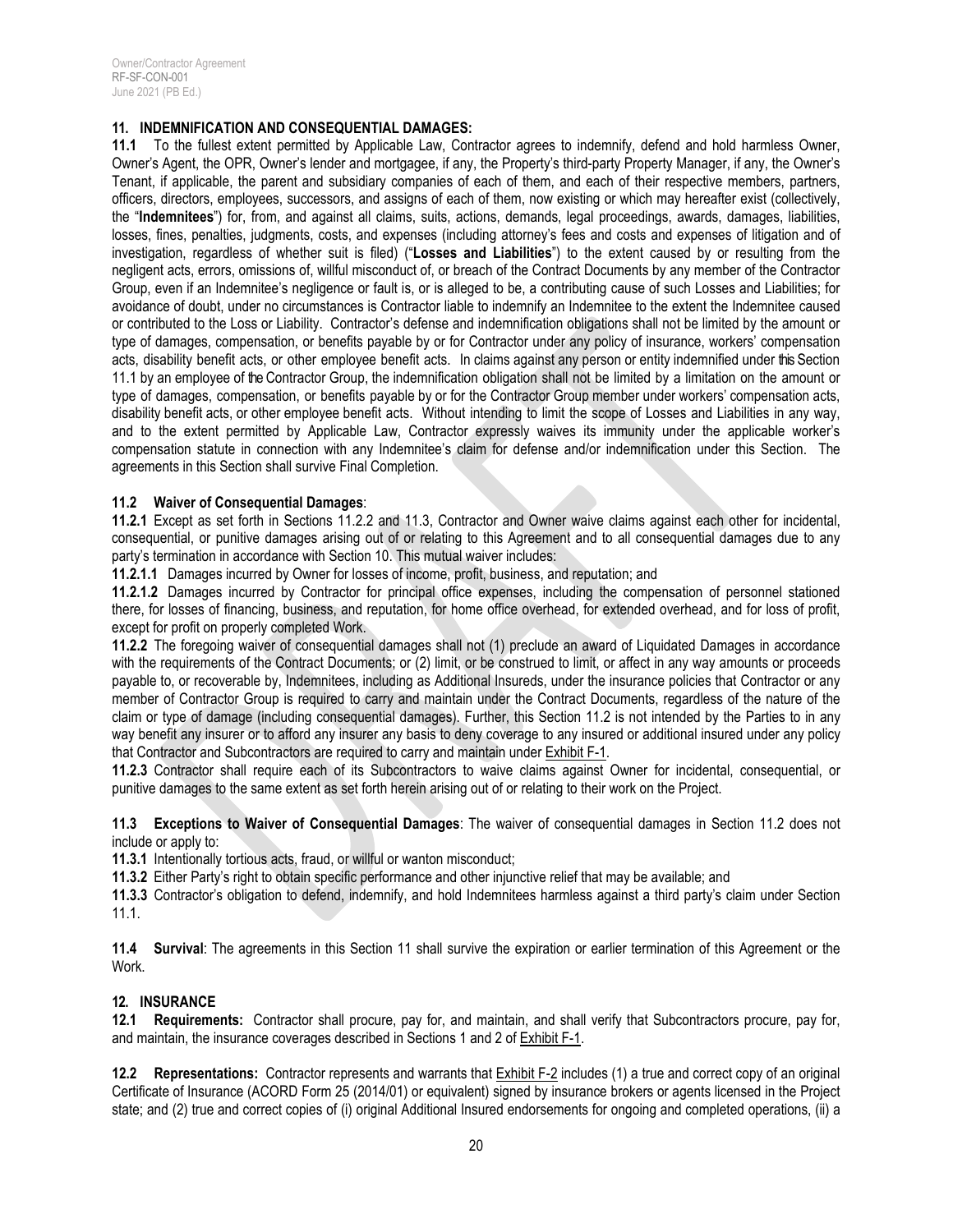Primary/Non-contributory endorsement and Per Project Aggregate endorsement endorsing the General Liability policy referenced in the Certificate of Insurance, and (iii) Waiver of Subrogation endorsements endorsing the General Liability, Automobile, and Worker's Compensation policies referenced in the Certificate of Insurance. Certificates of insurance and copies of the additional insured and waiver of subrogation endorsements signed by the applicable insurers shall be re-supplied to Owner upon renewal or replacement of each required policy of insurance.

**12.3 Builder's Risk:** Unless Owner directs otherwise, Owner shall procure, pay for, and maintain the Builder's Risk insurance described in Section 3 of Exhibit F-1.

#### **13. MISCELLANEOUS PROVISIONS:**

**13.1 The Contract Documents**: The Contract Documents are complementary, and what is required by one shall be as binding as if required by all. To the extent of any direct conflict or inconsistency between any of the provisions of the Contract Documents, the parties shall give precedence to the more stringent provision, i.e., the one requiring the better quality or greater quantity of Work. The Agreement will take precedence over any other Contract Document. Exhibit A-1 shall take precedence over any other exhibit except, however, Exhibit A-2 will take precedence over Exhibit A-1 where the Contract Sum is based on the Cost of the Work with a Guaranteed Maximum Price. If the Contract Documents include as an exhibit all or any portion of Contractor's Bid or Proposal, the Parties agree that (1) the purpose of incorporating Contractor's Proposal is to describe the scope of the Project, including to identify any clarifications, qualifications, and/or exclusions applicable to the Work; and (2) any terms in the Contractor's Proposal that either affect the Parties' respective rights, remedies, and liabilities arising out Contractor's performance of the Work or that are inconsistent with the Agreement, Exhibit A-1 or Exhibit A-2 are not incorporated into and are excluded from the Contract Documents. For example, and without limitation, if Contractor's Proposal includes or references Contractor's "general terms and conditions," "standard contract," or other similar terms, that portion of the Contractor's Proposal is expressly excluded.

**13.2 Notices:** All notices required to be given under this Agreement shall be in writing. Except for notices of default, Dispute, or termination (collectively "**Major Notices**"), written notices required under the Agreement may be transmitted by email to the each Party's Project Representative (or to such person's replacement identified in a subsequent written notice of a change of that representative) but shall be effective only if received. Any notice may be sent, and Major Notices shall be sent: (1) by hand (with signed receipt); or (2) by a nationally recognized overnight delivery service (such as Federal Express or DHL), in either case addressed to the other Party's Project Representative, or to such other address as either party shall designate by notice to the other party, given as set forth herein. Delivery shall occur: (3) if by hand, on the day when actually delivered; and (4) if by overnight carrier, on the date indicated on the delivery receipt of the commercial carrier. In the event of a refusal to accept or inability to deliver, notice shall be deemed effective on the third (3rd) business day following dispatch; provided, however, in the event of a refusal to accept or inability to deliver Major Notices, Major Notices also shall be delivered by hand or by overnight delivery service to the Party's registered agent or to an officer of the Party for which it was intended at such Party's last known address. Contractor also shall deliver Major Notices to Owner's Legal Contact.

#### **13.3 Claims and Disputes.**

**13.3.1 Mediation:** Any claim, dispute, or other matter in question arising out of or related to this Agreement ("**Dispute**") not resolved after a meeting between the Parties' representatives shall be subject to mediation as a condition precedent to litigation for not more than two (2) business days unless otherwise agreed. The Parties shall share the mediator's fee and any filing fees equally. The mediation shall be held in the place where the Project is located, unless another location is mutually agreed upon. Unless the Parties otherwise mutually agree, such mediation shall be administered by the American Arbitration Association in accordance with its Construction Industry Mediation Procedures. A request for mediation shall be made in writing, delivered to the other Party to the Agreement, and filed with the person or entity administering the mediation. The request may be made concurrently with the filing of a suit or other dispute resolution mechanism, but, in such event, mediation shall proceed in advance of binding dispute resolution proceedings, which shall be stayed pending mediation for a period of 60 days from the date of filing, unless stayed for a longer period by agreement of the Parties or court order. Agreements reached in mediation shall be enforceable as settlement agreements in any court having jurisdiction thereof. Notwithstanding any Dispute between Owner and Contractor, or between Contractor and a Subcontractor, Contractor shall continue to perform all of the Work diligently and in a good and workmanlike manner in conformity with the Agreement, and Owner shall continue to make payments as required hereunder excluding any payment that is the subject of a Dispute.

**13.3.2 Litigation:** If the parties do not resolve a Dispute through mediation, the Dispute shall be resolved by submission to either a federal or state court of competent jurisdiction and located in the county and state in which the Property is located, wherein exclusive jurisdiction and venue shall lie. For purposes of this provision, Owner and Contractor irrevocably submit to the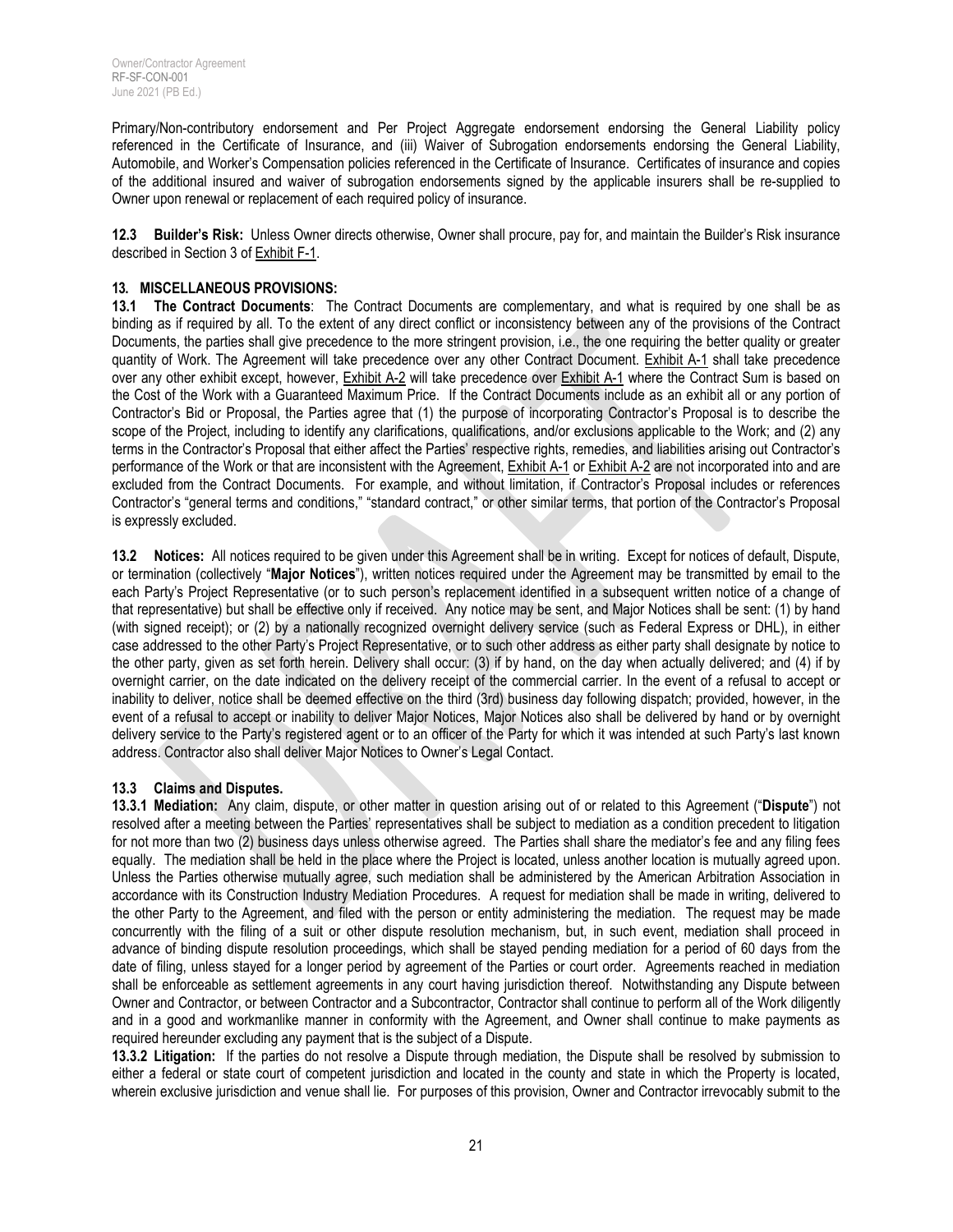personal jurisdiction of any such court and agree that any Dispute arising hereunder may be brought therein and without regard to any *forum non conveniens* considerations.

**13.3.3 WAIVER OF JURY TRIAL:** OWNER AND CONTRACTOR BOTH WAIVE THEIR RIGHTS TO A TRIAL BY JURY OF ANY OR ALL ISSUES ARISING IN ANY ACTION OR PROCEEDING BETWEEN THE PARTIES HERETO OR THEIR SUCCESSORS, UNDER OR CONNECTED WITH THIS AGREEMENT, OR ANY OF THE PROVISIONS. THE PARTIES ACKNOWLEDGE THAT THEY HAVE READ AND UNDERSTAND THE FOREGOING, HAVE HAD THE OPPORTUNITY TO HAVE THIS AGREEMENT REVIEWED BY THEIR LEGAL COUNSEL, AND ACCEPT THAT THEY ARE WAIVING THEIR RIGHT TO A JURY TRIAL.

**13.3.4 Continuation of Work:** Contractor shall have no right to cease performance hereunder or to permit the performance of the Work to be delayed while any Dispute is ongoing except as permitted under Section 10.1.

**13.3.5 Consolidation and Joinder:** To the extent that Owner reasonably determines that, in order to obtain a full and complete resolution of any Dispute, it is necessary that another party or parties in addition to Contractor be included in proceedings to resolve the Dispute, Contractor shall make no objection to the inclusion of such third party, whether by joinder, consolidation or otherwise. In addition, in the event that Owner is party to another mediation, litigation, arbitration or other legal proceeding, the subject of which is or relates to the Work, Contractor agrees to be joined in such other proceeding.

**13.3.6 Litigation Assistance:** Provided that Owner and Contractor are not then in mediation or litigation against each other, Contractor shall, upon Owner's reasonable request, use commercial reasonably efforts to cooperate with and assist Owner in connection with any dispute resolution proceeding involving Owner and an issue relating to the Work, including meetings with Owner and its consultants and attorneys, reviewing documents, and appearing for depositions and any formal proceedings. **13.3.7 Governing Law/Choice of Forum**: This Agreement shall be governed by law of the Project state without regard to or

application of its principals or laws regarding conflict of laws and without regard to the United Nations Convention on the International Sale of Goods of 1980 (and any amendments or successors thereto).

**13.4 Severability:** If any provision of this Agreement is held to be prohibited or invalid under Applicable Law by a court of competent jurisdiction, such provision will be modified or severed from this Agreement to the extent necessary to make such provision enforceable against such party. Neither the unenforceability of such provision nor the modification or severance of such provision shall affect (1) the enforceability of any other provision of this Agreement, or (2) the enforceability of such provision against any party or in any circumstance other than those against or in which such provision is found to be unenforceable.

**13.5 No Assignment:** Contractor may not transfer or assign any rights or delegate any obligations hereunder, in whole or in part, whether voluntarily or by operation of law, without the prior written consent of Owner. In the event of a sale of a Property while this Agreement is in effect, the purchaser of such Property shall be deemed to have assumed this Agreement, and Owner and Owner's Agent shall thereafter be released from any liability hereunder. At Owner's request, in connection with any such sale, Contractor shall provide to Owner and the purchaser a statement of amounts paid to date and amounts remaining outstanding with respect to such Property and an acknowledgement of such assignment and release in a form reasonably acceptable to Owner.

**13.6 Entire Agreement:** This Agreement, including the attached or referenced Exhibits, represents the entire and integrated agreement between Owner and Contractor and supersedes all prior negotiations and agreements for this Project, and shall be binding upon Owner and Contractor, their successors and assigns. Subsequent provisions of any construction contracts, subcontracts, or other project documents shall not supplement or supplant the terms and conditions of this Agreement and extend the obligations beyond those created by this Agreement.

**13.7 Waiver:** No failure to exercise, or delay in the exercise of, a party's rights under this Agreement shall constitute a waiver of such rights. No waiver of a provision of this Agreement will constitute a waiver of the same or any other provision of this Agreement other than as specifically set forth in such waiver.

**13.8 Counterparts:** This Agreement may be executed in counterparts, each of which will be deemed an original, and together all of which shall constitute one and the same agreement. Signatures to this Agreement may be delivered by facsimile and will be binding upon the parties.

**13.9 Interpretation:** No provision of this Agreement shall be interpreted against any party because such party or its counsel drafted the provision. The term "day" shall mean calendar day unless otherwise specifically defined. Unless otherwise specified, "including" shall mean "including (without limitation)". The masculine shall include the feminine and neuter, and vice versa.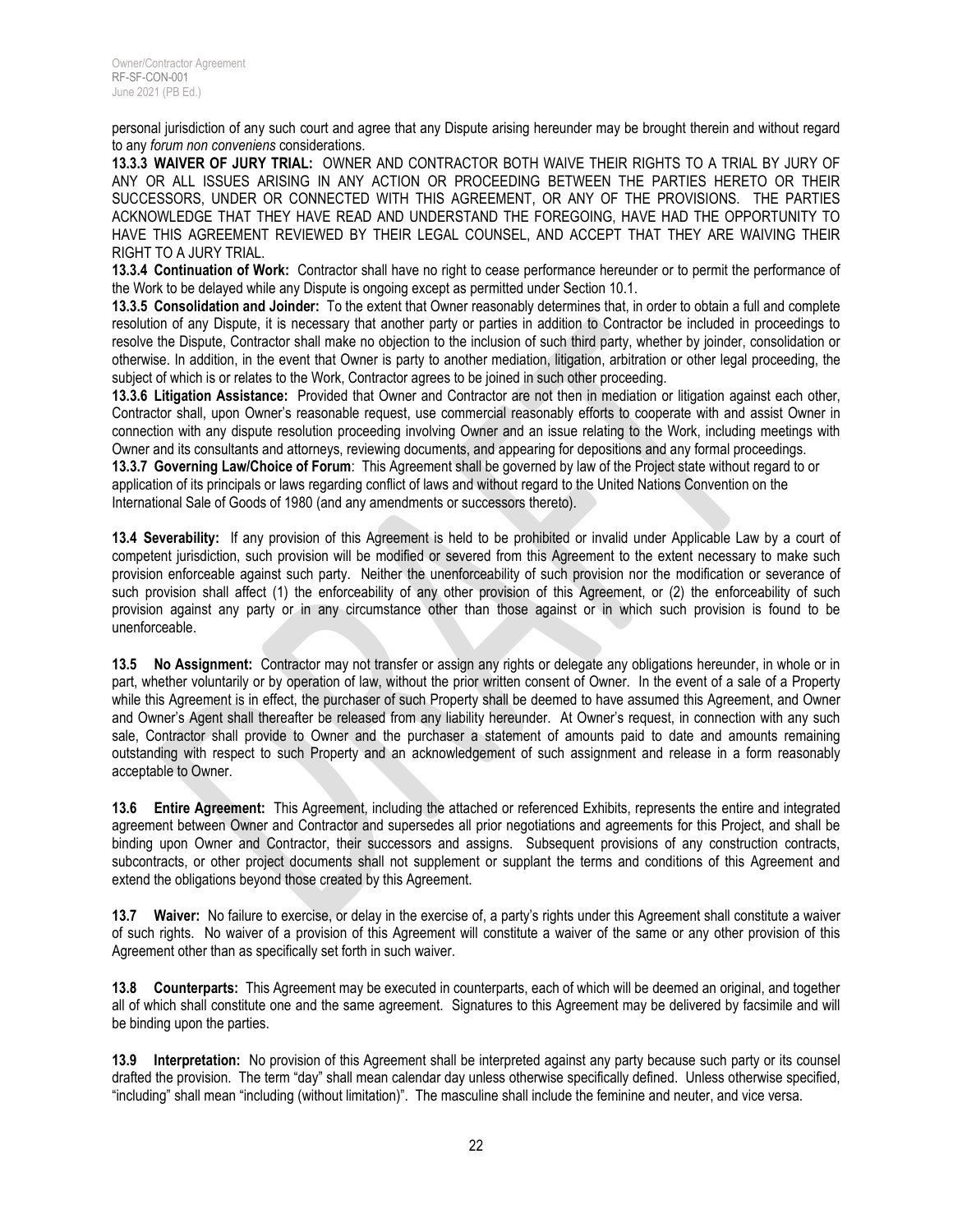#### **EXHIBIT A-2**

## **ADDITIONAL TERMS AND CONDITIONS WHERE THE BASIS OF PAYMENT IS THE COST OF THE WORK PLUS CONTRACTOR'S FEE WITH A GUARANTEED MAXIMUM PRICE)**

#### **1. GMP and Contractor's Fee:**

**1.1.** Where the basis of payment in the Contract is the Cost of the Work plus Contractor's Fee, the Contract Sum is comprised of the recoverable Costs of the Work identified in Paragraph 6, below**,** plus the Contractor's Fee set forth in Article 4.3.2 and applied in accordance with Article 4.3.3.

**1.2.** Contractor's Fee will be paid on a monthly basis in proportion to the actual percentage of Work completed. Contractor's Fee is included within the Guaranteed Maximum Price established in the Contract. Contractor's Fee shall be Contractor's sole compensation for Contractor's Overhead, insurance, and profit under the Contract.

**1.3.** By executing the Contract, Contractor represents and acknowledges that (i) the Contract Documents, materials and information furnished Contractor have sufficiently described the scope, construction requirements, and design intent of the Work in detail sufficient to enable Contractor to firmly establish the Guaranteed Maximum Price as qualified in the List of Qualifications and the Contract Time; and (ii) Contractor is familiar with the scope and quality of those aspects of the Project and has taken such scope and quality matters into consideration in preparing each component of the Guaranteed Maximum Price and the Construction Schedule. Contractor shall not be entitled to an adjustment in either the Guaranteed Maximum Price or the Contract Time in connection with the further development of the Contractor Documents after execution of the Contract except for Work described in modified Drawings and Specifications (or Construction Documents) that is (i) not reasonably inferable from the Contract Documents as of the date of the Contract or Contract Documents furnished prior to execution of Contract by a Contractor of similar skill, experience, and expertise; and is (ii) either (a) materially inconsistent with Contractor's List of Qualifications; or (b) a material change in the scope, systems, kinds and quality of materials, finishes or equipment or other substantial deviation from the Drawings and Specifications.

#### **2. Construction Contingency**

**2.1.** If a Construction Contingency is included the GMP, the Construction Contingency shall be available for Contractor's exclusive use to cover the net amount of any additional costs resulting from unforeseen conditions and events not evidenced or reasonably inferred at the time the Agreement is executed that are not reasonably recoverable by Contractor from any responsible Subcontractor or insurance company and provided such conditions or events do not result in or constitute a Change in the Work. Charges against the Construction Contingency will be tabulated and reported by Contractor as part of Contractor's Monthly Progress Report to Owner. To the extent any Construction Contingency remains upon Final Completion of the Project, such remaining Construction Contingency shall be subject to Shared Savings and allocated pursuant to Section 3.8. Contractor shall not be entitled to any additional overhead, profit, or other markup on any Construction Contingency expenditure as the Parties acknowledge that Contractor's Fee covers such overhead, profit, or other markup. Notwithstanding the foregoing, however, the Construction Contingency will not be used to fund (i) Change Orders, or (ii) costs or expenditures incurred by reason of Contractor's fault.

**2.2.** Subject to, but without intending to limit the generality of, Paragraph 2.1, the Construction Contingency is intended to cover items including or similar to the following: (i) items required by the Contract Documents mistakenly (but not negligently) not bid or brought into Subcontractor or vendor scopes of work; (ii) field coordination items between trades mistakenly (but not negligently) not purchased in any Subcontractor or Vendor scope of work; (iii) schedule acceleration used in the interest of Contractor to benefit the Project Schedule through the use of overtime for select trades or equipment not resulting from Contractor's or any Subcontractor's failure to perform in accordance with the Contract Documents. The Construction Contingency also may be available to pay for an equitable adjustment of Subcontracts in the event of a sudden and unexpected material escalation in the cost of Project materials after the execution of the Agreement, if Contractor and Subcontractor demonstrate to Owner's reasonable satisfaction, through industry recognized resources, that (i) the Subcontractor's initial material cost estimate was reasonable; (ii) the proposed adjusted material cost is reasonable and in accordance with existing industry standards; and (iii) both Contractor and Subcontractor procured the applicable contract in a timely manner in relation to the Work and schedule. Any adjustment due to material price escalation shall not be subject to markup for Contractor's Fee.

## **3. PAYMENT OF CONTRACTOR'S COMPENSATION**

#### **3.1. Progress Payments**: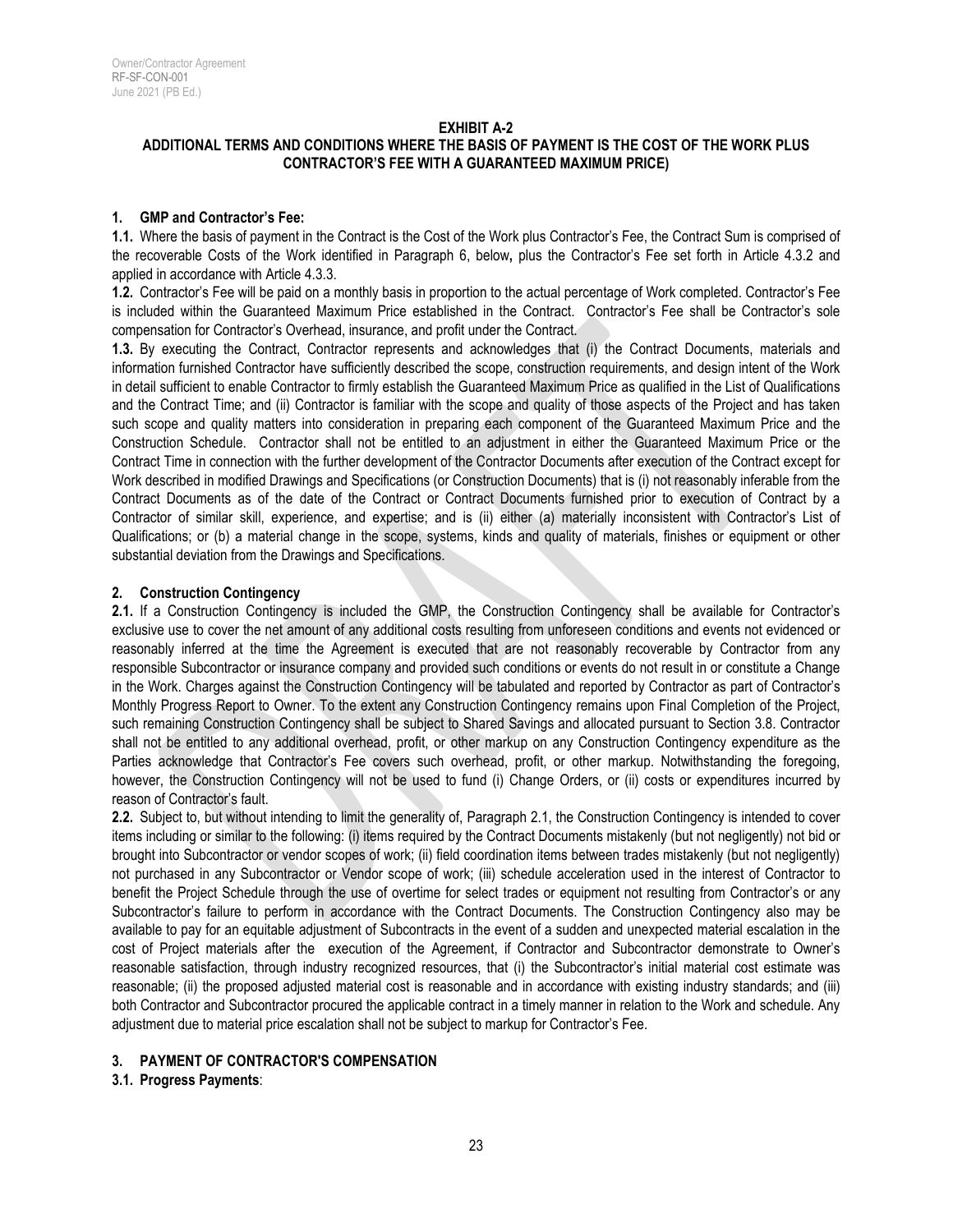**3.1.1.** With each monthly Application for Progress Payment, Contractor shall submit receipted invoices or invoices with check vouchers attached, and any other evidence required by Owner to demonstrate that cash disbursements already made by Contractor on account of the Cost of the Work equal or exceed (1) progress payments already received by Contractor; less (2) that portion of those payments attributable to Contractor's Fee; plus (3) payrolls for the period covered by the present Application for Payment. Similar documentation shall be included from each of Contractor's Subcontractors and consultants. Applications for Payment may not include requests for payment of amounts Contractor does not intend to pay to a Subcontractor because of a dispute or other reason. The request for payment shall be verified under oath by an officer of Contractor.

**3.1.1.1.** As provided in Section 5.4.1, Applications for Payment may include requests for payment on account of Changes in the Work that have been properly authorized by Construction Change Directive, or by interim determinations of Owner's Agent (or Architect), but not yet included in Change Orders.

**3.2. Progress Payment Calculation**: Subject to other provisions of the Contract Documents, the amount of each progress payment shall be computed as follows:

**3.2.1.** Take that portion of the Guaranteed Maximum Price properly allocable to completed Work as determined by multiplying the percentage of completion of each portion of the Work (as set forth in Paragraph 3.3, below) by the share of the Guaranteed Maximum Price allocated to that portion of the Work in the Schedule of Values. Pending final determination of cost to Owner of Changes in the Work, amounts not in dispute shall be included and accompanied by a Change Order indicating the Parties' agreement with part or all of such costs;

**3.2.2.** Add that portion of the Guaranteed Maximum Price properly allocable to materials and equipment delivered and suitably stored at the Site for subsequent incorporation in the Work or, subject to compliance with Section 4.2, suitably stored off the Site; **3.2.3.** Add payment on account of the Contractor's Fee;

- **3.2.4.** Subtract retainage of ten percent (10%);
- 
- **3.2.5.** Subtract the aggregate of previous payments made by Owner;

**3.2.6.** Subtract the shortfall, if any, indicated by Contractor in the documentation required by Paragraph 3.1 to substantiate prior Applications for Payment, or resulting from errors subsequently discovered by Owner's accountants in such documentation; and **3.2.7.** Subtract amounts, if any, for which Owner has withheld or nullified approval of payment as provided in Section 4.8.

**3.3. Percentage of Completion**: Applications for Payment shall include a worksheet ("Percentage of Completion Worksheet") showing the percentage of completion of each portion of the Work and the entire Work as of the end of the period covered by the Application for Payment, showing the calculations for both (1) and (2) in the next sentence. The percentage of completion of each portion of the Work for purposes of calculating the progress payment shall be the lesser of (1) the percentage of that portion of the Work that has actually been completed in the field, i.e., without reference to the costs incurred in connection with that component of the Work that is included as part of AIA Document G703; and (2) as set forth in AIA Document G703, the percentage obtained by dividing (a) the expense that has actually been incurred by Contractor on account of that portion of the Work for which Contractor has made or intends to make actual payment prior to the next Application for Payment by (b) the share of the Guaranteed Maximum Price allocated to that portion of the Work in the Schedule of Values.

**3.4. Owner's Right to Rely**: In taking action on Contractor's Applications for Payment, Owner shall be entitled to rely on the accuracy and completeness of the information furnished by Contractor and shall not be deemed to have made (i) a detailed examination, audit, or arithmetic verification of the documentation submitted, notwithstanding Owner's audit rights under Paragraphs 4.6-4.7 of this Exhibit A-2; (ii) exhaustive or continuous on-Site inspections; or (iii) examinations to ascertain how or for what purposes Contractor has used amounts previously paid on account of the Contract Sum. Such examinations, audits, and verifications, if required by Owner, will be performed by Owner's auditors acting in the sole interest of Owner as set forth below in connection with Final Payment.

## **3.5. Final Payment:**

**3.5.1.** "**Final Payment**" means payment to Contractor of all amounts due and owing and remaining to be paid under the Contract Documents (less amounts properly deducted or withheld by Owner), including any retainage. Final Payment shall not become due until after Final Completion, as defined in Section 3.1.2 of Exhibit A-1, is achieved, and Contractor has submitted a final accounting for the Cost of the Work as set forth in Paragraph 3.6 below and a final Application for Payment. Final Payment shall be payable thirty (30) days after the last of the requirements of Section 3.1.2 is satisfied and provided Owner's property is free and clear of all liens.

**3.5.2.** Calculation of Final Payment: The amount of Final Payment shall be calculated as follows: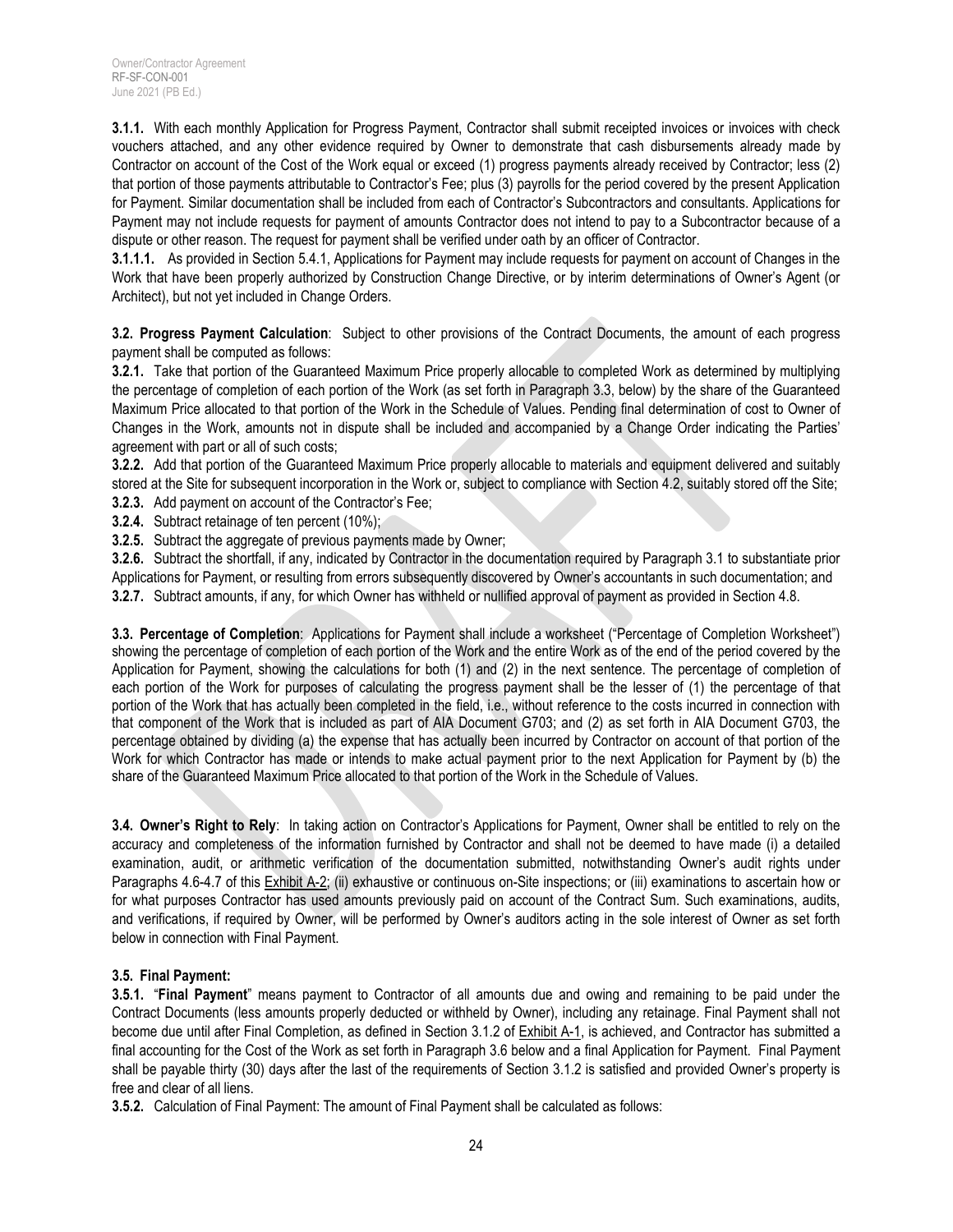**3.5.2.1.** Take the sum of the Cost of the Work substantiated by Owner based on Contractor's final accounting, Contractor's Fee, and Contractor's Lump Sum General Conditions, but not more than the Guaranteed Maximum Price;

**3.5.2.2.** Subtract amounts, if any, for which Owner deducts or withholds approval of payment as provided in Section 4.8 or other provisions of the Contract Documents; and

**3.5.2.3.** Subtract the aggregate of previous payments made by Owner.

**3.5.2.4.** If there are Savings, ass the amount of shared savings to which Contractor is entitled under Section 3.8.

If the aggregate of previous payments made by Owner exceeds the amount due Contractor, Contractor shall reimburse the difference to Owner.

**3.6. Review of Final Accounting and Payment**: Owner's accountants will review and report in writing on Contractor's final accounting within thirty (30) days after delivery of the final accounting to Owner by Contractor. Contractor's accounting shall include all information that is customarily included in such an accounting, including a detailed job cost detail report identifying all of the costs incurred by Contractor in performance of the Work. Based upon such Cost of the Work as Owner's accountants report to be substantiated by Contractor's final accounting, and provided the other conditions of Section 3.1 have been met, Owner will, within seven (7) days after receipt of the written report of Owner's accountants, either approve and make Final Payment, subject to Owner's rights to withhold payment as otherwise set forth in the Contract Documents, or notify Contractor in writing of the reasons for withholding payment. If Owner's accountants report the Cost of the Work as substantiated by Contractor's final accounting to be less than claimed by Contractor, Contractor may, within fifteen (15) days of receiving notice of Owner's decision to withhold partial payment, give written notice of its objection to Owner, setting forth the basis for Contractor's objection. In such case, Owner and Contractor will promptly use their best efforts to resolve the discrepancy in good faith; if the Parties are unable to agree on a resolution, the claim shall be decided as set forth in Section 13.3. Failure to provide written objection within this fifteen (15)-day period shall result in the substantiated amount reported by Owner's accountants becoming binding on Contractor. Pending a final resolution, Owner shall pay Contractor the amount approved by Owner.

**3.7. Accounting Records**: Contractor shall keep full and detailed records and accounts related to the cost and performance of the Work and shall exercise such controls as may be necessary for proper financial management under this Contract and to substantiate all costs incurred. The accounting and control systems shall be satisfactory to Owner. Owner and Owner's auditors shall, during regular business hours and upon reasonable notice, be afforded access to, and shall be permitted to audit and copy, Contractor's records and accounts, including complete documentation supporting accounting entries, books, correspondence, instructions, drawings, receipts, subcontracts, Subcontractor's proposals, purchase orders, vouchers, memoranda and other data relating to this Contract. Contractor shall preserve these records for a period of three (3) years after final payment, or for such longer period as may be required by law. All records shall be maintained in accordance with generally accepted accounting procedures, consistently applied. If any inspection by Owner of Contractor's records, books, correspondence, instructions, drawings, receipts, vouchers, memoranda, and any other data relating to the Contract Documents reveals an overcharge, including, without limitation, any untimely request for payment, Contractor shall pay Owner upon demand an amount equal to such overcharge plus interest at the legal rate; if the amount of overcharges exceeds One Hundred Thousand Dollars (\$100,000.00) Contractor also shall reimburse Owner for the fees and costs associated with performance of the audit up to a maximum of One Hundred Thousand Dollars (\$100,000.00). The requirements of this Paragraph shall not apply to any portion of an overcharge that is subject of a good-faith dispute between Owner and Contractor.

**3.7.1.** Upon request, Contractor's President, Chief Operating Officer or Chief Financial Officer shall be required to certify that, to the best of his/her knowledge and belief, all data subject to audit pursuant to this Paragraph 3.7 is accurate, complete, and current. Such certifications shall be made by Contractor to Owner in the case of this Agreement, and by Subcontractors in the case of subcontractor audit.

**3.7.2.** Subcontractors retained by Contractor on a "cost-plus" basis shall have the same obligations to retain records and cooperate with audits as are required of Contractor under this Paragraph 3.7.

#### **3.8. Shared Savings:**

**3.8.1.** The difference as of the date of final payment between (i) the Contract Sum; and (ii) the Guaranteed Maximum Price, as adjusted by Change Orders, shall be the "Savings." Expressed formulaically, Savings shall be calculated as follows: Original GMP Value

Plus (+) or Minus (-) approved Change Orders

Less the Final Cost of the Work plus Fee plus General Conditions

=Shared Savings Pool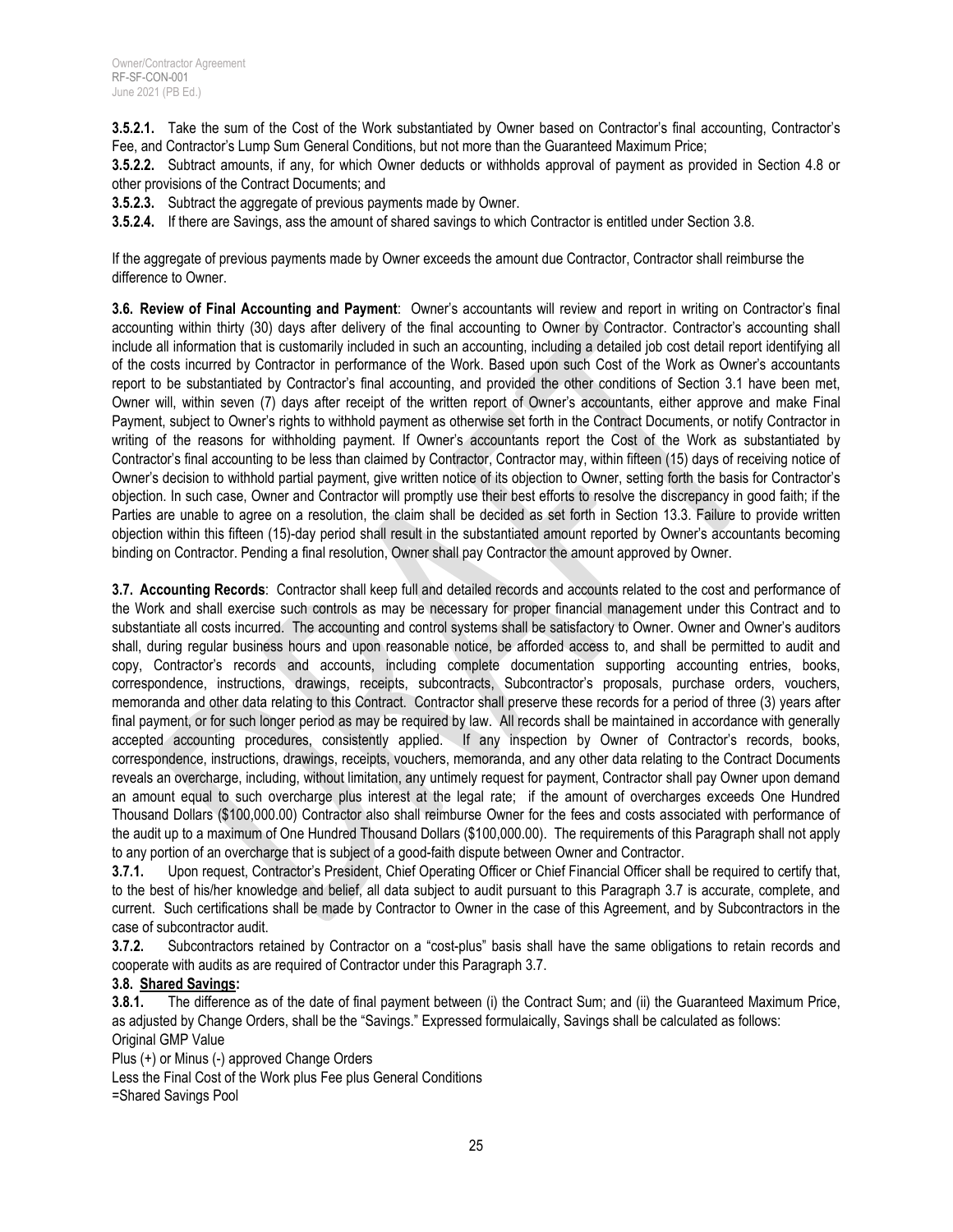**3.8.2.** Savings shall be allocated as set forth in Section 1A.3.7 provided as a condition precedent the Project is substantially completed within fifteen (15) days of the Substantial Completion Date (subject to any adjustments to the Date of Substantial Completion permitted under the Contract Documents).

**3.8.3.** Contractor shall not be entitled to any portion of Savings if Owner terminates the Contract for cause.

## **4. COSTS OF THE WORK**

#### **4.1. Costs to Be Reimbursed.**

**4.1.1. Definition.** "**Cost of the Work**" means costs necessarily incurred by Contractor in the proper performance of the Construction Work. Such costs shall be at rates not higher than the standard paid at the place of the Project except with the prior written consent of Owner. The Cost of the Work shall include only the items set forth in this Article. Notwithstanding the breakdown or categorization of any costs to be reimbursed in this Exhibit, or elsewhere in the Contract Documents, there shall be no duplication of payment in the event of any particular item for which payment is requested that can be characterized as falling into more than one of the types of compensable or reimbursable categories, including, but not limited to, to the extent of costs included as part of the General Conditions.

**4.1.2. Prior Approval**. Where any cost is subject to Owner's prior approval, Contractor shall obtain this approval in writing prior to incurring the cost. Owner's approval may be withheld in Owner's sole discretion and revoked in Owner's sole discretion if the costs are of a continuing nature, unless otherwise expressly indicated.

#### **4.2. Labor Costs.**

**4.2.1.** Contractor's personnel are included as part of Contractor's General Conditions. Contractor does not anticipate Contractor's personnel performing any part of the Work other than the General Conditions accordingly, this Paragraph and its subsections will apply only if Contractor personnel perform other portions of the Work not included in the Hourly Rates. In the event a classification of Contractor personnel performing a portion of the Work is not included in Hourly Rates, Labor Burden shall not exceed Fifty-Five percent (55%) of an employee's direct salary or wages.

**4.2.2.** Wages, exclusive of any markups or Labor Burden, of construction workers directly employed by Contractor to perform the construction of the Work at the Site or, with Owner's prior approval, at off-site workshops, but only for that portion of their time required for the Work.

**4.2.3.** Wages or salaries of Contractor's supervisory and administrative personnel when stationed at the Site with the Owner's prior approval at the Hourly Rates.

**4.2.4.** Wages and salaries of Contractor's supervisory or administrative personnel engaged at factories, workshops, or on the road, in expediting the production or transportation of materials or equipment required for the Work, but only for that portion of their time required for the Work at the Hourly Rates.

**4.2.5.** Costs paid or incurred by Contractor for Labor Burden, provided such costs are based on wages and salaries included in the Cost of the Work under Paragraphs 4.2.1 through 4.2.3, and are pro-rated to reflect only that portion of their time required for the Work.

**4.2.6.** Bonuses, profit sharing, incentive compensation, and any other discretionary payments paid to anyone hired by Contractor or paid to any Subcontractor or vendor, but only with Owner's prior approval, which may be withheld in Owner's sole discretion.

#### **4.3. Subcontract Costs**

**4.3.1.** Payments made by Contractor to Subcontractors in accordance with the requirements of subcontracts complying with the terms of the Contract Documents. Subcontracts or other Contracts shall conform to the applicable payment provisions of the Contract Documents and shall not be awarded on cost-plus fee basis without Owner's prior written approval. If a subcontract is awarded on a cost-plus fee basis, Contractor shall provide in the subcontract for Owner to receive the same audit rights with regard to the Subcontractor as Owner receives with regard to Contractor below and in the Contract.

#### **4.4. Costs of Materials and Equipment Incorporated in the Completed Construction**.

**4.4.1.** Costs, including transportation and storage, of materials and equipment incorporated or to be incorporated in the completed construction.

**4.4.2.** Costs of materials described in the preceding subsection in excess of those actually installed to allow for reasonable waste and spoilage. Unused excess materials, if any, shall become Owner's property at the completion of the Work and shall be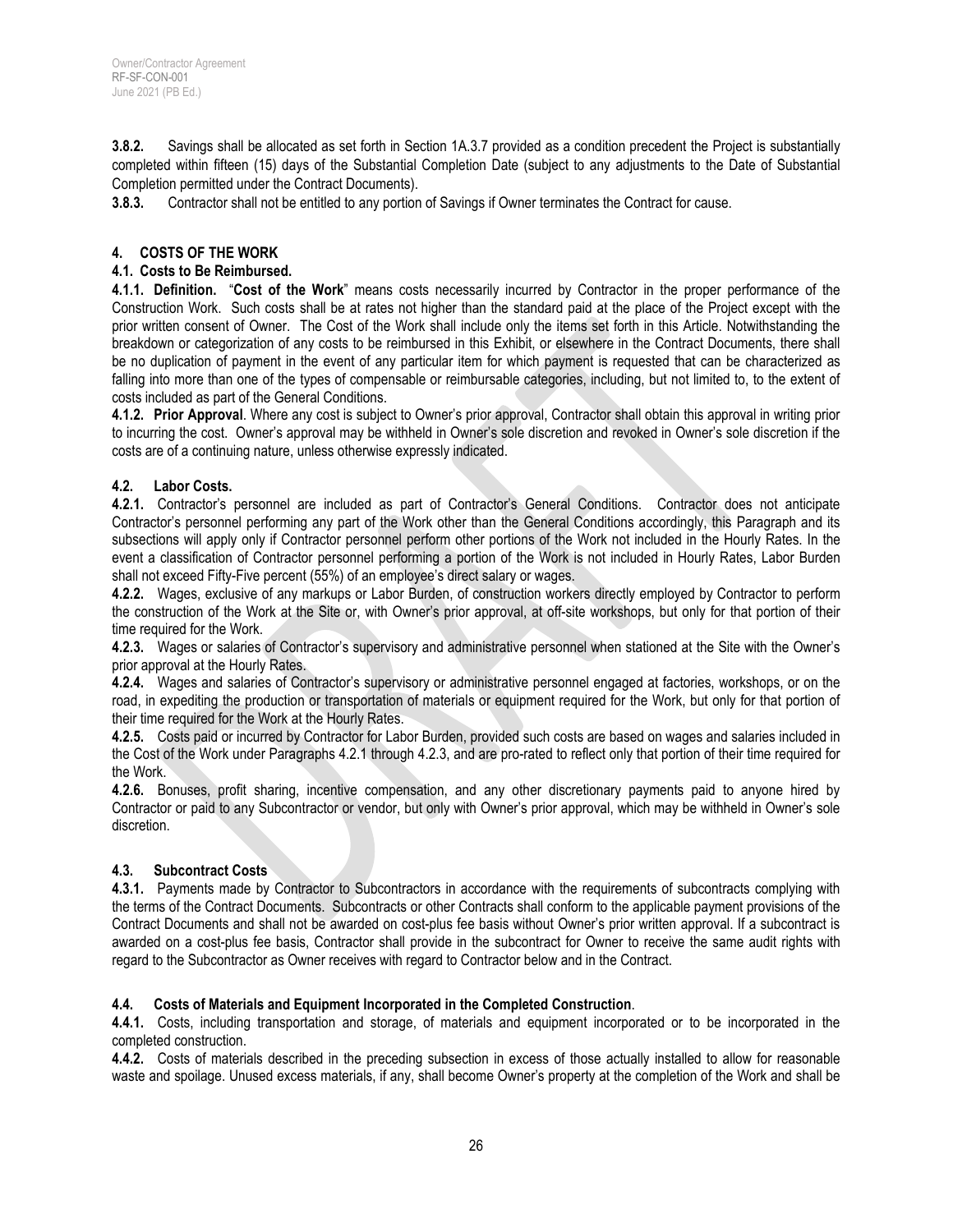properly stored at the Site in accordance with Owner's instructions, or, at Owner's option, shall be sold by Contractor. Any amounts realized from such sales shall be credited to Owner as a deduction from the Cost of the Work.

#### **4.5. Costs of Other Materials and Equipment, Temporary Facilities and Related Items**.

**4.5.1.** Costs of transportation, storage, installation, maintenance, dismantling, and removal of materials, supplies, temporary facilities, machinery, equipment, and hand tools not customarily owned by construction workers that are provided by Contractor at the Site and fully consumed in the performance of the Work. Costs of materials, supplies, temporary facilities, machinery, equipment, and tools that are not fully consumed shall be based on the cost or value of the item at the time it is first used on the Project Site less the value of the item when it is no longer used at the Project Site. Costs for items not fully consumed by Contractor shall mean fair market value.

**4.5.2.** Rental charges for all necessary machinery and equipment, exclusive of hand tools, used at the Site, whether rented from Contractor or others, including installation, minor repairs and replacements, dismantling, removal, transportation, and delivery costs thereof. Rates of Contractor-owned equipment and quantities of equipment shall be subject to Owner's prior approval and shall not exceed rates calculated in accordance with the most current *"Rental Rate Blue Book" published by EquipmentWatch*. In no event shall Contractor be entitled to reimbursement for any cumulative total of rental charges in connection with any single piece of machinery or equipment in excess of seventy-five percent (75%) of its fair market value as of the date that such machinery or equipment is first put into service in connection with the Work. Contractor shall pay any excess rental charges.

**4.5.3.** Costs of removal of debris from the Site of the Work, and its proper and legal disposal.

**4.5.4.** Costs of document reproductions, facsimile transmissions and long-distance telephone calls, postage and parcel delivery charges, telephone service at the Site, and reasonable petty cash expenses of the Site office.

**4.5.5.** That portion of the reasonable expenses of Contractor's supervisory or administrative personnel incurred while traveling in discharge of duties connected with the Work excluding daily commuting expenses, which shall not be reimbursable.

**4.5.6.** Costs of materials and equipment suitably stored off the Site at a mutually acceptable location, subject to Owner's prior approval and Contractor's compliance with the Contract.

## **4.6. Miscellaneous Costs**.

**4.6.1.** Premiums for that portion of insurance and bonds required by the Contract Documents that can be directly attributed to this Statement of Work, except premiums for bonds or security obtained by Contractor to release a lien or claim of lien. Premium costs shall be "below the bottom line" and shall not be included in the Cost of the Work for purposes of calculating Contractor's Fee. Self-insurance for either full or partial amounts of the coverages required by the Contract Documents, with the Owner's prior approval.

**4.6.2.** Sales, use, or similar taxes imposed by an AHJ that are related to the Work and for which Contractor is liable.

**4.6.3.** Fees and assessments for the building permit and for other Permits, licenses, and inspections for which Contractor is required by the Contract Documents to pay.

**4.6.4.** Fees of laboratories for tests required by the Contract Documents, except those related to defective or nonconforming Work for which reimbursement is excluded by provisions of the Contract Documents, and which do not fall within the scope of Paragraph 4.7.3 below.

**4.6.5.** Royalties and license fees paid for the use of a particular design, process, or product required by the Contract Documents; the cost of defending suits or claims for infringement of patent rights arising from such requirement of the Contract Documents; and payments made in accordance with legal judgments against Contractor resulting from such suits or claims and payments of settlements made with Owner's consent, each in accordance with the Contract. However, such costs of legal defenses, judgments, and settlements shall not be included in the calculation of Contractor's Fee. If such royalties, fees and costs are excluded by the Contract or other provisions of the Contract Documents (including those items designed, engineered, specified, detailed, or prepared by Contractor), then they shall not be included in the Cost of the Work.

**4.6.6.** Costs for electronic equipment and software directly related to the Work, with Owner's prior approval.

**4.6.7.** Deposits lost for causes other than Contractor's negligence or failure to fulfill a specific responsibility in the Contract Documents.

**4.6.8.** Legal, mediation and arbitration costs, including attorneys' fees, other than those arising from disputes between Owner and Contractor, or between Contractor and any of its Subcontractors (except as set forth below), reasonably incurred by Contractor after the execution of the Statement of Work and necessary or required to perform the Work, which costs are subject to Owner's prior approval, which shall not be unreasonably withheld provided such costs arise from the assertion of a good-faith claim or defense in a dispute not caused by the breach, fault, or negligence of Contractor.

**4.6.9.** Subject to Owner's prior approval, expenses incurred in accordance with Contractor's standard written personnel policy for relocation and temporary living allowances of Contractor's personnel required for the Work.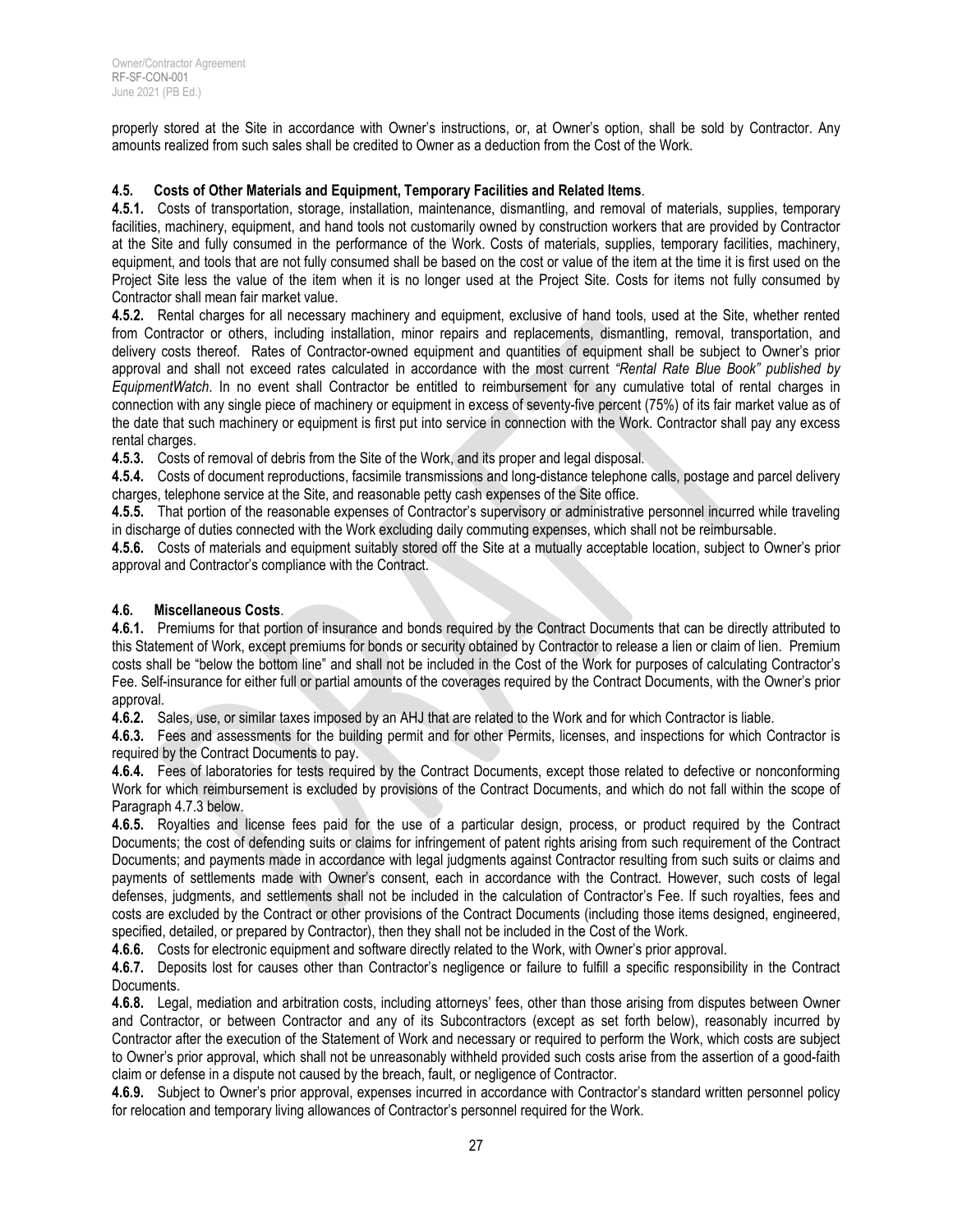#### **4.7. Other Costs and Emergencies**.

**4.7.1.** Other costs incurred in the performance of the Work if, and to the extent, approved in advance in writing by Owner.

**4.7.2.** Costs incurred to prevent threatened damage, injury, or loss in case of an emergency affecting the safety of persons and property, at Contractor's reasonable discretion.

**4.7.3.** Costs of repairing or correcting damaged or nonconforming Work executed by Contractor, Subcontractors, or suppliers, provided that such damaged or nonconforming Work was not caused by negligence or failure to fulfill a specific responsibility of Contractor, and only to the extent that the cost of repair or correction is not recovered by Contractor from insurance, sureties, Subcontractors, suppliers, or others.

#### **4.8. Related Party Transactions**.

**4.8.1.** For purposes of this Paragraph, "*Related Party*" means a parent, subsidiary, affiliate, or other entity having common ownership or management with Contractor; any entity in which any stockholder in, or management employee of, Contractor owns any interest in excess of ten percent (10%) in the aggregate; or any person or entity which has the right to control the business or affairs of Contractor. "Related Party" includes any member of the immediate family of any person identified above.

**4.8.2.** If any of the Costs of the Work to be reimbursed arise from a transaction between Contractor and a Related Party, Contractor shall notify Owner in writing of the specific nature of the contemplated transaction, including the identity of the Related Party and the anticipated cost to be incurred, before any such transaction is consummated or cost incurred. Unless otherwise agreed to in writing by both parties, Contractor must competitively bid any trade Work that Contractor wishes to perform with Contractor's own forces or through a Related Party and obtain no less than two (2) additionally responsive bids from responsible Subcontractors. If Owner, after such notification, authorizes the proposed transaction, then the cost incurred shall be included as a Cost of the Work, and Contractor shall procure the Work, equipment, goods, or service from the Related Party, as a Subcontractor; provided, however, Contractor will not be permitted to charge any Overhead, profit, or other form of markup or fee for trade Work performed with its own forces or a Related Party, including, without any limitation, Contractor's Fee. If Owner does not authorize the transaction, Contractor shall procure the Work, equipment, goods, or service from some person or entity other than a Related Party.

# **5. COSTS NOT TO BE REIMBURSED**

**5.1.** The Cost of the Work shall not include the items listed below:

**5.1.1.** Salaries and other compensation of Contractor's personnel stationed at Contractor's principal office or offices other than the Site office, except as specifically provided in Paragraph 4.2 above;

**5.1.2.** Expenses of Contractor's principal office and offices other than the Site office, including, without limitation: (1) the services of Contractor's estimating, sales, legal, labor relations, and tax departments; (2) the costs of professional association membership and all other costs of doing business, providing services, and related expenses; and (3) overhead required or desired to maintain and operate such offices, including, but not limited to, computers (which are included as part of Contractor's Fee);

**5.1.3.** Home Office Overhead (including unabsorbed, underabsorbed, or extended overhead and *Eichleay*-type damages) and general and administrative expenses, except as may be expressly included above;

**5.1.4.** Contractor's capital expenses, including interest on Contractor's capital employed for the Work;

**5.1.5.** Costs arising out of the fault, negligence, or failure of Contractor, Subcontractors, and suppliers, anyone directly or indirectly employed by any of them, or anyone for whose acts any of them may be liable, to fulfill a specific responsibility of the Contract Documents, except with Owner's prior written approval;

**5.1.6.** Any cost not specifically and expressly described in Paragraph 4, above;

**5.1.7.** Costs, other than costs included in Change Orders approved by the Owner, that would cause the GMP to be exceeded;

**5.1.8.** Costs for services incurred during the Preconstruction Phase or for Preconstruction Phase Work, if applicable;

**5.1.9.** Costs for uncovering Work if excluded by the Contract Documents, including uncovering uninspected Work, correcting rejected Work, and recovering Work uncovered for inspection, including compensation for any services required of Contractor or Owner, except with Owner's prior written approval;

**5.1.10.** Any of Contractor's international, U.S. federal, state, or local income taxes or franchise or personal or real property taxes; **5.1.11.** Costs of remedying Subcontractor defaults, including the cost of enforcing payment and performance bonds obtained from Subcontractors, unless Contractor has received the prior written approval of Owner;

**5.1.12.** Replacement or payment for lost or stolen machinery and equipment. While not a Cost of the Work, Contractor may seek to recover the cost of such items through the insurance required by the Contract Documents;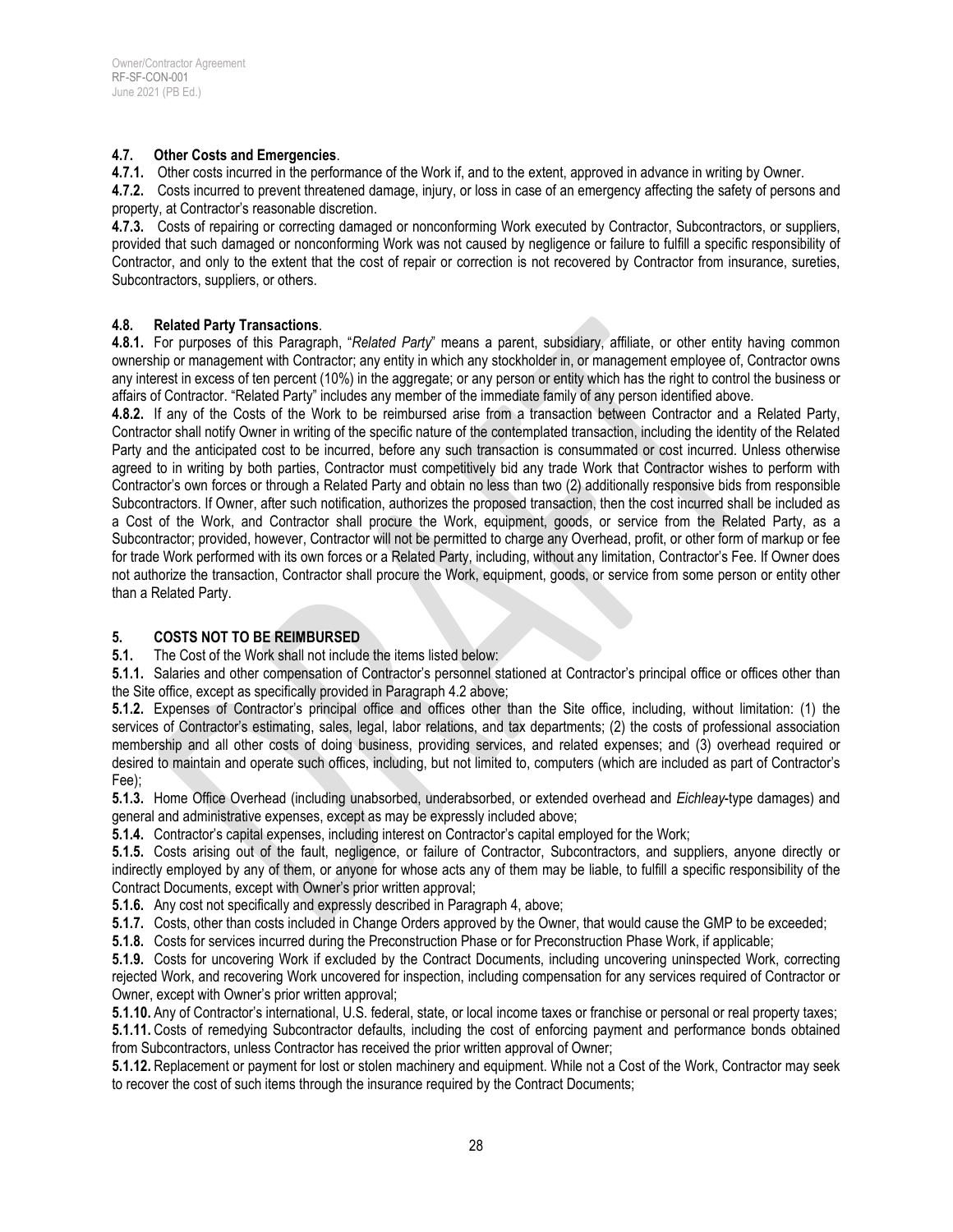**5.1.13.** Costs incurred by Contractor in bonding off liens filed by anyone performing labor and/or providing material being furnished by Contractor hereunder, where Owner is not in breach of its payment obligations hereunder, pursuant to the Contract and no good faith dispute exists as between Owner and Contractor;

**5.1.14.** Losses and expenses to the extent paid by Contractor's or any Subcontractor's insurance or otherwise reimbursed by Contractor or a third party;

**5.1.15.** Overtime wages or salaries (and fringe benefits related thereto), or other costs related to Recovery Measures incurred by Contractor as a result of Contractor's failure to perform the Work in a timely manner in accordance with the Schedule, unless Contractor has received Owner's prior written consent to incur such overtime;

**5.1.16.** All moving costs associated with the relocation of Contractor personnel for the purpose of staffing the Project;

**5.1.17.** Costs of labor or materials for Work related to completing Punch List items after the deadline for Final Completion, and costs of performing warranty or corrective Work provided under the Contract Documents, except as specifically otherwise agreed by Owner, Contractor, and lender (if applicable); and

**5.1.18.** Any fines levied on or costs incurred by Contractor, or fines or costs incurred by Owner, due to Contractor's Violations per Paragraph 5.2 below.

**5.2.** Violations. Contractor expressly understands and agrees that any fines levied on, or costs incurred by, Contractor, or fines or costs incurred by Owner, due to Contractor's means and methods of performing the Work hereunder (and not in connection with errors/omissions in the Contract Documents, except those items designed, engineered, specified, detailed, or prepared by Contractor), for traffic violations, OSHA violations, or other violations of Applicable Law (collectively, the "**Violations**"), excepting Violations that are due solely to the failure of the Drawings and Specifications prepared by or through Contractor to comply with Applicable Law, are to be borne by Contractor, and thus shall not be a Cost of the Work, and shall not constitute a compensable adjustment or Change to the Contract Documents, unless the fines are for Violations related to Work performed in compliance with the Contract Documents prepared by or through persons other than Contractor. Contractor hereby waives its right to receive compensation for any and all claims relating to fines for any Violations except to the extent that any such Violations result from acts of Owner. Contractor further agrees that, in the event that any fines are levied against Owner for any Violations for actions attributable to Contractor, Owner shall have the right to offset such amounts from payments otherwise due Contractor.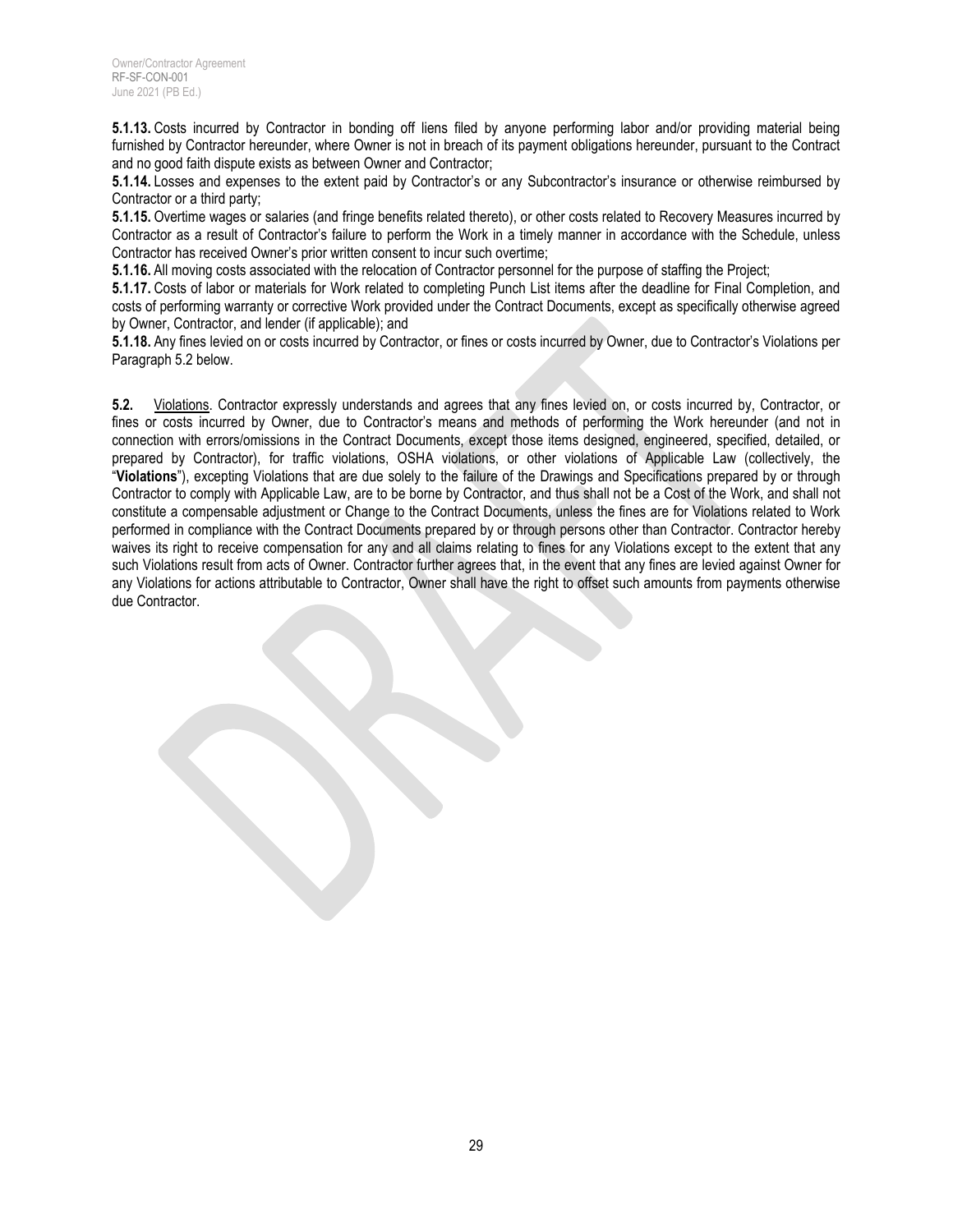#### **EXHIBIT A-3 TO AGREEMENT BETWEEN OWNER AND CONTRACTOR (Allowable General Conditions)**

#### **Allowable General Conditions include the following (unless otherwise agreed)**

Staff (onsite) Staff (offsite) Safety Manager Trailer or temporary construction office offsite. Jobsite Furnishings, Communications; telephones, cell phones, radio's, etc. Utility and Janitorial fees and services for Site offices/trailer On-Site computers, copiers, printers, plotters, scanners, fax machines, etc. at site Software related to performing work on the project Construction Management software, database charges Schedules and schedule updates City Licenses Legal Fees Off Hour/premium time for supervision Vehicles, including gasoline, insurance, maintenance and parking for all onsite staff

#### **The following items are NOT considered General Conditions - including but not limited to the following:**

SWPPP Establishment & maintenance Parking Fees Project Signage Temporary Fencing, Construction Gates, Dual Gates Punch List Touch up - Common Area Survey Final Clean up Shoring Monitoring Preconstruction Services Trade Damage - other than punch list Hazardous Materials Training Blueprint/Shop Drawing/Submittal Reproduction Independent Quality Control Job Site Safety & First Aid Hard Hats Traffic Control, Flagman Progressive Construction Clean up (other than subcontractor clean up) Debris Bins Protection of Finishes (Common Areas) Mock-up Material & Man Hoists & Operator(s) Mobile and/or Tower Crane & Operators(s) Temporary Vertical Transportation & Operator(s) Utility Consumption and Charges Temporary Weather Protection Temporary Power Distribution Temporary Lighting Design Build Trade Engineering Costs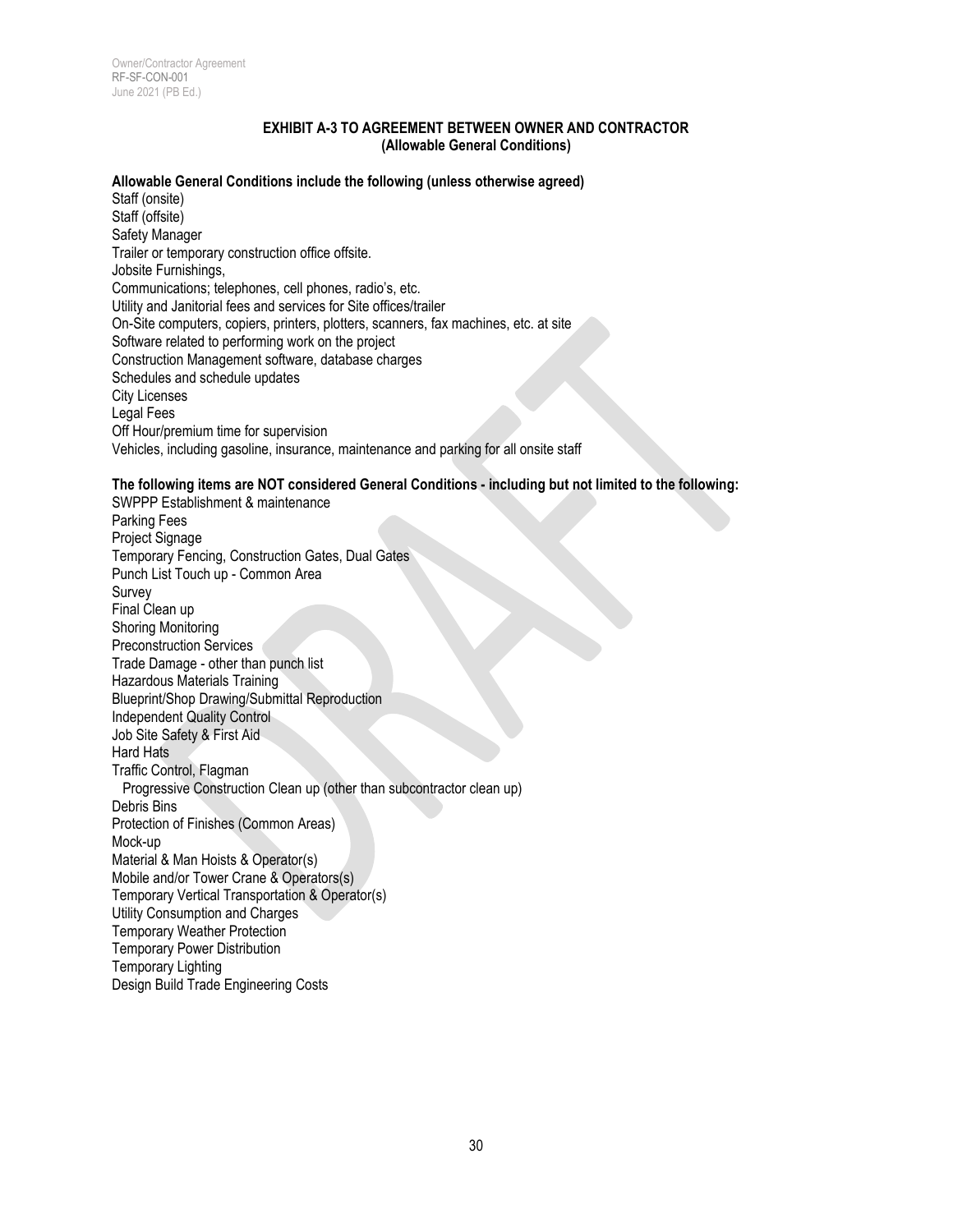Owner/Contractor Agreement RF-SF-CON-001 June 2021 (PB Ed.)

> **EXHIBIT B-1 TO AGREEMENT BETWEEN OWNER AND CONTRACTOR (Contractor's Proposal/List of Qualifications/Design-Build Items)**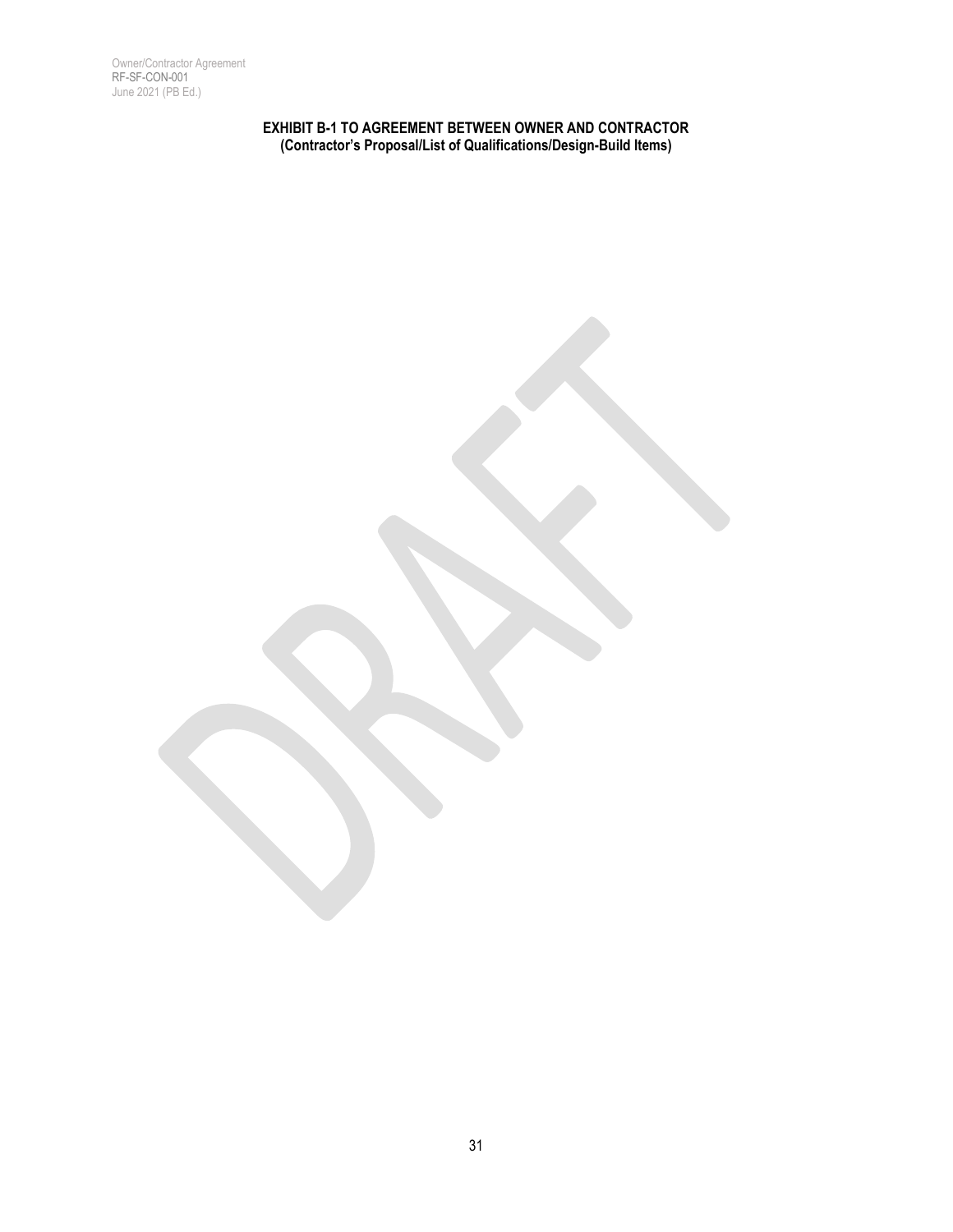Owner/Contractor Agreement RF-SF-CON-001 June 2021 (PB Ed.)

> **EXHIBIT B-2 TO AGREEMENT BETWEEN OWNER AND CONTRACTOR (List of Drawings and Specifications)**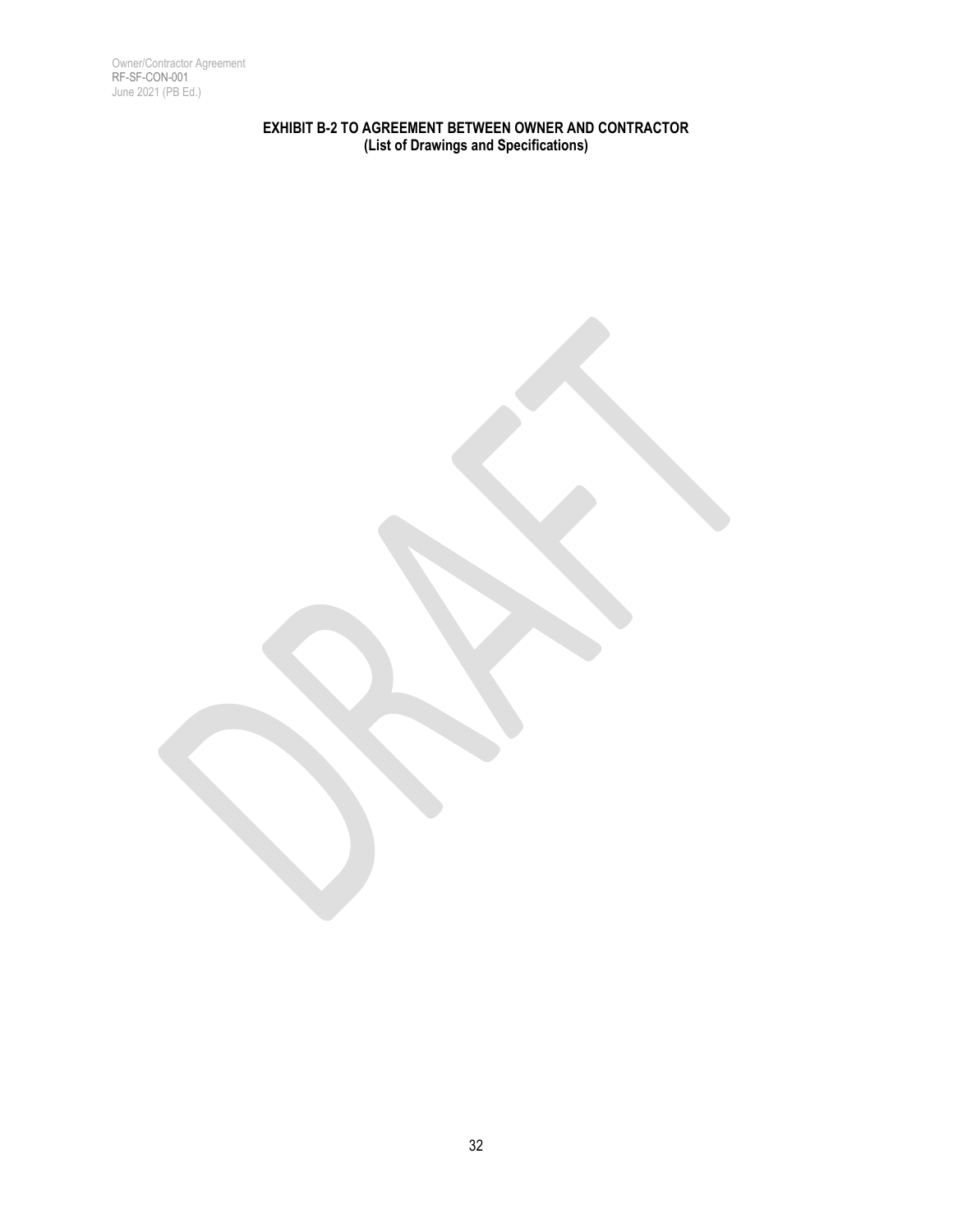#### **EXHIBIT B-3 TO AGREEMENT BETWEEN OWNER AND CONTRACTOR (Schedule of Values/Allowances/Alternates/Unit Prices & Hourly Rates (if not included in Exhibit B-1)**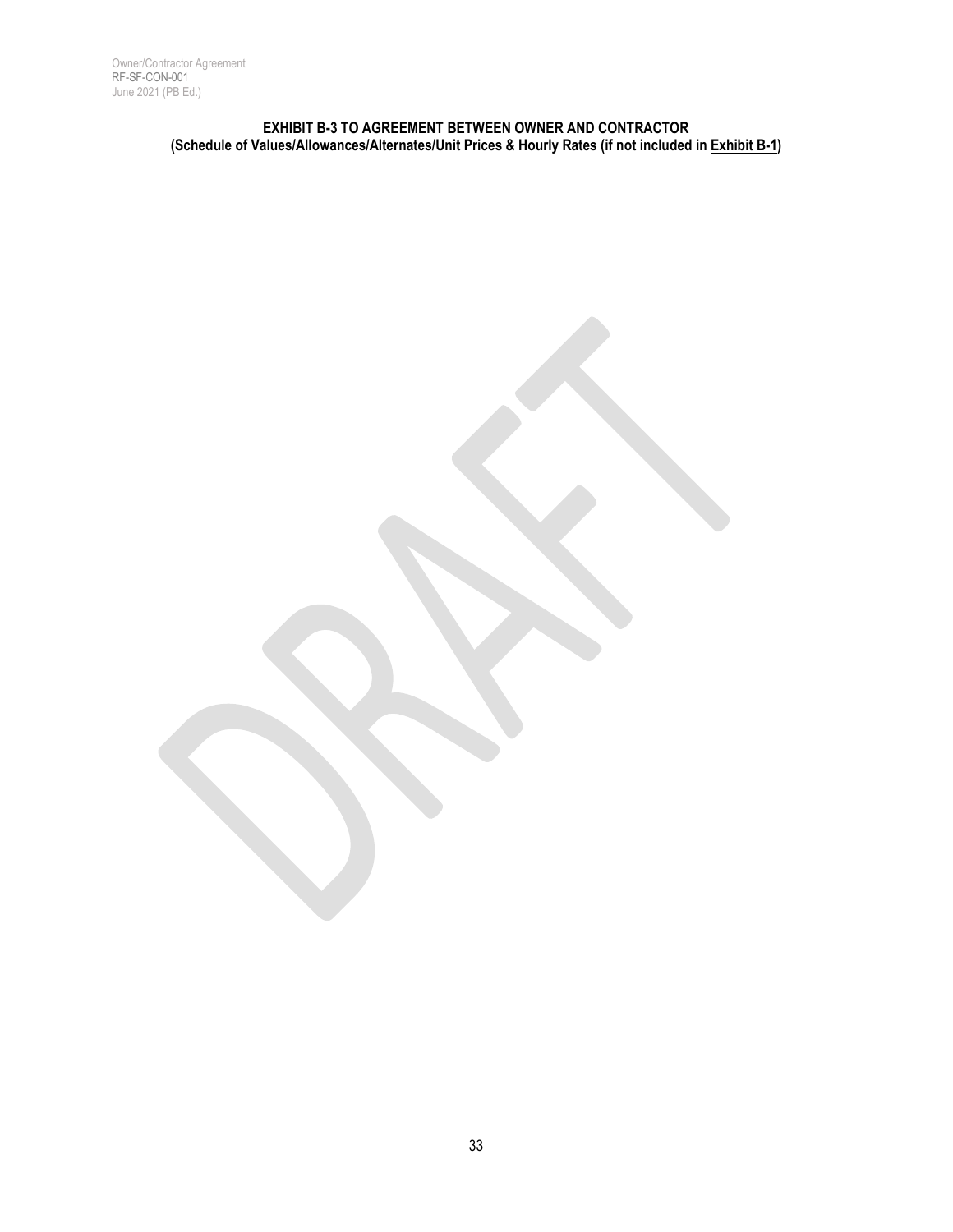Owner/Contractor Agreement RF-SF-CON-001 June 2021 (PB Ed.)

# **EXHIBIT B-4 TO AGREEMENT BETWEEN OWNER AND CONTRACTOR (Site Reports)**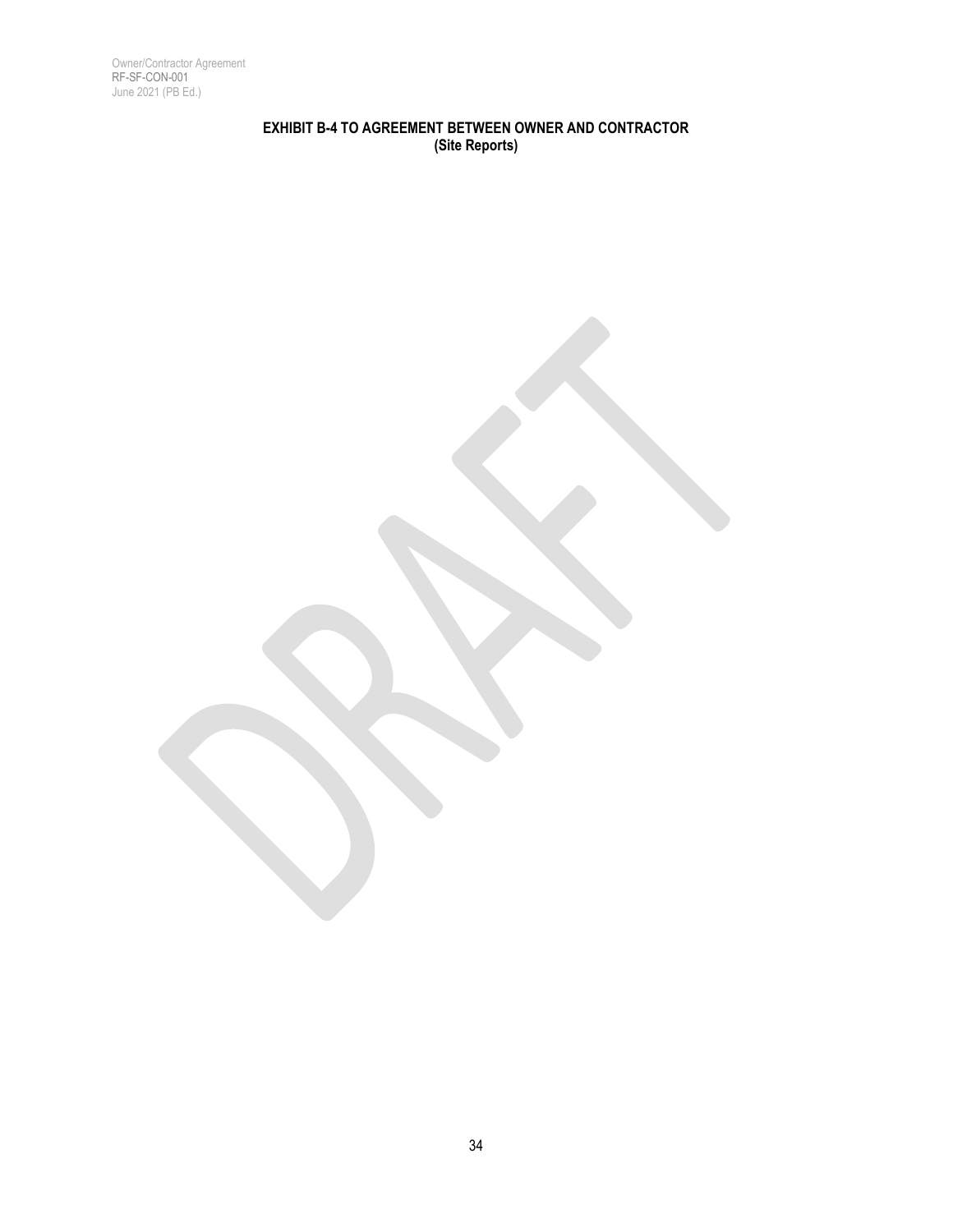## **EXHIBIT C TO AGREEMENT BETWEEN OWNER AND CONTRACTOR**

#### **Additional Contractor Requirements for Conduct of Work at Property**

"Contractor Personnel" refers to the employees and agents of Contractor and all of Contractor's Subcontractors and suppliers

1. All Contractor Personnel will enter the Property through designated entrance only.

2. No Contractor Personnel will be allowed at any time in public areas of the Property where work is not occurring, nor will they be allowed to use at any time public elevators in the Property unless authorized by Owner.

3. Contractor Personnel must sign-in and sign-out each work day. All employees will be issued an ID badge provided by each subcontractor and must wear this badge in plain view.

4. If the Property is a hotel, residential property or office, noise-related work must be scheduled by Contractor and approved by Owner's Project Manager prior to commencing work. Normal working hours will be 8:00a.m. until 7:00p.m. Noise hours are from 9:30 AM until 3:30 PM.

5. All Contractor Personnel will park only in the areas designated by Owner. Failure to do so could result in a vehicle being towed at the vehicle owner's expense.

6. There will be no use of alcohol or controlled substances. Non-compliance with this rule will result in immediate expulsion from the property. Use includes consumption prior to or during work.

7. All lifting of materials or manpower shall be by the designated elevator only. Any material distribution that will tie up the elevators for more than five (5) minutes will be scheduled in advance with Owner and/or Property.

8. Owner is not responsible for the property of any Contractor Personnel.

9. Meals are to be consumed either in the work area or off the Property. No meals or beverages are to be taken into the Property Employees' Cafeteria, the Property's public restaurants, or finished construction areas.

10. All materials or containers are subject to a security check upon entering or leaving the building. Any refusals will cause the person to be barred from the Property premises.

11. All Contractor Personnel must stay in designated job site areas only and must not stray into any other areas of the Property under any circumstances without permission from Owner's Project Manager or Job site Superintendent.

12. Contractor Personnel working the public area of the Property where they may be viewed by guests must wear a shirt or "T" shirt (no sleeveless or tank tops), long pants and shoes.

13. Contractor Personnel must maintain safe, clean and secure work areas at all times to minimize risk to Owner's employees and guests. Each trade will be responsible for its own materials coordination and debris removal on a daily basis.

14. Contractor Personnel are not to use any house telephones at any time, for any reason.

15. Any utility shut-off or interruption must be scheduled and approved in advance, with the Owner's Project Manager and Property Operations.

16. No shouting, profanity or confrontation with Property guests or with Property employees will be tolerated. No pornography on the Property is permitted. Standards of behavior while on Property premises will be determined at the sole discretion of the Property and the Owner's Project Manager.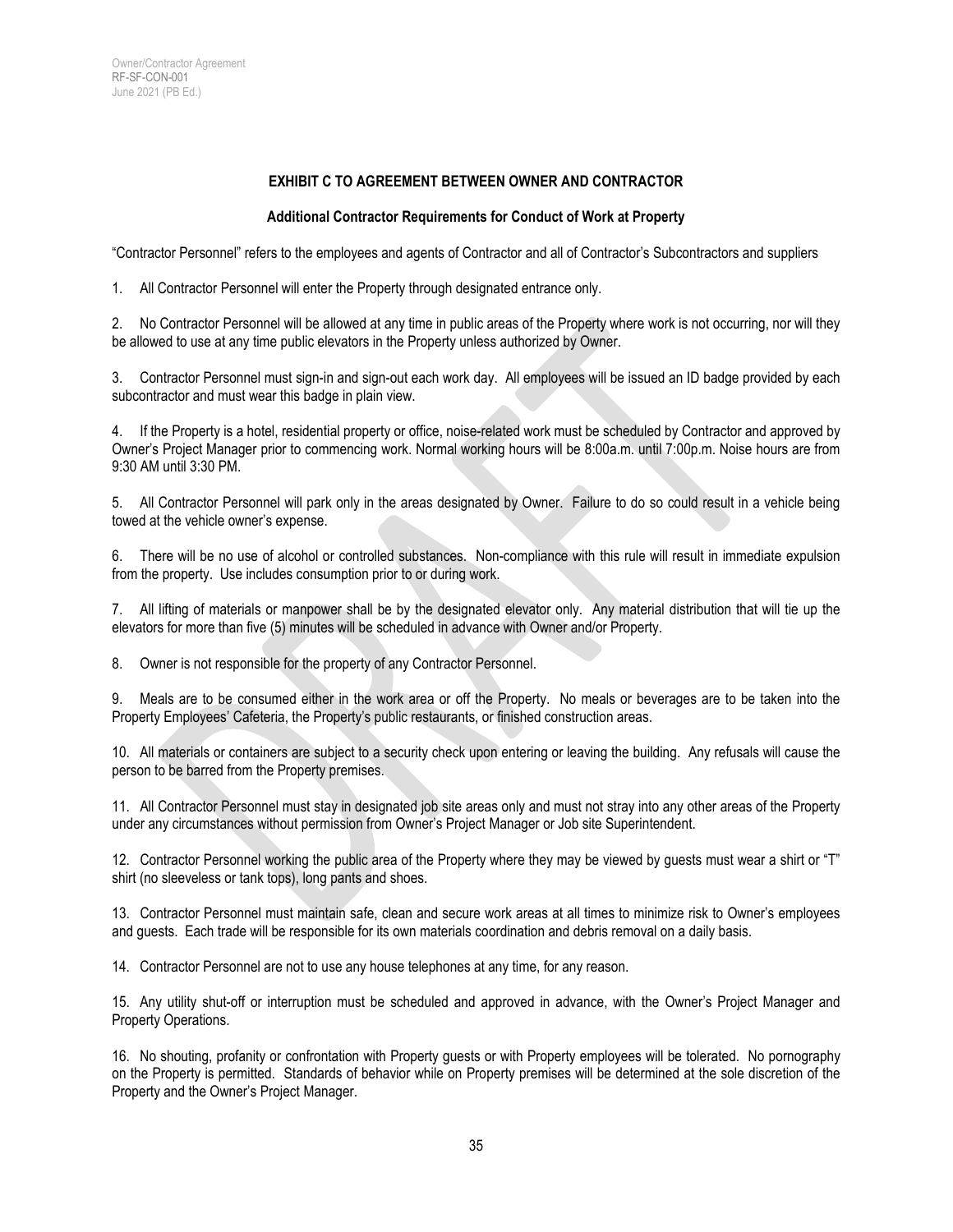17. Smoking will not be allowed in the back of house or public areas of the Property. Anyone smoking outside will be required to use appropriate means of disposal, not the ground.

18. Restrooms for use by Contractor Personnel will be designated by Owner.

19. Any operations which might put the Property's fire alarm or sprinkler systems into alarm, affect performance of, or modify those systems must be approved and scheduled with the Contractor and Owner's Project Manager. All operations dealing with the Life Safety of the property must meet all local, State and Federal codes.

20. All deliveries must be sent to the designated receiving area for the project and clearly marked for the contractor.

21. All deliveries must be received by Contractor Personnel. After hours deliveries will not be accepted by the Property.

22. No Contractor Personnel will be allowed to perform any work on the premises without prior knowledge and scheduling with the Contractor and Owner's Project Manager and the General Manager.

23. Contractor Personnel must provide Material Safety Data Sheets (MSDS) for material used while on the premises and must properly dispose of flammable material and hazardous waste off of the Property in compliance with OSHA and government requirements.

24. Contractor Personnel are responsible for their own waste disposal. The Property's compactor or dumpster may not be used.

25. All work will be performed in the proper sequence and all existing work or furnishings will be properly protected.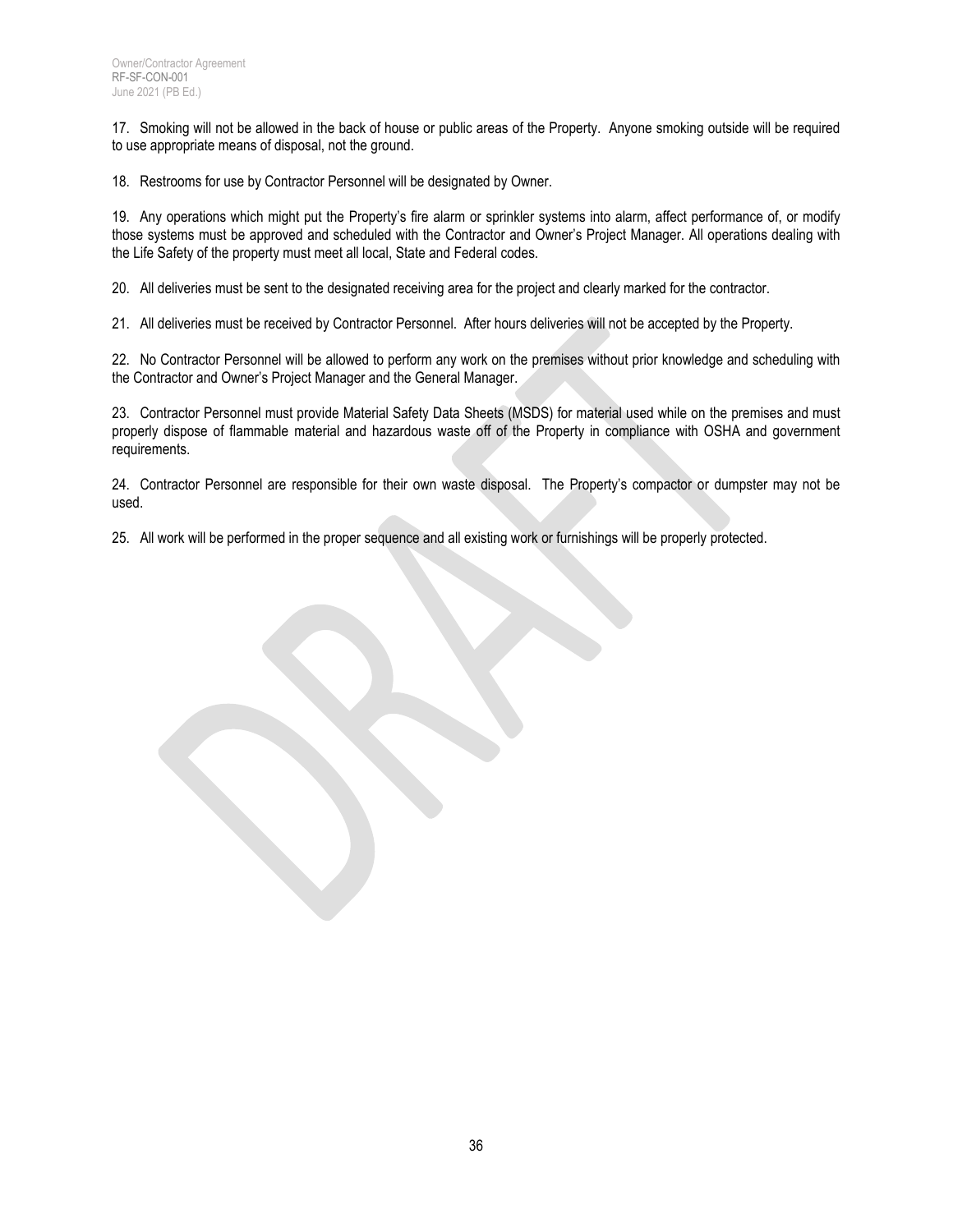Owner/Contractor Agreement RF-SF-CON-001 June 2021 (PB Ed.)

# **EXHIBIT D TO AGREEMENT BETWEEN OWNER AND CONTRACTOR (Schedule)**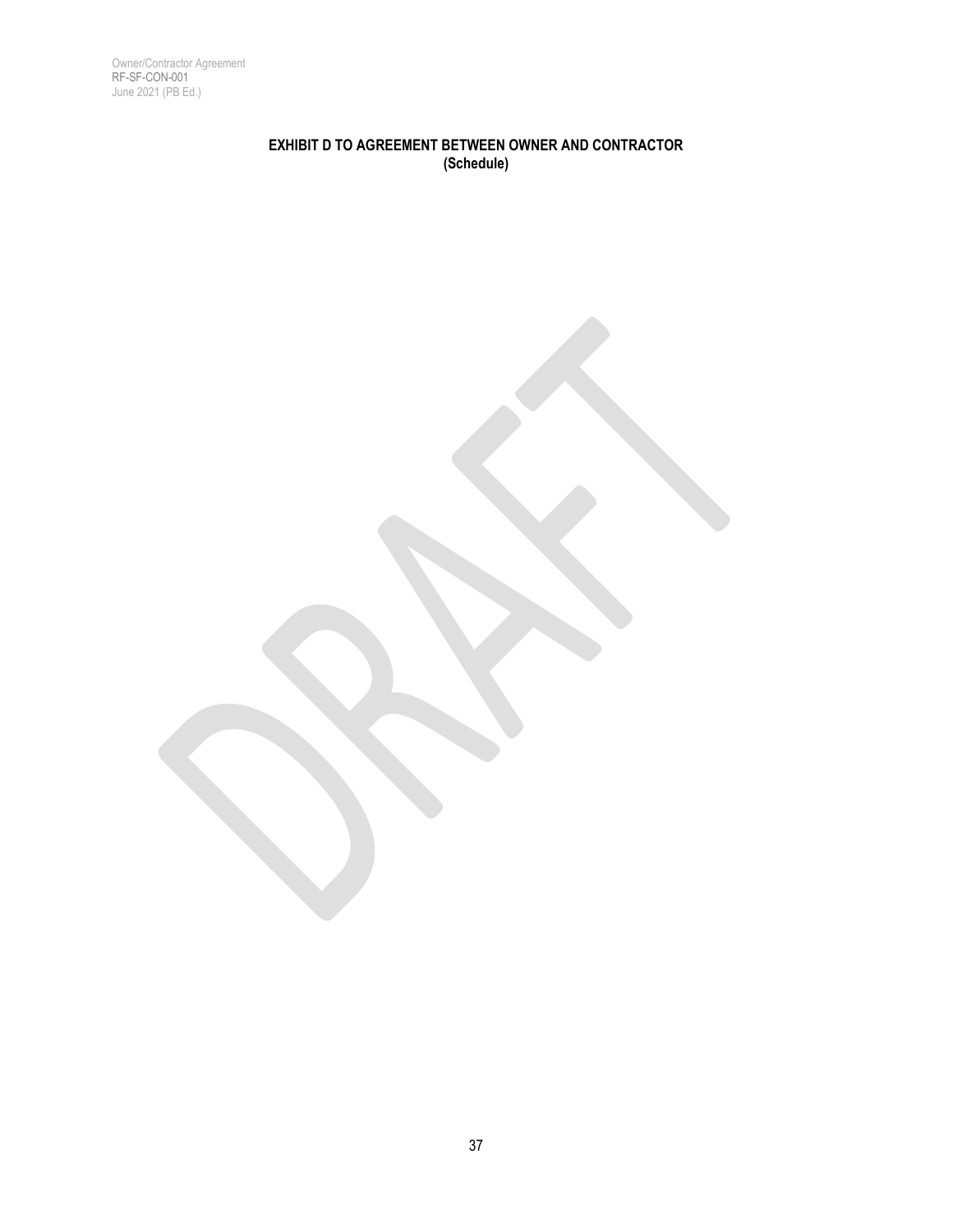#### **EXHIBIT E-1 TO AGREEMENT BETWEEN OWNER AND CONTRACTOR**

#### **CONTRACTOR'S AFFIDAVIT AND PARTIAL WAIVER OF LIENS AND CLAIMS**

| Project:<br>Property:<br><b>Contractor/Lienor:</b> |  |
|----------------------------------------------------|--|
| Owner:                                             |  |

**State of** <br> **State of** <br> **State of** <br> **State of** <br> **State of** <br> **State of** <br> **State of** <br> **State of** <br> **State of** <br> **State of** <br> **State of** <br> **State of** name) , who after being duly sworn deposed and stated:

- 1. That s/he is an officer or principal of Contractor and an agent of Contractor, and is duly authorized to execute this affidavit, waiver and release in his/her representative capacity on behalf of said Contractor, as well as in his/her individual capacity.
- 2. That Contractor contracted with Owner to furnish services, labor or materials on the Project.

#### **CONDITIONAL WAIVER OF LIENS FOR CURRENT PAY APPLICATION**

3. That the undersigned Lienor, upon payment of the sum of \$\_\_\_\_\_\_\_\_\_\_\_\_\_\_\_\_(insert payment amount authorized in current approved Application for Payment), hereby waives and releases its lien and right to claim a lien against the Property for labor, services, or materials furnished through \_\_\_\_\_\_\_\_\_\_\_(insert date) in connection with the Project. This (insert date) in connection with the Project. This waiver and release does not cover any a) retention; b) labor, services, or materials furnished after the date specified; or c) pending claims or Proposed Change Orders for which timely notice has been given and all other Contract conditions have been met.

#### **UNCONDITIONAL WAIVER OF LIENS AND CLAIMS (PRIOR PAY APPLICATIONS & INVOICES)**

- 4. That the Contractor acknowledges it has received the sum of \$\_\_\_\_\_\_\_\_\_\_\_\_\_\_\_\_\_(insert total amounts paid in connection with previous approved pay applications) as payment in full for all amounts owed (excluding retention) to the Contractor for all labor, services and materials furnished to the Owner for the Project through (insert the date of t materials furnished to the Owner for the Project through **waterials** furnished to the Owner for the Project through certifies that all bills for labor, equipment, materials and/or services furnished to or performed for Contractor and any other indebtedness incurred by Contractor, in connection with the work on the Project for which previous Applications for Payment were approved and payments received from the Owner, have been paid in full or otherwise satisfied, except for the subcontractor/lienors identified on an attachment hereto. **Check this box if there is an attachment: [ ].**
- 5. That the undersigned Lienor, in consideration of payment received, hereby waives and releases its lien and right to claim a lien against the Property for labor, services, or materials furnished through (insert date from  $\epsilon$  (insert date from paragraph 4). This waiver and release does not cover any a) retention; b) labor, services, or materials furnished after the date specified; or c) pending claims or pending Proposed Change Orders for which timely notice has been given and all other Contract conditions have been met.

#### **RELEASE OF CLAIMS**

6. That the undersigned, in consideration of payments received, hereby forever waives, releases and discharges the Owner and Indemnitees (as defined in the Contract Documents) from any and all claims, suits, debts, causes of action, damages, encumbrances, judgments, demands and Liabilities (as defined in the Contract Documents) whatsoever, in law or equity, including but not limited to claims for extensions of time or additional payment, based on materials or equipment delivered, work or other obligations performed, and/or events existing or occurring ten (10) days prior to the date of the Contractor's current Application for Payment or invoice, except as specifically stated herein or on an attachment hereto and further provided said claims have been made in strict accordance with the requirements of the Contract Documents. **Check this box if there is an attachment: [ ].**

| Sworn to me and subscribed before me. | this | dav of | 2020              |           |
|---------------------------------------|------|--------|-------------------|-----------|
|                                       |      |        | Contractor/Lienor |           |
|                                       |      |        | Bv:               |           |
| Notary Public                         |      |        | lts               | and Agent |

**NOTE:** THIS DOCUMENT INCORPORATES DEFINED TERMS FROM THE CONTRACT DOCUMENTS.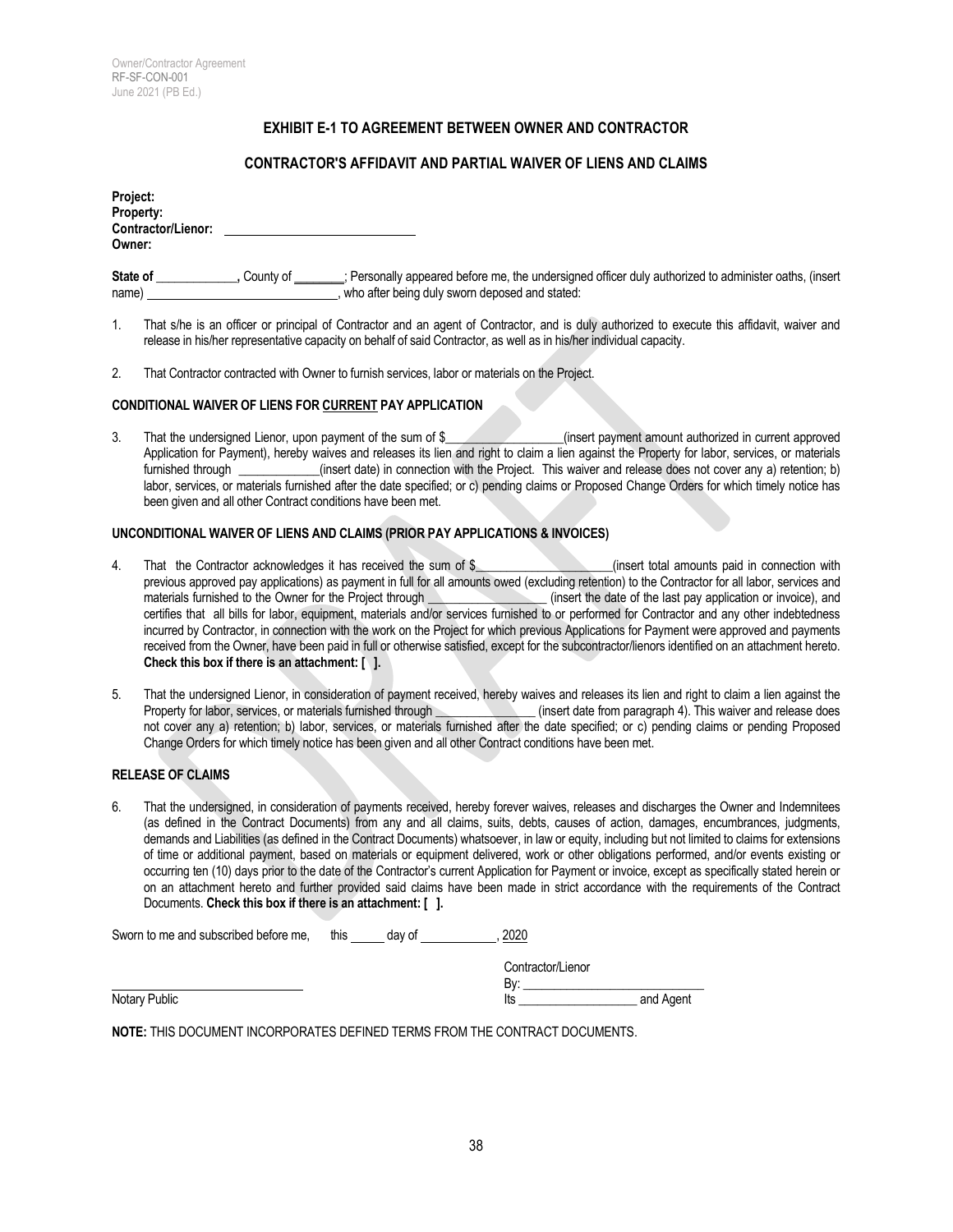#### **SUBCONTRACTOR'S AFFIDAVIT AND PARTIAL WAIVER OF LIENS AND CLAIMS**

| Project:<br><b>Property:</b><br><b>Contractor/Lienor:</b> |           |                                                                                                                                                   |
|-----------------------------------------------------------|-----------|---------------------------------------------------------------------------------------------------------------------------------------------------|
| Owner:<br>Subcontractor:                                  |           | ("Subcontractor" or "Lienor")                                                                                                                     |
|                                                           |           |                                                                                                                                                   |
| State of<br>administer oaths, (insert name)               | County of | ; Personally appeared before me, the undersigned officer, principal or owner duly authorized to<br>who after being duly sworn deposed and stated: |

- 1. That s/he is an officer, principal or owner of Subcontractor, and an Agent of Subcontractor, and is duly authorized to execute this affidavit, waiver and release in his/her representative capacity on behalf of said Subcontractor, as well as in his/her individual capacity.
- 2. That Subcontractor contracted with (a) Contractor; or (b) (insert name of other party with whom you contracted, if not the Contractor) (hereinafter "Customer"), to furnish services, labor or materials on the Project.

#### **CONDITIONAL WAIVER OF LIENS FOR CURRENT PAY APPLICATION**

3. That the undersigned Lienor, upon payment by Customer of the sum of \$\_\_\_\_\_\_\_\_\_\_\_\_\_\_\_\_\_\_\_(insert payment amount authorized in current approved Application for Payment), hereby waives and releases its lien and right to claim a lien against the Property for labor, services, or materials furnished through example insert date) for the contractor in connection with the Project. This waiver and release does not cover any a) retention; b) labor, services, or materials furnished after the date specified; or c) pending claims or Proposed Change Orders for which timely notice has been given and all other Contract conditions have been met.

#### **UNCONDITIONAL WAIVER OF LIENS AND CLAIMS (PRIOR PAY APPLICATIONS & INVOICES)**

- 4. That the Subcontractor acknowledges it has received from Customer the sum of \$\_\_\_\_\_\_\_\_\_\_\_\_\_\_\_\_(insert total amounts paid in connection with previous pay applications) as payment in full for all amounts owed (excluding retention) to the Subcontractor for all labor, services and materials furnished in connection with the Project through (insert t services and materials furnished in connection with the Project through \_\_\_\_\_\_\_\_\_ invoice), and certifies that all bills for labor, equipment, materials and/or services furnished to or performed for Subcontractor and any other indebtedness incurred by Subcontractor, in connection with the work on the Project for which previous Applications for Payment were approved and payments received from the Contractor and/or Customer, have been paid in full or otherwise satisfied, except for the lienors identified on an attachment hereto. **Check this box if there is an attachment: [ ].**
- 5. That the undersigned Lienor, in consideration of payment received, hereby waives and releases its lien and right to claim a lien against the Property for labor, services, or materials furnished through \_\_\_\_\_\_\_\_\_\_\_\_\_\_\_\_ (insert date from paragraph 4). This waiver and release does not cover any a) retention; b) labor, services, or materials furnished after the date specified; or c) pending claims or Proposed Change Orders for which timely notice has been given and all other Contract conditions have been met.

#### **RELEASE OF CLAIMS OCCURRING BEFORE CURRENT PAY APPLICATION**

6. That the undersigned, in consideration of payments received, hereby forever waives, releases and discharges the Contractor, Customer, Owner and Indemnitees (as defined in the Contract Documents) from any and all claims, suits, debts, causes of action, damages, encumbrances, judgments, liabilities and demands whatsoever, in law or equity, including but not limited to claims for extensions of time or additional payment, based on materials or equipment delivered, work or other obligations performed, and/or events existing or occurring ten (10) days prior the date of the Subcontractor's current Application for Payment or invoice, except as specifically stated herein or on an attachment hereto and further provided said claims have been made in strict accordance with the requirements of the Contract Documents. **Check this box if there is an attachment: [ ].**

| Sworn to me and subscribed before me, | this | dav of | 2020                 |           |
|---------------------------------------|------|--------|----------------------|-----------|
|                                       |      |        | Subcontractor/Lienor |           |
|                                       |      |        | Bv:                  |           |
| Notary Public                         |      |        | lts                  | and Agent |

**NOTE:** THIS DOCUMENT INCORPORATES DEFINED TERMS FROM THE CONTRACT DOCUMENTS. THE CONTRACTOR WILL PROVIDE A COPY OF THE APPLICABLE PORTIONS OF THE CONTRACT DOCUMENTS FOR YOUR REVIEW IF REQUESTED IN WRITING.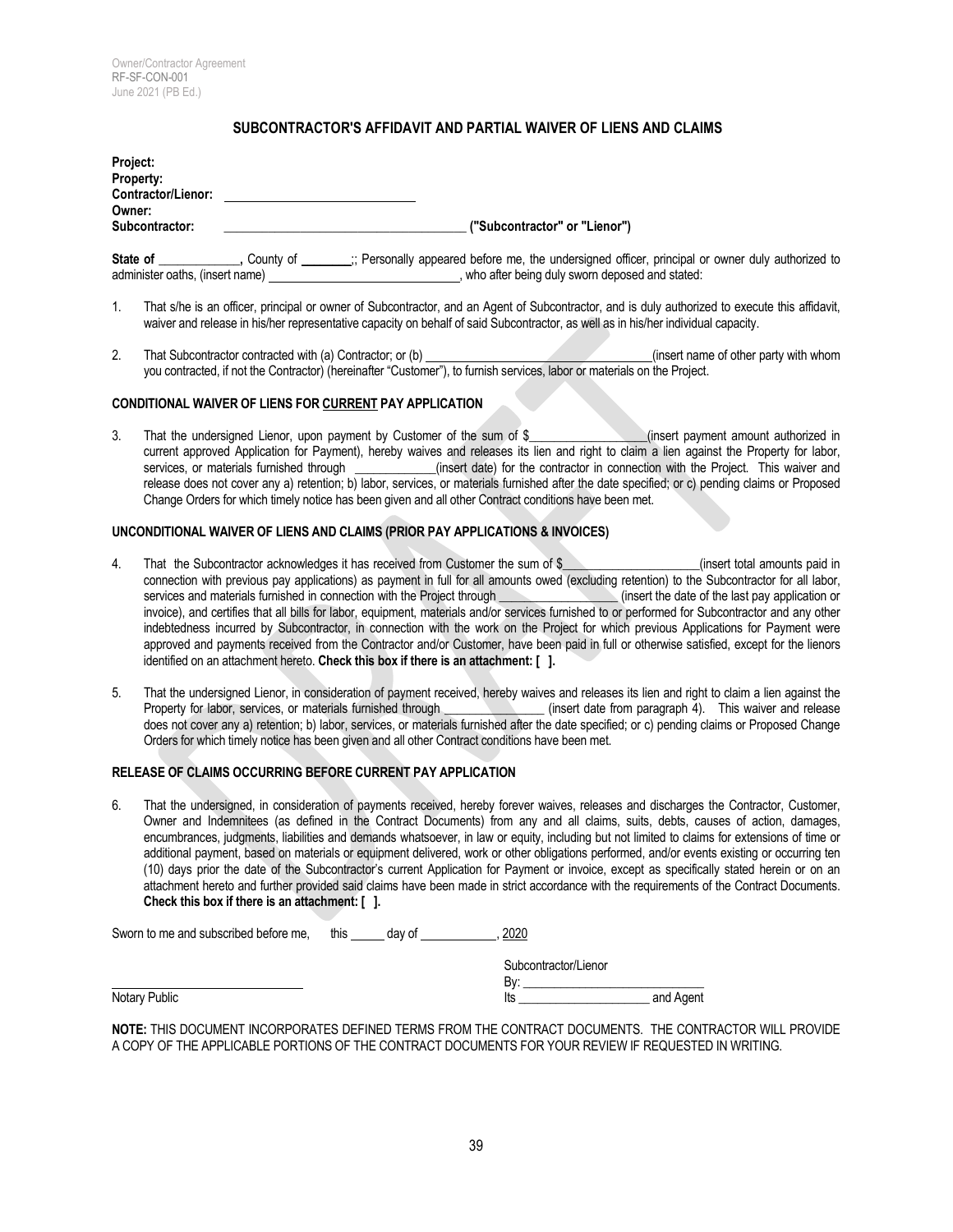#### **CONTRACTOR'S AFFIDAVIT AND FINAL RELEASE OF LIENS AND CLAIMS**

| <b>Contractor/Lienor:</b><br>Owner: |  |
|-------------------------------------|--|

**State of \_\_\_\_\_\_\_\_\_\_\_\_\_,** County of **\_\_\_\_\_\_\_\_**;; Personally appeared before me, the undersigned officer, principal or owner duly authorized to administer oaths, (insert name) administer oaths, (insert name)  $\sim$ , who after being duly sworn deposed and stated of his/her own personal knowledge the following:

- 1. That s/he is an officer, principal or owner of Contractor, and an Agent of Contractor, and is duly authorized to execute this affidavit, waiver and release in his/her representative capacity on behalf of said Contractor, as well as in his/her individual capacity.
- 2. That Contractor, pursuant to a contract with Owner, has furnished or caused to be furnished labor, materials, and services for the Project consisting of construction of certain improvements to real property as more particularly set forth in said Contract.
- 3. This affidavit is executed by Contractor for the purposes of obtaining final payment from the Owner in the amount of  $\frac{1}{2}$  . The set of the set of the set of the set of the set of the set of the set of the set of the set of the set of the set of the set of the set of the set of the set of the set of the set of the set of the set of
- 4. All work performed under the Contract has been fully completed, all lienors under the direct contract have been paid in full, and all payrolls, bills for labor, equipment, materials and/or services furnished to or performed for Contractor and any other indebtedness incurred by Contractor, in connection with the work on the Projwxr for which previous Certificates for Payment were issued and payments received from the Owner, have been paid in full or otherwise satisfied, except for the lienors identified on an attachment hereto. **Check this box if there is an attachment: [ ].**
- 5. That the said Contract has been completely performed by Contractor and the said services, labor or materials have been furnished and/or completed in strict accordance with the terms of the Contract Documents.
- 6. That to the best of the Contractor's knowledge and belief there are no unsatisfied claims for damages resulting from or arising out of the performance of the said Contract, or any suits or claims for any other damage of any kind, nature or description which might constitute a lien upon the property of the Owner.
- 7. That all labor and materials furnished and/or services performed in connection with the construction of said improvements were furnished and/or performed at the instance of the undersigned, and that the agreed price or reasonable value thereof has been paid.

#### **WAIVER AND RELEASE OF LIEN UPON FINAL PAYMENT**

8. That the undersigned Lienor, in consideration of the final payment of the sum of \$\_\_\_\_\_\_\_\_\_\_\_\_\_\_\_, hereby waives and releases its lien and right to claim a lien against the Property for labor, services, or materials furnished to the Owner in connection with the Project.

#### **WAIVER AND RELEASE OF CLAIMS UPON FINAL PAYMENT**

9. That the undersigned, in consideration of the final payment stated above, hereby forever waives, releases and discharges the Owner and Indemnitees (as defined in the Contract Documents) from any and all claims, suits, debts, causes of action, damages, encumbrances, judgments, liabilities and demands whatsoever, in law or equity, whether known or unknown, including but not limited to claims for extensions of time or additional payment based on materials or equipment delivered, work or other obligations performed, and/or events existing or occurring on or before the date below.

| Sworn to me and subscribed before me. | this | day of | 2020              |           |
|---------------------------------------|------|--------|-------------------|-----------|
|                                       |      |        | Contractor/Lienor |           |
|                                       |      |        | Bv:               |           |
| Notary Public                         |      |        | lts               | and Agent |

**NOTE:** THIS DOCUMENT INCORPORATES DEFINED TERMS FROM THE CONTRACT DOCUMENTS.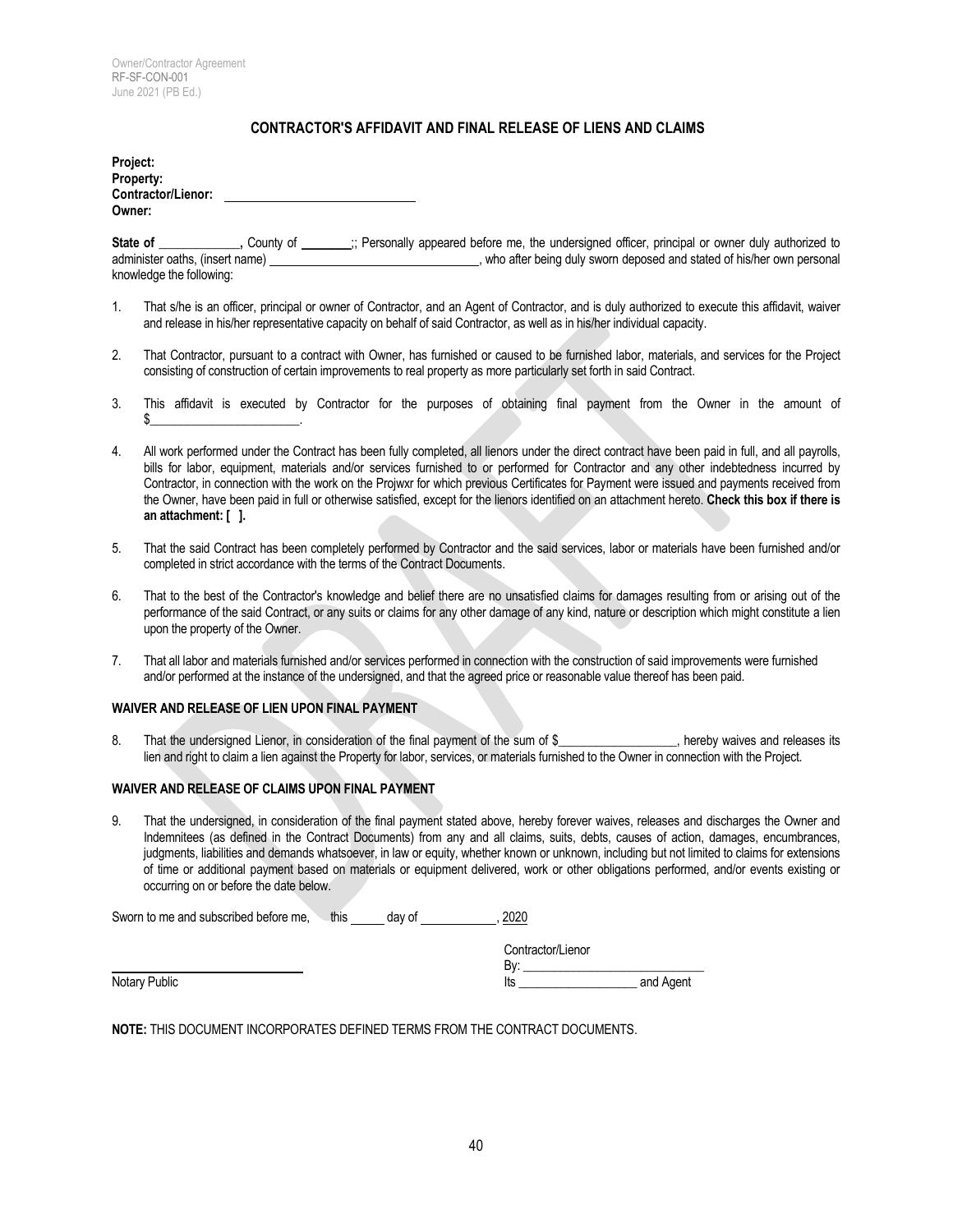#### **SUBCONTRACTOR'S AFFIDAVIT AND FINAL WAIVER OF LIENS AND CLAIMS**

| Project:<br>Property:<br><b>Contractor/Lienor:</b> |             |                                                                                                                                                     |
|----------------------------------------------------|-------------|-----------------------------------------------------------------------------------------------------------------------------------------------------|
| Owner:<br>Subcontractor:                           |             | ("Subcontractor" or "Lienor")                                                                                                                       |
| State of<br>administer oaths, (insert name) _      | . Countv of | ; Personally appeared before me, the undersigned officer, principal or owner duly authorized to<br>, who after being duly sworn deposed and stated: |

- 1. That s/he is an officer, principal or owner of Subcontractor, and an Agent of Subcontractor, and is duly authorized to execute this affidavit, waiver and release in his/her representative capacity on behalf of said Subcontractor, as well as in his/her individual capacity.
- 2. That Subcontractor contracted with (a) Contractor; or (b) (insert name of other party with whom you contracted, if not the Contractor) (hereinafter "Customer"), to furnish services, labor or materials on the Project.
- 3. That the said Subcontract has been completely performed by Subcontractor, the said services, labor or materials have been furnished and/or completed in strict accordance with the terms of the Contract Documents and all payrolls, bills for labor, equipment, materials and/or services furnished to or performed for Subcontractor and any other indebtedness incurred by Subcontractor, in connection with the work for which previous Certificates for Payment were issued and payments received from the Contractor and/or Customer, have been paid in full or otherwise satisfied, except for the lienors identified on an attachment hereto. **Check this box if there is an attachment: [ ].**
- 4. That to the best of his knowledge and belief there are no unsatisfied claims for damages resulting from or arising out of the performance of the said Subcontract, or any suits or claims for any other damage of any kind, nature or description which might constitute a lien upon the property of the Owner.

#### **WAIVER AND RELEASE OF LIEN UPON FINAL PAYMENT**

5. That the undersigned Lienor, in consideration of the final payment of the sum of \$\_\_\_\_\_\_\_\_\_\_\_\_\_\_\_\_\_\_\_(insert payment amount authorized in current approved Application for Final Payment), hereby waives and releases its lien and right to claim a lien against the Property for labor, services, or materials furnished to Contractor/Customer in connection with the Project.

#### **WAIVER AND RELEASE OF CLAIMS UPON FINAL PAYMENT**

6. That the undersigned, in consideration of payments received, hereby forever waives, releases and discharges the Contractor, Customer, Owner and Indemnitees (as defined in the Contract Documents) from any and all claims, suits, debts, causes of action, damages, encumbrances, judgments, liabilities and demands whatsoever, in law or equity, whether known or unknown, including but not limited to: claims for extensions of time or additional payment based on materials or equipment delivered, work or other obligations performed, and/or events existing or occurring on or before the date below.

| Sworn to me and subscribed before me. | this | day of | 2020                 |           |
|---------------------------------------|------|--------|----------------------|-----------|
|                                       |      |        |                      |           |
|                                       |      |        | Subcontractor/Lienor |           |
|                                       |      |        | Bv:                  |           |
| Notary Public                         |      |        | lts                  | and Agent |

|  |                                                                                                      | <b>NOTE:</b> THIS DOCUMENT INCORPORATES DEFINED TERMS FROM THE CONTRACT DOCUMENTS. THE CONTRACTOR WILL PROVIDE |
|--|------------------------------------------------------------------------------------------------------|----------------------------------------------------------------------------------------------------------------|
|  | A COPY OF THE APPLICABLE PORTIONS OF THE CONTRACT DOCUMENTS FOR YOUR REVIEW IF REQUESTED IN WRITING. |                                                                                                                |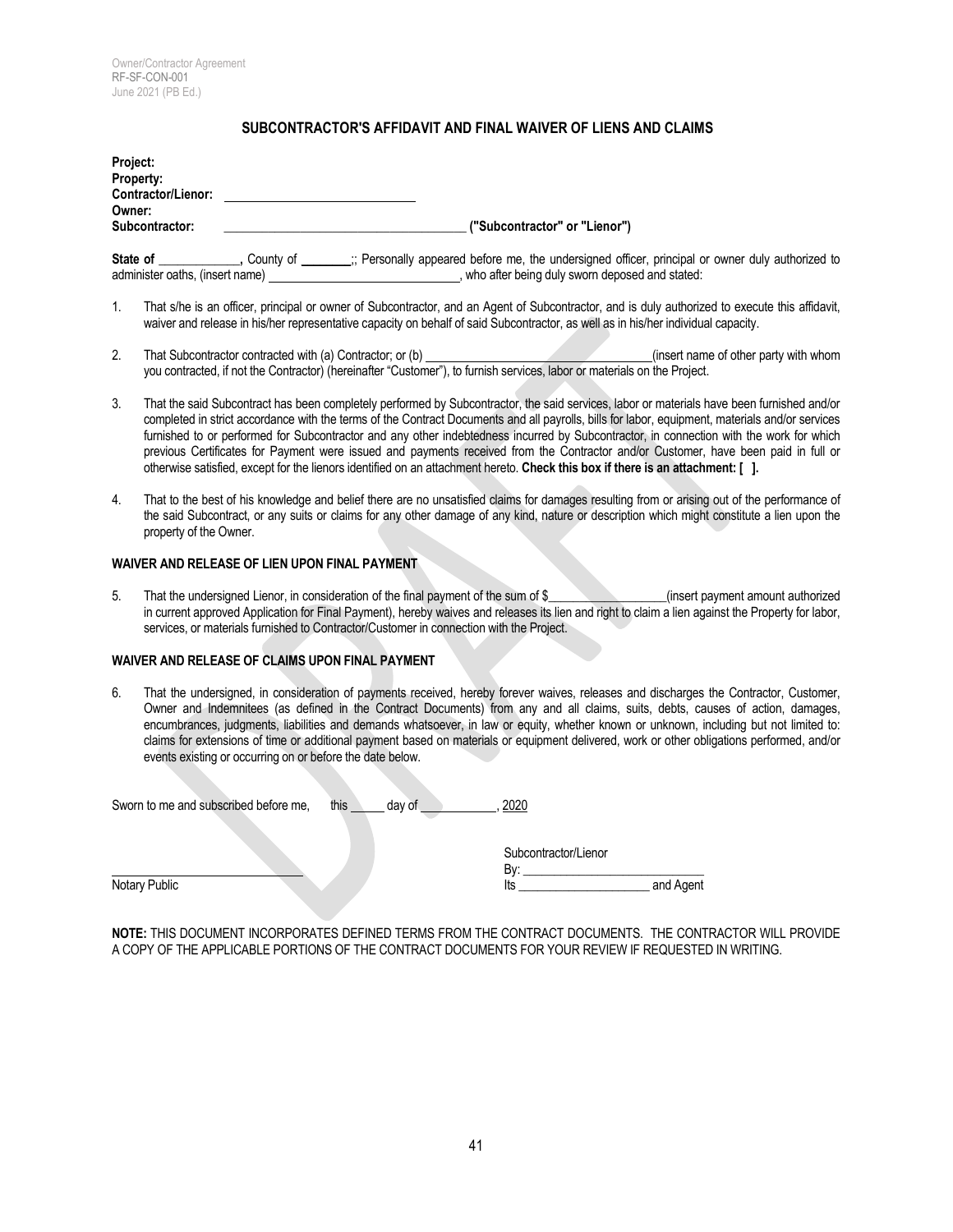## **EXHIBIT E-2 TO AGREEMENT BETWEEN OWNER AND CONTRACTOR**

#### **(Contractor's Schedule of Subcontractors, Suppliers, and Materialmen)**

The undersigned, \_\_\_\_\_\_\_\_\_\_\_\_\_\_\_\_\_\_ (Name) being duly sworn, deposes and says under the penalties of perjury that he or she is \_\_\_\_\_\_\_\_\_\_\_\_\_\_\_\_\_\_\_\_\_ (Position/Title) of \_\_\_\_\_\_\_\_\_\_\_\_\_\_\_\_\_\_\_\_\_\_\_\_ (Company Name) who is the (sub)contractor furnishing \_\_\_\_\_\_\_\_\_\_\_\_\_\_\_\_\_\_\_\_\_\_\_\_\_\_\_\_\_ work on the building and that the following are the names of all parties who have furnished material or labor, or both, for said Scope of Services and all parties having contracts or subcontracts for specific portions of said Scope of Services or for material used in the construction thereof and the amount due or to become due to each, and that the items mentioned include all labor and material required to complete said Scope of Services according to Work plans and specifications:

|                                  | $\overline{2}$         | 3                     | 4                               | 5                                       | 6                                                            |                                           |
|----------------------------------|------------------------|-----------------------|---------------------------------|-----------------------------------------|--------------------------------------------------------------|-------------------------------------------|
| CONTRACTOR & CONTACT INFORMATION | TYPE OF<br><b>WORK</b> | AMOUNT OF<br>CONTRACT | <b>TOTAL</b><br><b>RETAINED</b> | <b>NET</b><br><b>PREVIOUSLY</b><br>PAID | <b>NET</b><br><b>AMOUNT</b><br><b>THIS</b><br><b>PAYMENT</b> | <b>BALANCE</b><br>TO BECOME<br><b>DUE</b> |
|                                  |                        |                       |                                 |                                         |                                                              |                                           |
|                                  |                        |                       |                                 |                                         |                                                              |                                           |
|                                  |                        |                       |                                 |                                         |                                                              |                                           |
|                                  |                        |                       |                                 |                                         |                                                              |                                           |
|                                  |                        |                       |                                 |                                         |                                                              |                                           |
| <b>TOTAL</b>                     |                        |                       |                                 |                                         |                                                              |                                           |

| ORIGINAL<br>AMOUNT OF<br>CONTRACT:           | TO<br><b>WORK</b><br>COMPLETED<br>DATE:            |
|----------------------------------------------|----------------------------------------------------|
| <b>EXTRAS TO CONTRACT:</b>                   | <b>LESS RETAINAGE:</b>                             |
| CONTRACT<br>&<br>TOTAL<br><b>EXTRAS:</b>     | <b>NET AMOUNT EARNED:</b>                          |
| <b>CREDITS TO CONTRACT:</b>                  | NET PREVIOUSLY PAID:                               |
| <b>TOTAL</b><br><b>ADJUSTED</b><br>CONTRACT: | <b>THIS</b><br>AMOUNT OF<br><b>NET</b><br>PAYMENT: |
|                                              | BALANCE TO BECOME DUE<br>(INCLUDING RETENTION:)    |

That there are no other contracts for said work outstanding and that there is nothing due or to become due to any person for material, labor or other work of any kind done or to be done upon or in connection with said Scope of Services other than above stated.

| Date             | <b>Signature</b> |      |  |
|------------------|------------------|------|--|
| <b>STATE OF</b>  |                  | )SS. |  |
| <b>COUNTY OF</b> |                  |      |  |

On this \_\_\_ day of \_\_\_\_\_\_, 20\_\_, before me appeared \_\_\_\_\_\_\_\_\_\_\_\_\_\_\_\_\_\_ to me personally known, who, being by me duly sworn, acknowledged the signing of this document to be of his/her free act as an agent of Contractor and that he/she executed the same for the purposes therein stated.

IN WITNESS WHEREOF, I have hereunto set my hand and affixed my official seal the day and year last above written. Notary Public in and for said

County and State

 $\_$ 

My commission expires:

Type or Print Name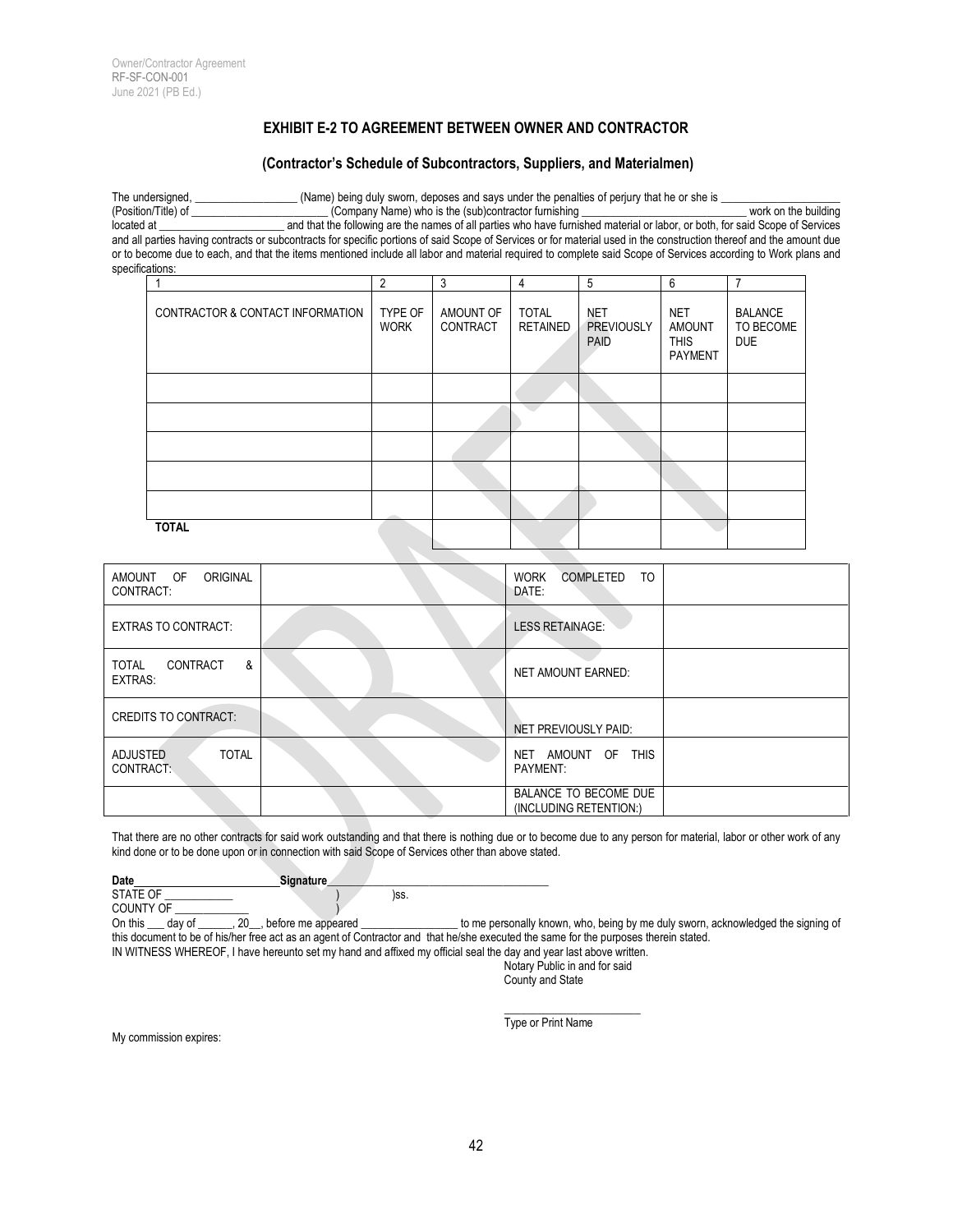#### **EXHIBIT F-1 TO AGREEMENT BETWEEN OWNER AND CONTRACTOR (Insurance Requirements for Interior and Exterior Renovation, Maintenance, and Repair Projects)**

#### **Article 1: Types and Limits of Liability Insurance for Contractors, Subcontractors, and other Project Vendors**

**§ 1.1.1** In connection with the Project, Contractor (hereinafter also referred to as the "Insured" or "Contractor") shall procure, pay for, and maintain, and shall verify that Subcontractors procure, pay for, and maintain, the types of insurance coverage and corresponding limits of coverage set forth below.

**§ 1.1.2** Coverages shall be maintained from the date of commencement of the Work at each Property through any period the Contractor is furnishing any services or performing any Work (including any warranty or corrective Work) and, with respect to completed operations coverage, until the expiration of the period specified in Section 1.3.1 below. All policies shall be made with insurers licensed to do business in the Project State and otherwise acceptable to Owner and under forms of policies satisfactory to Owner. All coverage must be provided by insurance carriers with an A.M. Best rating of "A-" and "VIII" or better. The cost of any deductible or self-insured retention contained in any of the insurance policies shall be borne by the Insured without any increase or adjustment to the Contract Sum to the same extent as set forth in the indemnification article of the Agreement.

**§ 1.2 Worker's Compensation and Employer's Liability:** Worker's compensation limits shall not be less those required by statute. Employer's Liability limits shall be at least equal to:

**\$500,000 each accident**

#### **\$500,000 each employee**

#### **\$500,000 policy aggregate**

In claims against any person or entity indemnified under Section 11.1 of the Agreement by an employee of Contractor, the indemnification obligation shall not be limited by a limitation on amount or type of damages, compensation, or benefits payable by or for the Contractor member under workers' compensation acts, disability acts, or other employee benefit acts. Without intending to limit the scope of Losses and Liabilities in any way, and to the extent permitted by Applicable Law, Contractor expressly waives its immunity under the applicable workers' compensation statute in connection with any Owner Indemnitee's claim for indemnification under Section 11.1.

**§ 1.3.1 Commercial General Liability ("CGL") Insurance**: The CGL insurance (for Contractor and Subcontractors) shall be on an occurrence basis using form ISO CG 00 01 (or equivalent) including products-completed operations, property damage, bodily injury and personal & advertising injury with limits applying on a per project/location basis and not less than:

## **\$1,000,000 per occurrence**

## **\$2,000,000 general aggregate**

#### **\$2,000,000 products-completed operations hazard**

The policy shall use form ISO CG 00 01 (or equivalent) form with respect to: a. Contractual Liability; b. Pollution; c. Bodily Injury; d. Property Damage; e. Personal Injury; f. Mobile Equipment; and include, without limitation the coverages outlined below:

**.1** premises-operations liability (including explosion, collapse, elevator liability, underground hazards, and damage to underground utilities);

**.2** coverage for the operations of any Subcontractors of any tier without any exclusion or limitation for the nature of the Subcontractor's work or nature of the project;

**.3** no exclusions for bodily injury to subcontractor's employees (no Labor Law exclusions);

**.4** products and completed operations coverage to be kept in full force and effect after Final Completion of the Work for the period established by the applicable state statute of repose or, if there is no statute of repose, for ten (10) years;

**.5** coverage for contractual liability (i.e., no deletion of the "insured contract" exception to exclusion b.);

**.6** no professional liability exclusion broader than CG 22 79 (i.e., must contain a construction means/methods exception) broad form property damage coverage including Completed Operations;

**.7** no cross-liability exclusions between Named Insured and Additional Insured.

**§ 1.4 Business Automobile Liability**: Coverage to include any Owned, Leased, Non-Owned, or Hired vehicles. The policy shall include coverage for loading and unloading activities. Coverage is to be provided via the ISO CA 00 01 (or equivalent) form with limits of: **\$1,000,000** per accident for bodily injury and property damage.

**§ 1.5 Umbrella/Excess Liability Insurance**: Umbrella/Excess policy coverage shall be on an occurrence basis and not be any more restrictive in coverage than the scheduled underlying policies. The Umbrella/Excess policy will schedule the following policies on the schedule of underlying coverage: Commercial General Liability, Automobile Liability, and Employers Liability. The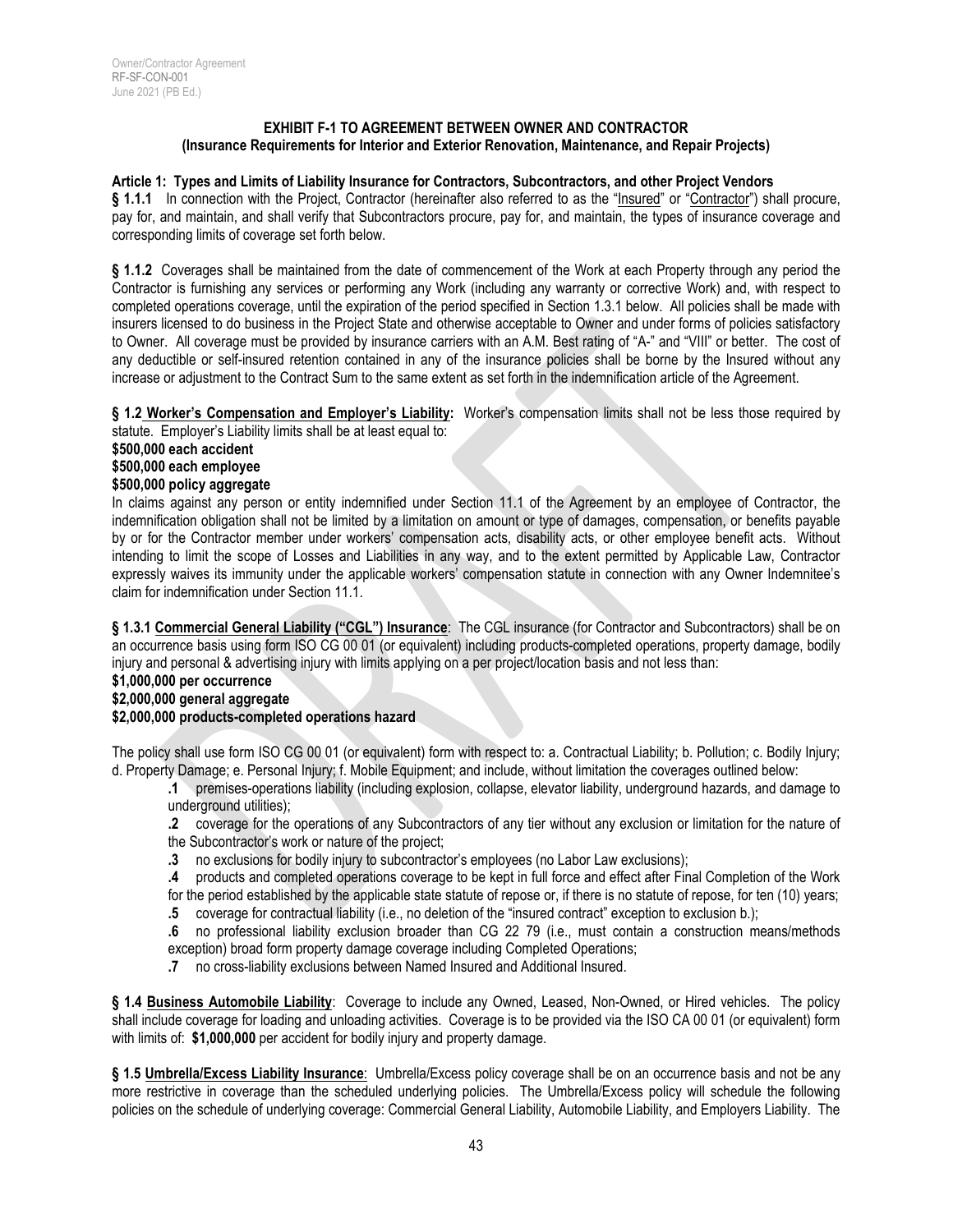policy shall "drop down" if a claim falls outside the coverage grant of the primary policy and is covered by the umbrella policy. The umbrella policy must be specifically written or endorsed to be primary and non-contributory to any insurance procured or maintained by the additional insureds and shall attach once the Insured's liability exceeds the amount of the primary policy, whether or not the underlying insurer actually paid out the policy limit. The policy shall not permit the umbrella insurer from withholding benefits if the insured cannot make payment of a deductible or self-insured retention due to bankruptcy or insolvency.

The Contractor shall provide limits in an amount not less than: **\$5,000,000 per occurrence \$5,000,000 aggregate**

The Contractor shall require subcontractors of any tier to carry limits in an amount not less than: **\$3,000,000 per occurrence \$3,000,000 aggregate**

**§ 1.6 Contractor's Pollution Liability Insurance**: In the event the Contractor or any Subcontractor is performing asbestos removal, demolition involving hazardous substances, environmental remediation, excavation of contaminated fill, hazardous waste removal or services that create the potential for pollution or impairment of the environment, the Contractor or Subcontractor performing the service shall procure pollution liability insurance in the amount set forth below arising out of any sudden and/or non-sudden pollution or impairment of the environment including but not limited to, exacerbation of any preexisting environmental condition, including third party bodily injury and property damage, clean-up costs and defense relating to pollution arising from construction operations at the Project site; provided, however, if the party required to carry pollution liability insurance is a Subcontractor then the General Contract Contractor must also carry the pollution coverage specified below. If Contractor's Pollution liability coverage is written on a claims made policy form, the retroactive date of the policy must be shown on the certificate of insurance and must be on or before the date of the Agreement. Insurance shall be maintained for at least ten years after Final Completion of the Work. If the coverage is canceled or not renewed and it is not replaced with another policy with a retroactive date that precedes the date of this Agreement, the Insured must provide extended reporting coverage for a minimum of three years after completion of the Agreement or the work on the former policy.

The Contractor shall provide limits in an amount not less than: **\$1,000,000 per occurrence \$1,000,000 aggregate**

The Contractor shall require subcontractors of any tier to carry limits in an amount not less than those provided below if scope of work involves environmental hazards: **\$1,000,000 per occurrence**

**\$1,000,000 aggregate**

§ 1.7 Contractor's Professional Liability Insurance ("CPrL"): In the event Contractor or any Subcontractor is (i) an architect, engineer, surveyor; (ii) is providing stamped drawings or submittals; (iii) providing as-built drawings; or (iv) providing another professional service as part of Project or the Work, the Contractor or Subcontractor performing the Work or service shall procure contractor's professional liability coverage in the amount set forth below; provided, however, if the party required to carry professional liability insurance is a Subcontractor then the General Contractor must also carry the CPrL coverage specified below. The CPrL policy will cover economic damages and remedial costs and will not exclude from coverage damages or losses based upon or arising out of a claim for breach of contract, for liquidated damages, or for delay damages so long as the claim is based upon the Insured's negligent act, error, omission in the performance of professional services. If written as a claims-made policy form, the retroactive date of the policy must be on or before the date of the Agreement. Insurance shall be maintained for at least ten years after Final Completion of the Work. If the coverage is canceled or not renewed and is not replaced with another policy with a retroactive date that precedes the date of this Agreement, the Insured must provide extended reporting coverage for a minimum of three years after completion of the Agreement or the work on the former policy.

The Contractor shall provide limits in an amount not less than: **\$1,000,000 per occurrence \$1,000,000 aggregate**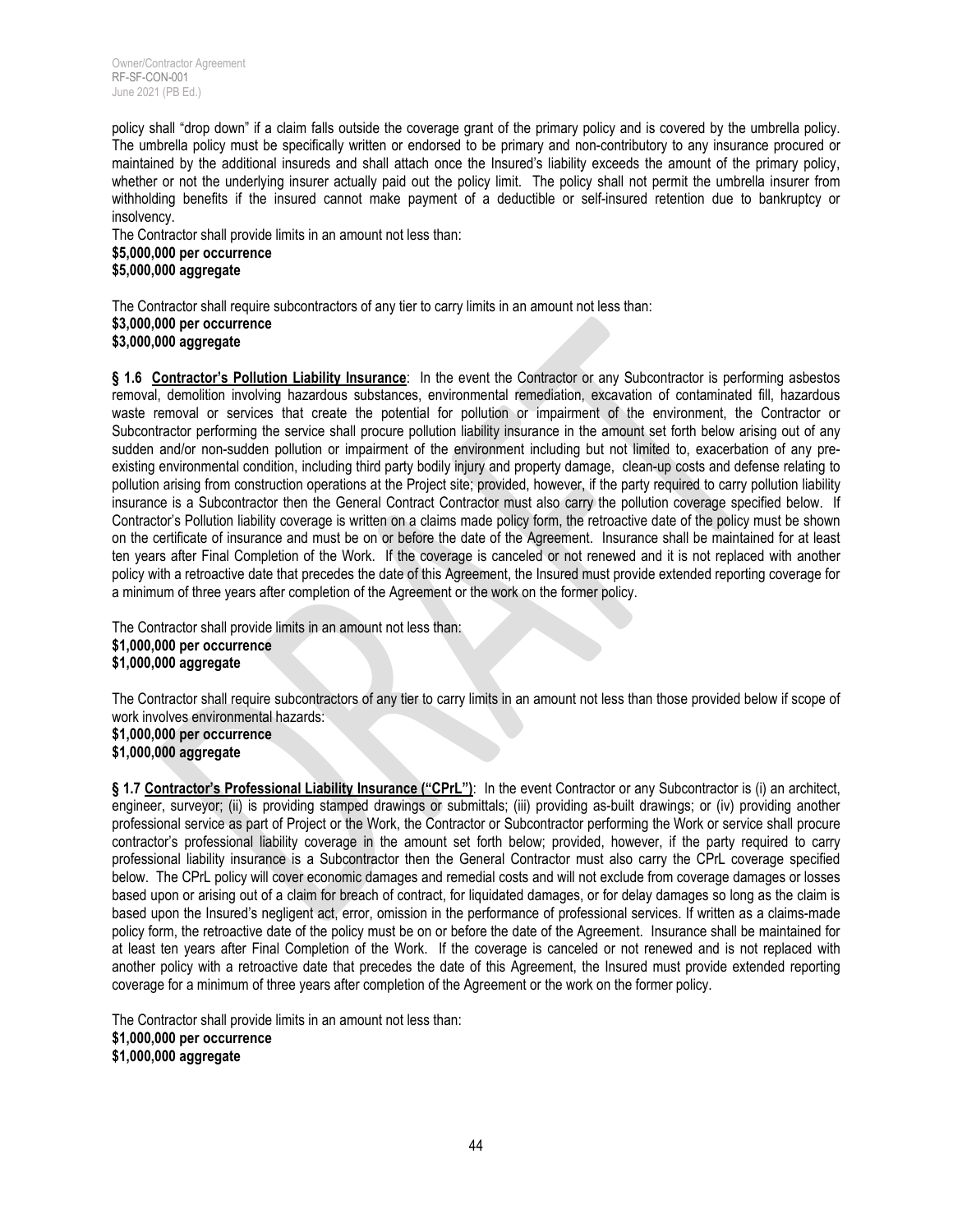The Contractor shall require subcontractors of any tier to carry limits in an amount not less than those provided below if CPrL coverage is required:

#### **\$1,000,000 per occurrence \$1,000,000 aggregate**

**§ 1.8 Contractor's Aviation Liability**: Should a Contractor's work include using any owned, leased, chartered, or hired aircraft of any type (including helicopters and unmanned aircraft) on the Project, minimum limits in an amount not less than **\$5,000,000** per occurrence including Passenger Liability shall apply. Coverage shall include Aircraft Damage and Slung Cargo.

§ 1.9 Duty of Care: Nothing contained in this Exhibit, the Contract Documents, or elsewhere shall relieve Contractor or any of its Subcontractors of any tier of their indemnification obligations to Owner under the Contract Documents or their respective obligations to exercise due care in the performance of their duties in connection with the Work, and to complete the Work in strict compliance with the Contract Documents. Regardless of anything to the contrary expressed in this Exhibit or other Contract Documents, if the Contractor maintains any insurance coverage and/or limits that exceed the types of coverage and/or limits set forth in this Exhibit, the broadest coverage and highest limits actually provided under these policies shall be deemed the coverage and limits that are required under this Agreement and such coverage and limits will be available in full to the additionally-insured and indemnified parties of this Agreement.

## **Article 2: Other Insurance Provisions**

**§ 2.1 Additional Insureds:** Each policy of liability insurance, with the exception of workers' compensation and professional liability, shall be endorsed to name Owner, Owner's Agent, the OPR, Owner's lender and mortgagee, if any, the Property's Third-Party Property Manager, the parent and subsidiaries of each of them, and each of the foregoing entities' members, partners, officers, directors, employees, successors, and assigns, now existing or which may hereafter exist as well as any person or entity having an ownership or possessory interest in any portion of a Property (including, without limitation, lessors or tenants) (collectively, "Additional Insureds"), as additional insureds during the period of the Insured's ongoing operations on the Project site and for the products and completed operations period set forth in this Exhibit. The additional insured coverage shall not require privity of contract between an Additional Insured and the Named Insured. The additional insured coverage shall not be limited to vicarious liability for the negligence of the Named Insured.

§ 2.2 Commercial General Liability: Contractor shall use ISO forms CG 20 10 10 01 for ongoing operations, and CG 20 37 10 01 for completed operations, or their equivalents, for Additional Insured coverages; provided, however, if policies providing the Additional Insured coverage required under this Agreement contain wording, either in the basic policy or by endorsement, to the effect that such Additional Insured coverage will be no broader than the minimum required under this Agreement (including, but not limited to, CG 20 10 04 13 or 20 37 04 13), such language will be of no force or effect or in any way limit the breadth of insurance provided to the Additional Insureds as set forth in this exhibit and the Contractor shall provide the greater of (a) the coverage limits specified herein; and (b) the Contractor's actual coverage limits.

**§ 2.3 Primary Non-Contributory**: As pertains to the policies to which such parties are considered as Additional Insureds, all policies will contain either standard ISO policy wording, or be endorsed, stating that such coverage as it applies to the Additional Insureds shall be on a primary concurrent and primary non-contributory basis, not contributing with or excess of, any other valid and collectible insurance or self-insurance available to the Additional Insureds. The amount of the insurer's liability under these insurance policies shall not be reduced by the existence of such other insurance.

**§ 2.4 Waiver of Subrogation:** Contractor and subcontractors grant to Additional Insureds a waiver of any right to subrogation which any insurer of Contractor and subcontractor may acquire against the Additional Insureds by virtue of the payment of any loss under such insurance. Contractor and subcontractors agree to obtain any endorsement that may be necessary to affect this waiver of subrogation, this provision applies regardless of whether or not the Contractor and subcontractor received a waiver of subrogation endorsement from the insurer.

**§ 2.5** If a Contractor fails to purchase and maintain any insurance required under this Exhibit or elsewhere in the Contract Documents, Owner may, but shall not be obligated to, upon ten (10) days' written notice to the Contractor, purchase such insurance on behalf of the Contractor and shall be entitled to be reimbursed by the Contractor upon demand.

**§ 2.6** At the request of Owner, a Contractor shall supply Owner with a copy of any applicable policy or policies, including all applicable endorsement(s) (provided, however, that Owner shall not be deemed by reason of its custody of such policy to have notice of the contents thereof); and to deliver to Owner, upon Owner's request, receipts or other evidence that the premiums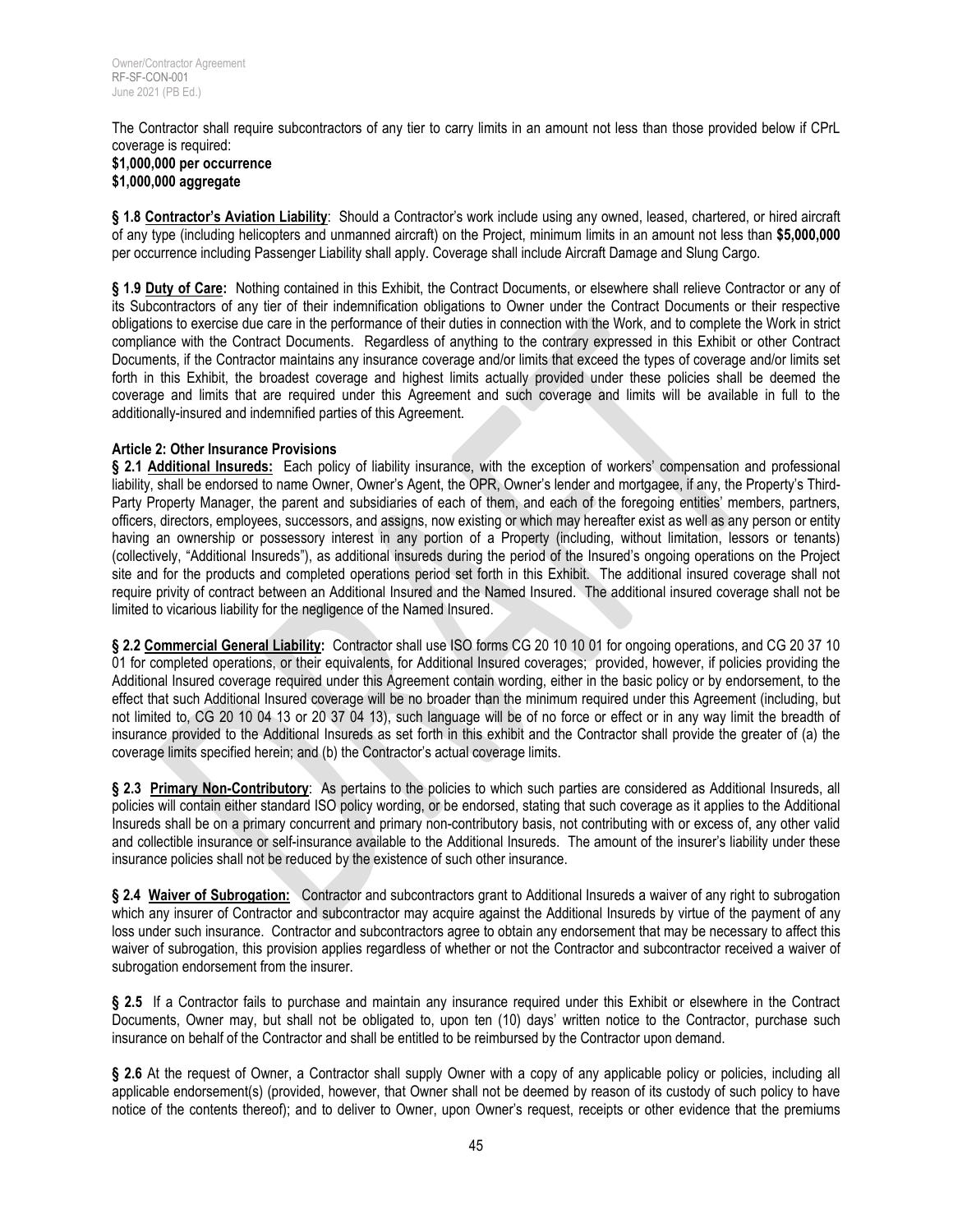thereon have been paid in accordance with the policy. In the event a Contractor wishes to change insurance carriers during the required period of coverage, such policies shall be required to maintain a retroactive date which is no later than the date of this Agreement, and shall clearly evidence the continuation of all coverage in the same manner, limits of protection, and scope of coverage as was provided by the previous policy. In the event any renewal or replacement policy differs in any way from the previous policy, the Contractor shall also furnish Owner with a certified copy of the renewal or replacement policy, unless Owner provides Contractor with prior written consent to submit only a Certificate of Insurance for any such renewal or replacement policy. All renewal and replacement policies shall be in form and substance satisfactory to Owner and underwritten by carriers acceptable to Owner. An additional certificate evidencing continuation of liability coverage, including coverage for completed operations, shall be submitted with Contractor's Final Application for Payment and be a condition precedent to Owner's making Final Payment, and also shall be submitted to Owner upon renewal or replacement of such coverage until the expiration of the completed operations period. Information concerning reduction of coverage on account of revised limits or claims paid under the General Aggregate, or both, shall be furnished by the Contractor with reasonable promptness.

§ 2.7 In no event shall any failure of Owner to receive certified copies of policies, endorsements, or Certificates of Insurance of policies required under this Exhibit, or to demand receipt of such certified copies or certificates prior to Contractor's commencing the Work, be construed as a waiver by Owner of Contractor's obligations to obtain insurance pursuant to this Exhibit. The obligation to procure and maintain any insurance required by the Contract Documents, including this Exhibit, is a separate responsibility of Contractor and independent of the duty to furnish a certified copy or certificate of such insurance policies.

**§ 2.8 Preparation of Certificate of Insurance (ACORD Form 25):** In accordance with the Agreement, Contractor shall supply an original Certificate of Insurance (ACORD Form 25 or equivalent) ("COI") signed by insurance brokers or agents licensed in the Project state attesting that the insurance that Contractor is required to procure and maintain under the Agreement is in effect and that the applicable liability policies have been endorsed to cover the Additional Insureds as required hereunder. The Certificate of Insurance should include Additional Insured and Waiver of Subrogation endorsements. In this regard, Contractor shall the cause the section of the COI entitled, "Description of Operations/Locations/Vehicles" to include the following information:

#### Project:

Contract: Agreement between [INSERT OWNER], as Owner by and through [INSERT PC AS AGENT], as Owner's Agent, and [INSERT CONTRATOR], as Contractor, dated as of

Additional Insureds: Owner, Owner's Agent, Owner's lender and mortgagee, if any, the OPR, the Property's Third-Party Property Manager, the parent and subsidiaries of each of them, and each of the foregoing entities' members, partners, officers, directors, employees, successors, and assigns, now existing or which may hereafter exist as well as any person or entity having an ownership or possessory interest in any portion of a Property (including, without limitation, lessors or tenants) are included as additional insureds under the commercial general liability ("CGL") and umbrella liability policies referenced above for ongoing and completed operations.

The Insured's insurance shall be on a primary concurrent and primary non-contributory basis, with no recourse to or contribution from, any other valid and collectible insurance or self-insurance available to the Additional Insureds.

Waiver of subrogation in favor of the Additional Insureds applies.

#### **Article 3: Property Insurance**

**§ 3.1 Builder's Risk Policy**: By endorsement to its property policy or otherwise, Owner has, and shall maintain, in a company or companies lawfully authorized to do business in the jurisdiction in which the Project is located, builder's risk property insurance upon the Contractor's Work on an "all-risk" or equivalent policy form, for at least 100% of the full replacement cost value thereof, plus the value of subsequent modifications to Contractor's Work (the "BR Policy"). The BR Policy shall be maintained until substantial completion has been achieved. Contractor shall be responsible for any loss within the deductible limits of the BR Policy, and for any losses not covered by such insurance including to building materials and equipment owned by Contractor that are not destined to become a permanent fixture of the project.

**§ 3.2** Owner's BR policy shall not cover any tools, apparatus, machinery, scaffolding, hoists, forms, staging, shoring, and other similar items commonly referred to as construction equipment, that may be on the site and the capital value of which is not included in the Work. Contractor shall make its own arrangements for any insurance it may require on such construction equipment. Any such policy obtained by Contractor shall include a waiver of subrogation in favor of Indemnitees.

**§ 3.3** A loss insured under Owner's BR policy shall be adjusted by Owner in good faith and made payable to Owner in good faith for the insureds, as their interests may appear, subject to requirements of any applicable mortgagee clause. Contractor shall pay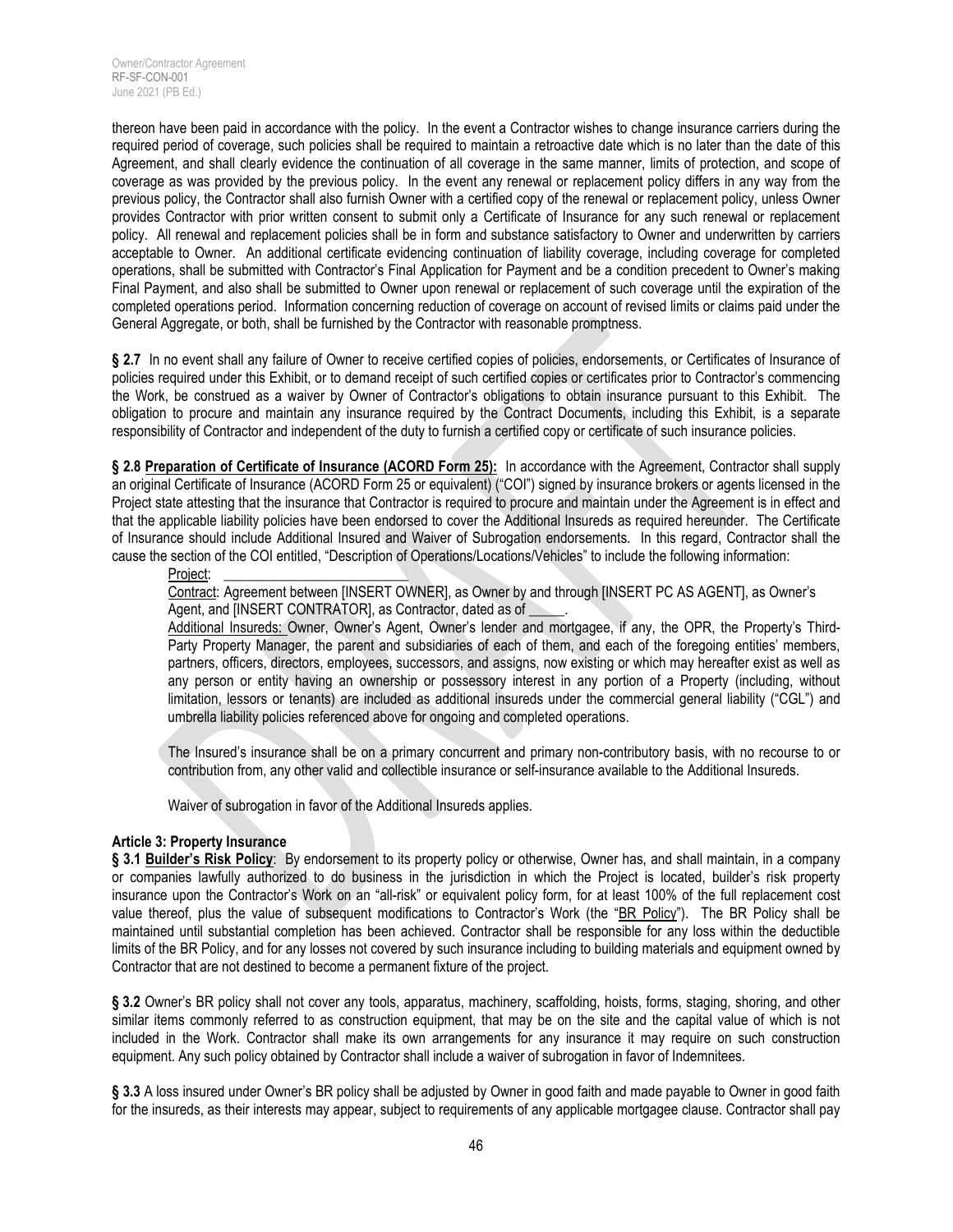Subcontractors their just shares of insurance proceeds received by Owner, and by appropriate agreements, written where legally required for validity, shall require Subcontractors to make payments to their sub-Subcontractors in similar manner.

**§ 3.4 Mutual Waiver of Subrogation:** Owner (except as set forth below) and Contractor waive all rights of subrogation against (1) each other and any of their Subcontractors, sub-Subcontractors, agents and employees, each of the other, and (2) the Architect, Architect's consultants, separate contractors, if any, and any of their Subcontractors, sub-Subcontractors, agents and employees, for damages to the Project caused by fire or other causes of loss to the extent covered and paid by Owner's BR Policy, except such rights as they have to proceeds of such insurance held by Owner in good faith. For avoidance of doubt, Owner's subrogation waiver does not apply to non-Project property such as existing adjacent improvements or equipment. Owner or Contractor, as appropriate, shall require of separate contractors, if any, and the Subcontractors, sub-Subcontractors, agents and employees of any of them, by appropriate agreements, written where legally required for validity, similar waivers each in favor of other parties enumerated herein. The policies shall provide such waivers of subrogation by endorsement or otherwise. A waiver of subrogation shall be effective as to a person or entity even though that person or entity would otherwise have a duty of indemnification, contractual or otherwise, did not pay the insurance premium directly or indirectly, and whether or not the person or entity had an insurable interest in the property damaged. Notwithstanding the foregoing, Owner's subrogation waiver shall not apply to nor limit in any way any claim by Owner against Contractor to the extent of Contractor's responsibility under Section 3.1 of this Exhibit for any loss within the deductible limits of the BR Policy.

§ 3.5 **Contractor's Equipment Policy:** Any insurance policy covering a Contractor's or Subcontractors' equipment against loss by physical damage shall include an endorsement waiving the insurer's right of subrogation against Additional Insureds. Such insurance shall be the Contractor's and Subcontractors' sole and complete means of recovery for any such loss. Should the Contractor or Subcontractors choose to self-insure this risk, it is expressly agreed that Contractor and its Subcontractors hereby waive any claim for damage or loss to said equipment in favor of Additional Insureds, even if such claim arises from or is attributed to the concurrent negligence of any Additional Insured.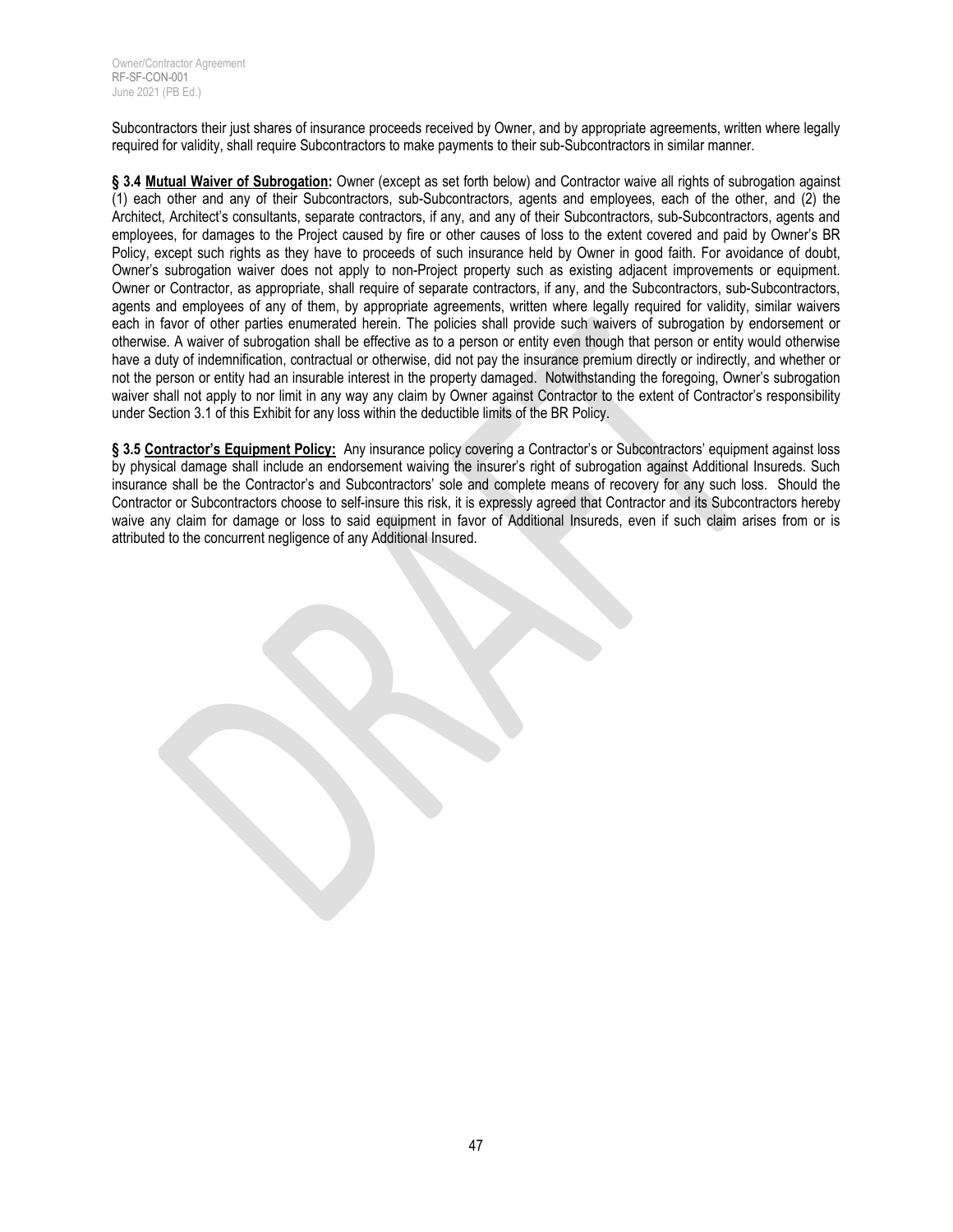#### **EXHIBIT G TO AGREEMENT BETWEEN OWNER AND CONTRACTOR (COVID 19 RIDER)**

**1.** The Parties acknowledge that due to uncertainty surrounding the COVID-19 pandemic, a Project may be delayed in its commencement, or may be interrupted, suspended or delayed by government action, directives, or requests, such as so-called "shelter in place" orders, or by the necessity of, or Owner's election to, impose so-called "social distancing," "self-quarantine," "large gathering" or other restrictions on the Project (collectively "**C19 Restrictions**"). In the event of C19 Restrictions, the Owner may suspend all or any portion of the Work on a Project, for cause, and Contractor shall continue to provide only the Work permitted under the C19 Restrictions that Owner authorizes and the Parties agree may be performed safely and without significant risk of exposure to or spread of the coronavirus or other epidemic or pandemic. At its election, the Owner also may terminate the Agreement. Contractor acknowledges that health and safety of Owner's and the Contractor's personnel and the public are of preeminent importance to the Owner; accordingly, C19 Restrictions shall include all COVID-19-related restrictions imposed by the Owner as a result of the COVID-19 pandemic, even if voluntary and in the absence of government action, directives or requests; provided, however, and notwithstanding anything to the contrary in the Agreement including Section 3.5, if Owner voluntarily suspends the Project in the absence of either government-imposed C19 Restrictions or a reported case of COVID-19 exposure at the Site necessitating temporary shutdown, then Contractor shall be entitled to recover the actual and reasonable costs of demobilization and, if and when the suspension is lifted, remobilization costs incurred by Contractor and its Subcontractors.

**2.** Contractor agrees to adopt and implement a health and safety plan ("**HASP**") which adheres to the health and safety guidelines set forth by the Centers for Disease Control & Prevention (CDC), the Occupational Safety and Health Administration (OSHA) and any COVID-19-related mandates and recommendations issued by the state and/or local jurisdiction in which the Work is performed (collectively, "**C19 Safety Precautions**"). Immediate notification to the project superintendent is required if an individual is sent home sick or falls into any of the below categories: (i) Employees who have symptoms (i.e., fever, cough, or shortness of breath) should notify their supervisor and stay home; (ii) Sick employees should follow CDC-recommended steps. Employees should not return to work until the criteria to discontinue home isolation are met in consultation with healthcare providers and state and local health departments; and (iii) Employees who are well but who have a sick family member at home with COVID-19 should notify their supervisor and follow CDC recommended precautions. All such notices must then be reported immediately to the OPR. HASPs also should include how these practices will be communicated to your personnel and those of your subcontractors, and how the plans will be updated and communicated as COVID-19 Safety Precautions change or situations demand.

**3.** Contractor represents that the Contract Sum and the Contract Time account for the cost and time impacts that the C19 Safety Precautions and C19 Restrictions issued as of the Effective Date will have on the performance of the Work and the Contractor's labor force and supply chain. Neither Party is responsible for the costs incurred by the other Party as the result of C19 Restrictions and C19 Safety Precautions in effect as of the Effective Date. If, after the Effective Date, however, the C19 Restrictions and/or the C19 Safety Precautions are modified and such modification causes an Excusable Delay then Contractor may recover the Extended General Conditions to the same extent as set forth in Section 3.5.1 notwithstanding anything to the contrary in Section 3.5.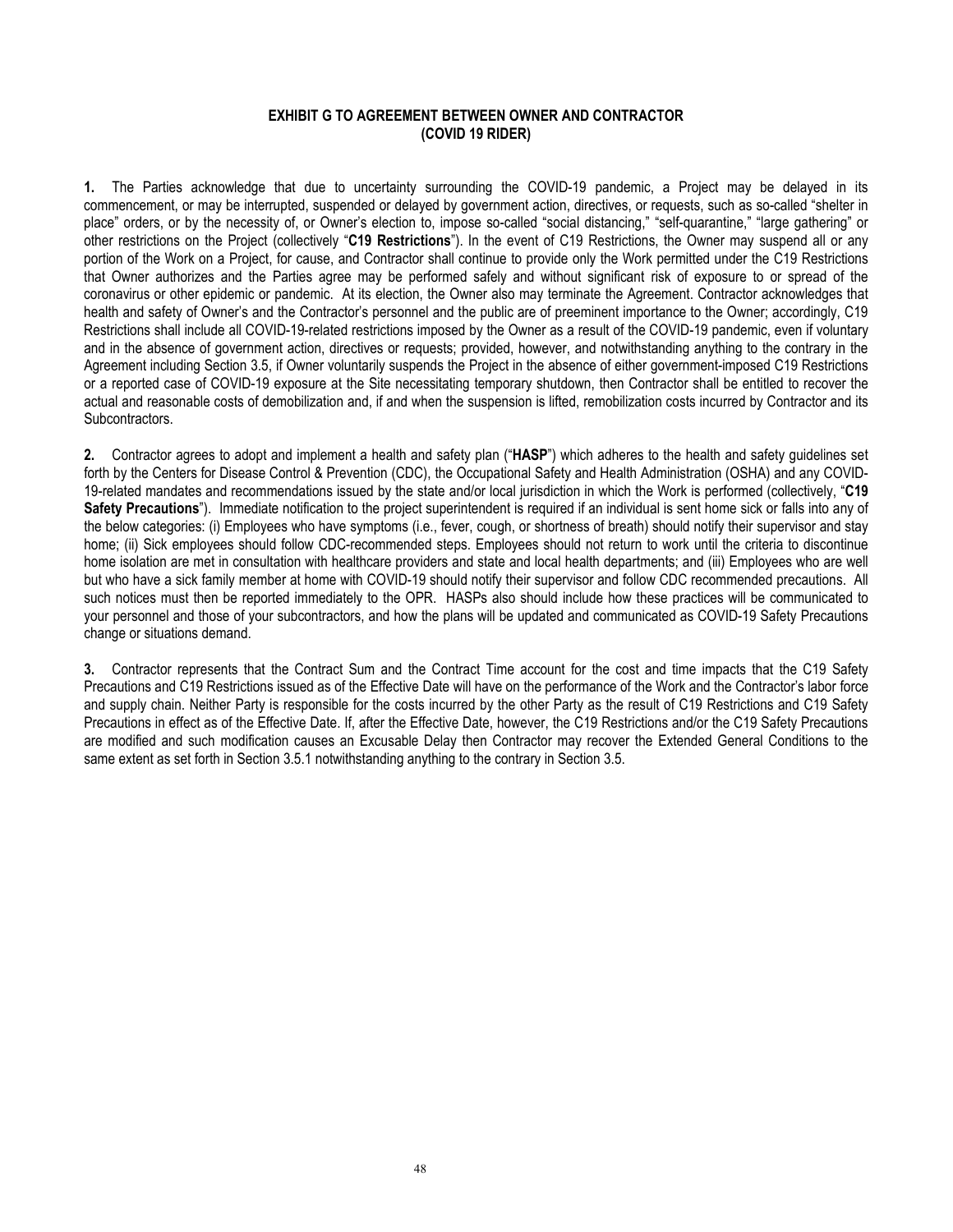**EXHIBIT H** Third-party Agreements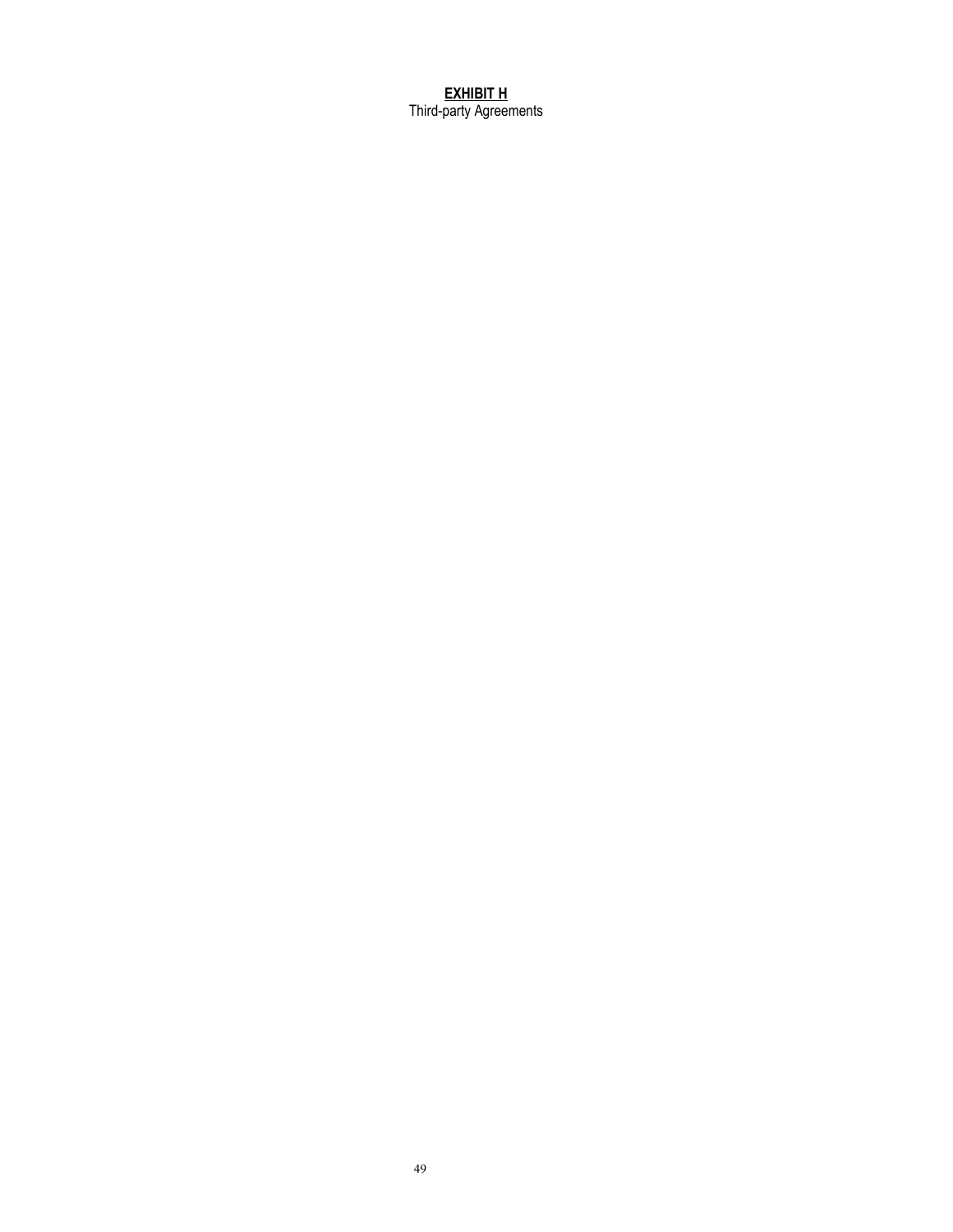## **EXHIBIT I-1**

## Stored Materials Affidavit

| State of __________, County of _________; Personally appeared before me, the undersigned officer duly authorized to administer oaths,                                                                                                          |
|------------------------------------------------------------------------------------------------------------------------------------------------------------------------------------------------------------------------------------------------|
| who after being duly sworn deposed and stated:                                                                                                                                                                                                 |
| 1. He is the ________ of __________(the "Company") and is duly authorized to execute this affidavit on behalf of the Company.                                                                                                                  |
| 2. The Company owns and operates a warehouse facility located at ___________(the "Warehouse").                                                                                                                                                 |
| 3. The Company has entered into a contract with ________________(the "Contractor") to store certain items of furniture, furnishings,                                                                                                           |
| fixtures and equipment ("Stored Materials") in the Warehouse pursuant to Contractor's agreement with                                                                                                                                           |
| (the "Owner") to construct the following property: _________________________(the "Project").                                                                                                                                                   |
| 4. The Company acknowledges that the Stored Materials have been purchased by the Owner for the specific purpose of being used                                                                                                                  |
| in the renovation of the Project and that the Stored Materials will be stored at the Warehouse and transported to the Project at                                                                                                               |
| Contractor's expense.                                                                                                                                                                                                                          |
| 5. At all times the Stored Materials are stored at the Warehouse, the Company agrees that the Stored Materials:                                                                                                                                |
| Shall not be subject to any lien, claim or encumbrance by the Company.<br>a.                                                                                                                                                                   |
| Shall be clearly marked and identified for the Project and located in an area separate from any other materials not<br>b.                                                                                                                      |
| referenced in this affidavit.                                                                                                                                                                                                                  |
| Shall be stored in a safe and secure manner so as to preclude damage by the elements, theft, or vandalism.<br>C.                                                                                                                               |
| Shall be covered by all risk property insurance in an amount not less than the total value thereof (which is expected to<br>d.                                                                                                                 |
| be approximately \$______________), and with a deductible not in excess of \$10,000, with the Owner identified as a named                                                                                                                      |
| insured.                                                                                                                                                                                                                                       |
| Will remain at the Warehouse until delivery to the Site, except in an emergency which threatens the Stored Materials.<br>е.                                                                                                                    |
| Will be available for inspection by Contractor and/or Owner at any time during normal business hours.                                                                                                                                          |
| 6. The undersigned makes this affidavit in order to induce Owner to permit Contractor to store the Stored Materials with the                                                                                                                   |
| Company.                                                                                                                                                                                                                                       |
| $\sim$ . $\bullet$ , and the second second second the first condition of the $\bullet$ th and the first second $\bullet$ . The second second second second second second second second second second second second second second second second |

7. Contractor or Owner, at their convenience, can acquire physical possession of the Stored Materials within (24) hours of written request notwithstanding any contractual relation.

> $\frac{1}{2}$  ,  $\frac{1}{2}$  ,  $\frac{1}{2}$  ,  $\frac{1}{2}$  ,  $\frac{1}{2}$  ,  $\frac{1}{2}$  ,  $\frac{1}{2}$  ,  $\frac{1}{2}$  ,  $\frac{1}{2}$  ,  $\frac{1}{2}$  ,  $\frac{1}{2}$  ,  $\frac{1}{2}$  ,  $\frac{1}{2}$  ,  $\frac{1}{2}$  ,  $\frac{1}{2}$  ,  $\frac{1}{2}$  ,  $\frac{1}{2}$  ,  $\frac{1}{2}$  ,  $\frac{1$ By: \_\_\_\_\_\_\_\_\_\_\_\_\_\_\_\_\_\_\_\_\_\_\_\_\_\_\_\_\_ Its \_\_\_\_\_\_\_\_\_\_\_\_\_\_\_\_\_\_\_ and Agent

Sworn to me and subscribed before me, this \_\_\_\_\_ day of \_\_\_\_\_\_\_\_\_\_\_\_, 2020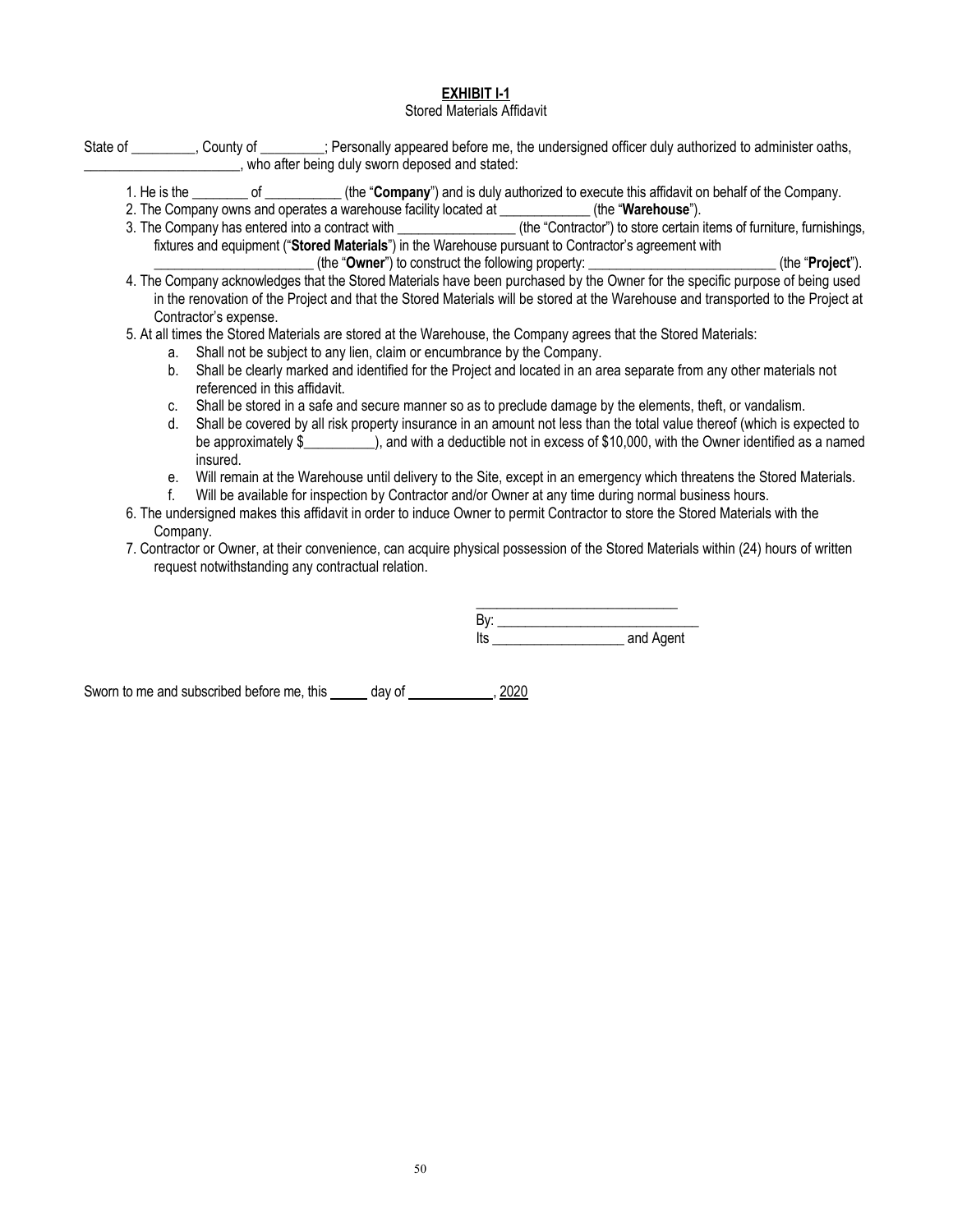#### **EXHIBIT I-2**

#### Landlord's Affidavit

State of \_\_\_\_\_\_\_\_, County of \_\_\_\_\_\_\_; Personally appeared before me, the undersigned officer duly authorized to administer oaths, \_\_\_\_\_\_\_\_\_\_\_\_\_\_\_\_\_\_\_\_\_\_, who after being duly sworn deposed and stated:

- 1. H/she is the \_\_\_\_\_\_\_\_\_\_\_\_ of \_\_\_\_\_\_\_\_\_\_\_\_\_\_\_\_\_ (the "**Landlord**") and is duly authorized to execute this affidavit on behalf of the Landlord.
- 2. The Landlord owns the real property and improvements located at \_\_\_\_\_\_\_\_\_\_) (the "**Property**") and leases the Property to \_\_\_\_\_\_\_\_\_ ("Tenant") for use as a warehouse facility.
- 3. Landlord acknowledges that Tenant has entered into a contract with \_\_\_\_\_\_\_\_\_\_\_\_\_\_\_\_\_ (the "**Contractor**") to store certain items of furniture, furnishings, fixtures and equipment ("Stored Materials") in the Warehouse pursuant to Contractor's agreement with \_\_\_\_\_\_\_\_\_\_\_\_\_\_\_\_\_\_\_ (the "**Owner**") to construct \_\_\_\_\_\_\_\_\_\_\_\_\_\_\_\_\_\_\_\_\_\_\_\_ (the "**Project**").
- 4. Landlord represents that Tenant is current in its rent and is not otherwise indebted or in arrears to Landlord.
- 5. At all times the Stored Materials are stored at the Property, Landlord agrees that the Stored Materials shall not be subject to any lien, claim or encumbrance by Landlord, at law or in equity, arising out of or resulting from any indebtedness or claim of indebtedness of Tenant to Landlord notwithstanding any lease or contract between Landlord and Tenant to the contrary.
- 6. Landlord further agrees that Contractor or Owner, at their convenience, can acquire physical possession of the Stored Materials within (24) hours of written request to Landlord notwithstanding any contractual relation or any indebtedness or claim of indebtedness of Tenant to Landlord.
- 7. The undersigned acknowledges that Owners are relying on this affidavit in order to permit Contractor to store the Stored Materials with the Tenant.

#### **LANDLORD**

| B۷.<br>Print Name: |           |     |  |
|--------------------|-----------|-----|--|
|                    |           | lts |  |
|                    | and Agent |     |  |

Sworn to me and subscribed before me, this day of , 2020

Notary Public \_\_\_\_\_\_\_\_\_\_\_\_\_\_\_\_\_\_\_\_\_\_\_\_\_\_\_\_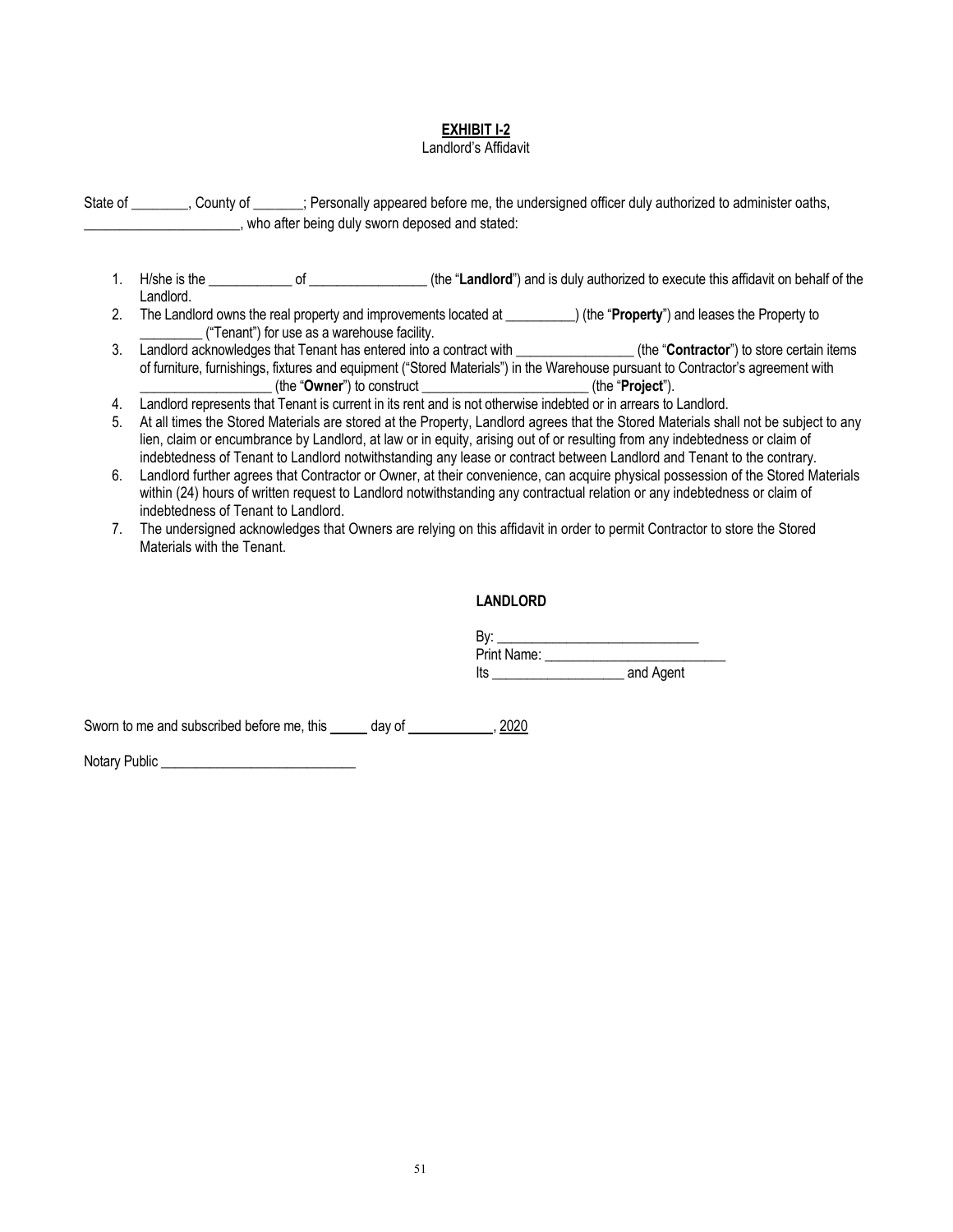# **EXHIBIT J TO CONTRACT BETWEEN OWNER AND CONTRACTOR**

(Subcontractor's Warranty (Form)

The attached warranty shall be provided in addition to, and not in substitution of, any other warranties required by the Contract Documents or by law. Contractor shall require its Subcontractors to execute the attached **Exhibit J** as required by the Contract Documents, except that the Owner may elect, in its discretion, to require that the form be modified as appropriate in the Owner's determination to reflect any given Subcontractor's work, special warranties, or relevant industry standards. If a given Subcontractor proposes to use another form, Contractor shall provide such proposed alternate form for Owner's review and acceptance, modification or rejection.